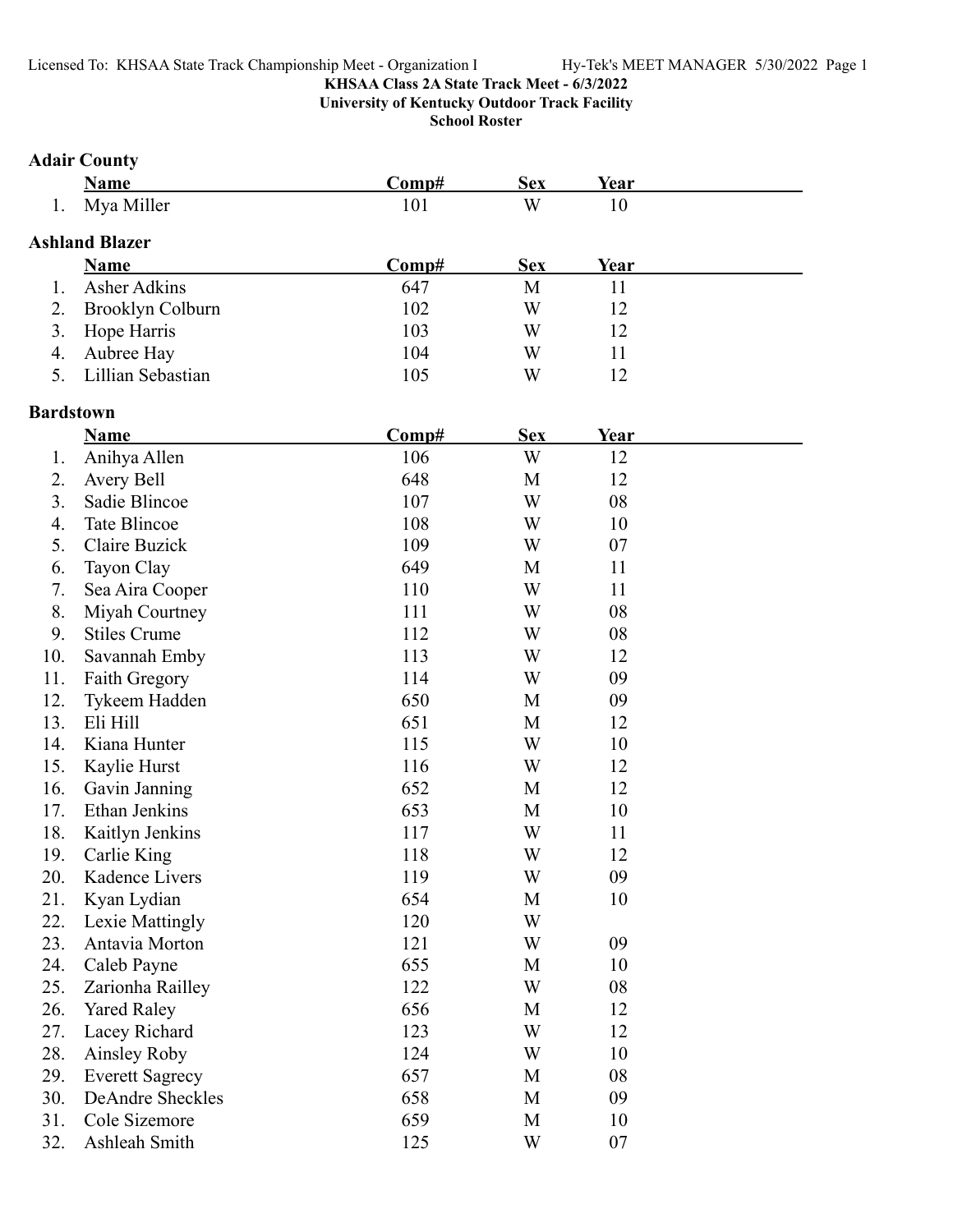**University of Kentucky Outdoor Track Facility**

**School Roster**

# **Bardstown**

|     | Name                                   | Comp#                                                                              | <b>Sex</b> | Year |                                        |
|-----|----------------------------------------|------------------------------------------------------------------------------------|------------|------|----------------------------------------|
| 33. | Donovan Stone                          | 660                                                                                | M          | 10   |                                        |
| 34. | Niah Thompson                          | 126                                                                                | W          | 11   |                                        |
| 35. | <b>Shannon Tonge</b>                   | 661                                                                                | M          | 11   |                                        |
| 36. | Kel Williams                           | 662                                                                                | M          | 12   |                                        |
| 37. | Michelle Woodcock                      | 127                                                                                | W          | 09   |                                        |
| 38. | Luke Woods                             | 663                                                                                | M          | 12   |                                        |
| 39. | Shamya Wright                          | 128                                                                                | W          | 08   |                                        |
|     | <b>Relav</b>                           | <b>Sex</b>                                                                         |            |      |                                        |
| 1.  | Bardstown                              | W                                                                                  |            |      | #11 Girls 4x100 Meter Relay High Scho  |
|     |                                        | #109 Claire Buzick; #126 Niah Thompson; #122 Zarionha Railley; #119 Kadence Livers |            |      |                                        |
|     |                                        | #125 Ashleah Smith; #111 Miyah Courtney; #108 Tate Blincoe;                        |            |      |                                        |
| 2.  | Bardstown                              | W                                                                                  |            |      | #7 Girls 4x200 Meter Relay High School |
|     |                                        | #111 Miyah Courtney; #126 Niah Thompson; #119 Kadence Livers; #108 Tate Blincoe    |            |      |                                        |
|     |                                        | #109 Claire Buzick; #122 Zarionha Railley; #125 Ashleah Smith;                     |            |      |                                        |
| 3.  | Bardstown                              | W                                                                                  |            |      | #23 Girls 4x400 Meter Relay High Scho  |
|     |                                        | #111 Miyah Courtney; #119 Kadence Livers; #125 Ashleah Smith; #109 Claire Buzick   |            |      |                                        |
|     |                                        | #116 Kaylie Hurst; #122 Zarionha Railley; #108 Tate Blincoe;                       |            |      |                                        |
| 4.  | Bardstown                              | W                                                                                  |            |      | #1 Girls 4x800 Meter Relay High School |
|     |                                        | #124 Ainsley Roby; #118 Carlie King; #107 Sadie Blincoe; #116 Kaylie Hurst         |            |      |                                        |
|     |                                        | #112 Stiles Crume; #123 Lacey Richard; #125 Ashleah Smith;                         |            |      |                                        |
| 5.  | Bardstown                              | M                                                                                  |            |      | #8 Boys 4x200 Meter Relay High School  |
|     |                                        | #655 Caleb Payne; #649 Tayon Clay; #661 Shannon Tonge; #662 Kel Williams           |            |      |                                        |
|     |                                        | #659 Cole Sizemore; #656 Yared Raley; #658 DeAndre Sheckles;                       |            |      |                                        |
| 6.  | Bardstown                              | M                                                                                  |            |      | #24 Boys 4x400 Meter Relay High Scho   |
|     |                                        | #649 Tayon Clay; #652 Gavin Janning; #659 Cole Sizemore; #661 Shannon Tonge        |            |      |                                        |
|     | #655 Caleb Payne; #662 Kel Williams;   |                                                                                    |            |      |                                        |
| 7.  | Bardstown - 'B'                        | X                                                                                  |            |      | #43 Mixed 2x50 Meter Relay Unified     |
|     |                                        | #116 Kaylie Hurst; #127 Michelle Woodcock;                                         |            |      |                                        |
|     | #119 Kadence Livers;                   |                                                                                    |            |      |                                        |
|     | 8. Bardstown - 'C'                     | X                                                                                  |            |      | #43 Mixed 2x50 Meter Relay Unified     |
|     |                                        | #124 Ainsley Roby; #113 Savannah Emby;                                             |            |      |                                        |
| 9.  | Bardstown - 'D'                        |                                                                                    |            |      | #43 Mixed 2x50 Meter Relay Unified     |
|     | #112 Stiles Crume; #128 Shamya Wright; |                                                                                    |            |      |                                        |
| 10. | Bardstown - 'E'                        | X                                                                                  |            |      | #43 Mixed 2x50 Meter Relay Unified     |
|     |                                        | #657 Everett Sagrecy; #653 Ethan Jenkins;                                          |            |      |                                        |
| 11. | Bardstown - 'F'                        | X                                                                                  |            |      | #43 Mixed 2x50 Meter Relay Unified     |
|     | #663 Luke Woods; #117 Kaitlyn Jenkins; |                                                                                    |            |      |                                        |
| 12. | Bardstown - 'G'                        | X                                                                                  |            |      | #43 Mixed 2x50 Meter Relay Unified     |
|     | #123 Lacey Richard; #106 Anihya Allen; |                                                                                    |            |      |                                        |
| 13. | Bardstown                              | X                                                                                  |            |      | #44 Mixed 4x100 Meter Relay Unified    |
|     |                                        | #123 Lacey Richard; #127 Michelle Woodcock; #116 Kaylie Hurst; #106 Anihya Allen   |            |      |                                        |
|     | #121 Antavia Morton; #663 Luke Woods;  |                                                                                    |            |      |                                        |
| 14. | Bardstown                              | X                                                                                  |            |      | #45 Mixed 2x200 Meter Relay Unified    |
|     |                                        | #118 Carlie King; #106 Anihya Allen; #663 Luke Woods                               |            |      |                                        |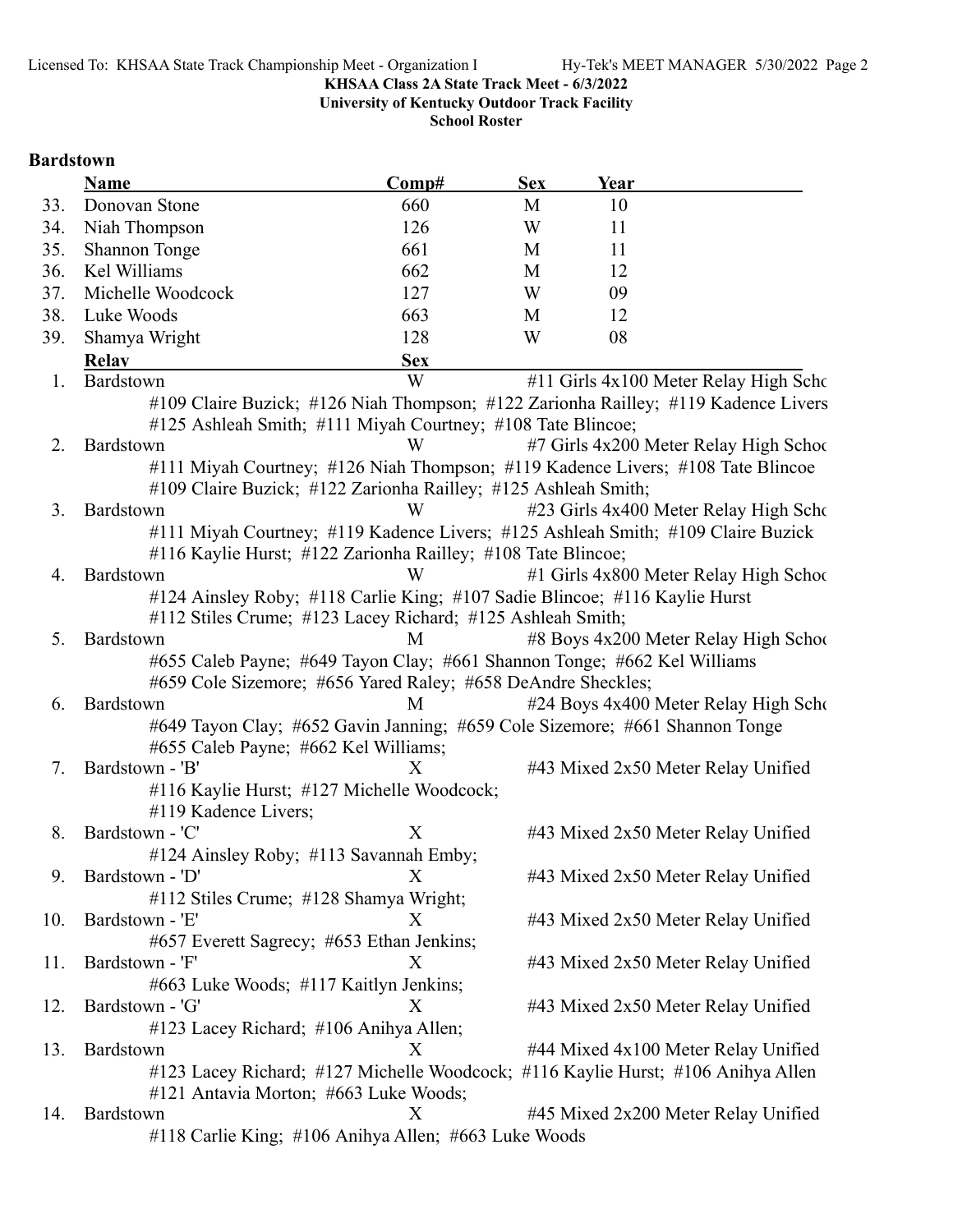**University of Kentucky Outdoor Track Facility**

**School Roster**

### **Bardstown**

|                 | <b>Relay</b>    |                                              | <b>Sex</b>                                                                    |
|-----------------|-----------------|----------------------------------------------|-------------------------------------------------------------------------------|
| 15 <sub>1</sub> | Bardstown - 'B' |                                              | #45 Mixed 2x200 Meter Relay Unified                                           |
|                 |                 | #121 Antavia Morton; #127 Michelle Woodcock; |                                                                               |
| 16.             | Bardstown - 'C' |                                              | #44 Mixed 4x100 Meter Relay Unified                                           |
|                 |                 |                                              | #118 Carlie King; #113 Savannah Emby; #124 Ainsley Roby; #117 Kaitlyn Jenkins |
| 17.             | Bardstown - 'D' |                                              | #45 Mixed 2x200 Meter Relay Unified                                           |
|                 |                 | #112 Stiles Crume; #128 Shamya Wright;       |                                                                               |

# **Bell County**

|     | <b>Name</b>        | $\bf Comp\#$                                                                   | <b>Sex</b> | Year |                                                                                    |
|-----|--------------------|--------------------------------------------------------------------------------|------------|------|------------------------------------------------------------------------------------|
|     | James Arno         | 664                                                                            | M          | 11   |                                                                                    |
| 2.  | Jasmine Clouse     | 129                                                                            | W          | 11   |                                                                                    |
| 3.  | Sophia Good        | 130                                                                            | W          | 08   |                                                                                    |
| 4.  | Hayden Green       | 665                                                                            | M          | 10   |                                                                                    |
|     | Kaylin Hickey      | 131                                                                            | W          | 11   |                                                                                    |
| 6.  | Caden Miracle      | 1245                                                                           | M          | 11   |                                                                                    |
| 7.  | Nathan Miracle     | 667                                                                            | M          | 11   |                                                                                    |
| 8.  | Nicholas Stewart   | 668                                                                            | M          | 08   |                                                                                    |
| 9.  | Johanan Woodring   | 669                                                                            | M          | 11   |                                                                                    |
| 10. | Milka Woodring     | 132                                                                            | W          | 10   |                                                                                    |
|     | <b>Relav</b>       | <b>Sex</b>                                                                     |            |      |                                                                                    |
|     | <b>Bell County</b> | W                                                                              |            |      | #1 Girls 4x800 Meter Relay High School                                             |
|     |                    | #131 Kaylin Hickey; #129 Jasmine Clouse; #130 Sophia Good; #132 Milka Woodring |            |      |                                                                                    |
| 2.  | <b>Bell County</b> | M                                                                              |            |      | #2 Boys 4x800 Meter Relay High School                                              |
|     |                    |                                                                                |            |      | #665 Hayden Green; #667 Nathan Miracle; #668 Nicholas Stewart; #1245 Caden Miracle |

#669 Johanan Woodring; #664 James Arno;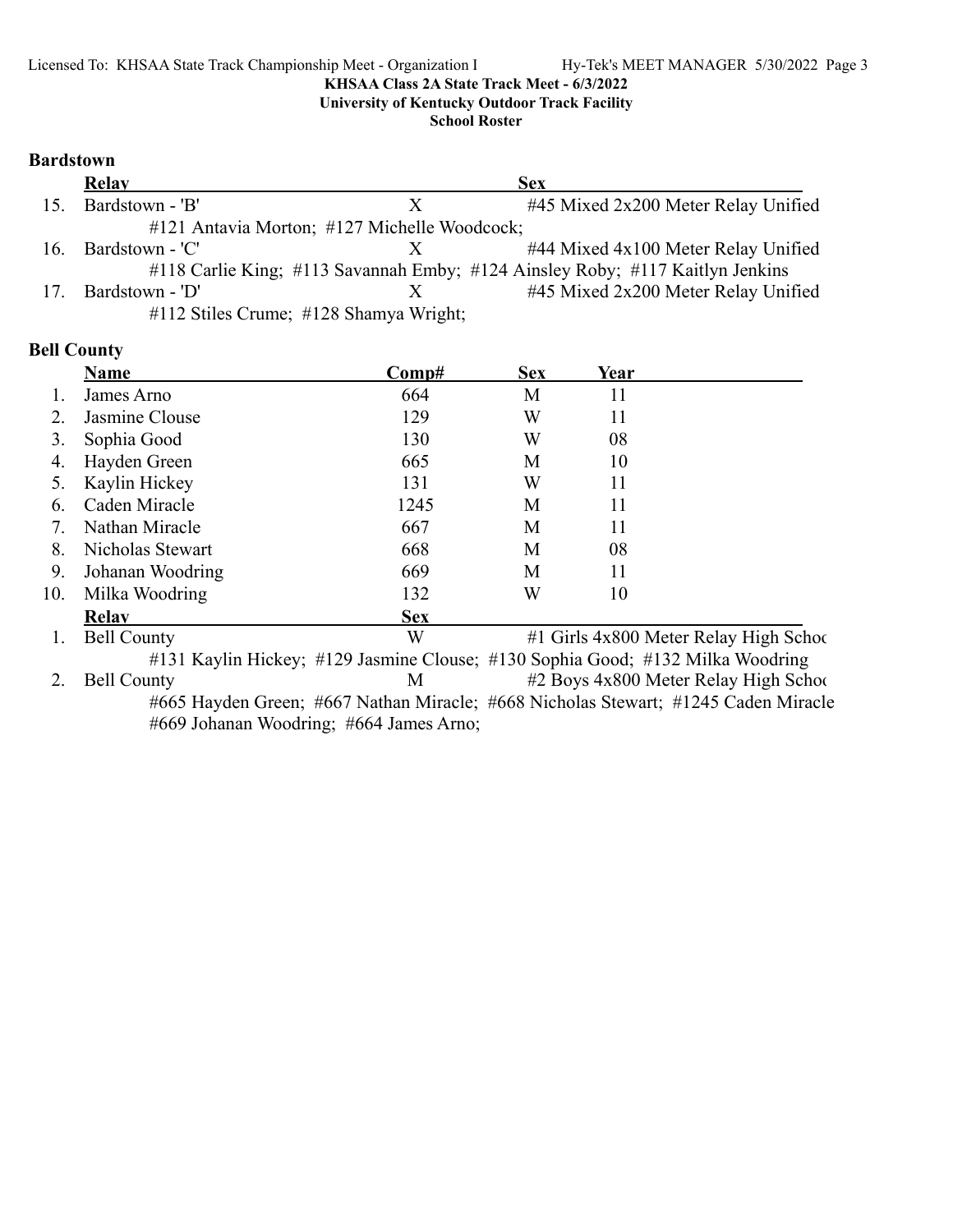**University of Kentucky Outdoor Track Facility**

**School Roster**

# **Bourbon County**

|     | <b>Name</b>                                                                         | Comp#      | <b>Sex</b> | Year |                                        |
|-----|-------------------------------------------------------------------------------------|------------|------------|------|----------------------------------------|
| 1.  | Katie Boshears                                                                      | 133        | W          | 12   |                                        |
| 2.  | Kayla Brainard                                                                      | 134        | W          | 10   |                                        |
| 3.  | Jaquez Campbell                                                                     | 670        | M          | 11   |                                        |
| 4.  | Marleigh Estes                                                                      | 135        | W          | 08   |                                        |
| 5.  | Jacob Ezell                                                                         | 671        | M          | 08   |                                        |
| 6.  | Miles Ezell                                                                         | 672        | M          | 11   |                                        |
| 7.  | <b>Addison Felty</b>                                                                | 136        | W          | 08   |                                        |
| 8.  | MaKayla Felty                                                                       | 137        | W          | 12   |                                        |
| 9.  | Ashleigh Gambill                                                                    | 138        | W          | 10   |                                        |
| 10. | Cade Goebel                                                                         | 673        | M          | 12   |                                        |
| 11. | Ava Hernandez                                                                       | 139        | W          | 08   |                                        |
| 12. | Kylie Hernandez                                                                     | 140        | W          | 11   |                                        |
| 13. | Allie Hill                                                                          | 141        | W          | 12   |                                        |
| 14. | Hunter Lunsford                                                                     | 674        | M          | 10   |                                        |
| 15. | <b>Asher Mattox</b>                                                                 | 675        | M          | 09   |                                        |
| 16. | Jesus Mendoza-solis                                                                 | 676        | M          | 09   |                                        |
| 17. | <b>Josh Moody</b>                                                                   | 677        | M          | 11   |                                        |
| 18. | <b>Andrew Perraut</b>                                                               | 678        | M          | 11   |                                        |
| 19. | John Perraut                                                                        | 679        | M          | 11   |                                        |
| 20. | <b>Stephen Bryce Perraut</b>                                                        | 680        | M          | 07   |                                        |
| 21. | Alana Puscus                                                                        | 142        | W          | 10   |                                        |
| 22. | Sarah Scott                                                                         | 143        | W          | 08   |                                        |
| 23. | <b>Bethany Simpson</b>                                                              | 144        | W          | 10   |                                        |
| 24. | Tayvon Snowden                                                                      | 681        | M          | 10   |                                        |
| 25. | <b>Bryce Watkins</b>                                                                | 682        | M          | 11   |                                        |
| 26. | Sawyer West                                                                         | 683        | M          | 12   |                                        |
| 27. | Jennifer Wilson                                                                     | 145        | W          | 12   |                                        |
| 28. | Jocey Young                                                                         | 146        | W          | 12   |                                        |
| 29. | Tori Young                                                                          | 147        | W          | 12   |                                        |
|     | <b>Relay</b>                                                                        | <b>Sex</b> |            |      |                                        |
| 1.  | <b>Bourbon County</b>                                                               | W          |            |      | #11 Girls 4x100 Meter Relay High Scho  |
|     | #136 Addison Felty; #137 MaKayla Felty; #143 Sarah Scott; #135 Marleigh Estes       |            |            |      |                                        |
|     | #147 Tori Young; #145 Jennifer Wilson; #140 Kylie Hernandez; #142 Alana Puscus      |            |            |      |                                        |
| 2.  | <b>Bourbon County</b>                                                               | W          |            |      | #7 Girls 4x200 Meter Relay High School |
|     | #147 Tori Young; #145 Jennifer Wilson; #137 MaKayla Felty; #136 Addison Felty       |            |            |      |                                        |
|     | #140 Kylie Hernandez; #135 Marleigh Estes; #143 Sarah Scott; #142 Alana Puscus      |            |            |      |                                        |
| 3.  | <b>Bourbon County</b>                                                               | W          |            |      | #23 Girls 4x400 Meter Relay High Scho  |
|     | #140 Kylie Hernandez; #137 MaKayla Felty; #145 Jennifer Wilson; #147 Tori Young     |            |            |      |                                        |
|     | #133 Katie Boshears; #146 Jocey Young; #144 Bethany Simpson; #136 Addison Felty     |            |            |      |                                        |
| 4.  | <b>Bourbon County</b>                                                               | W          |            |      | #1 Girls 4x800 Meter Relay High School |
|     | #133 Katie Boshears; #137 MaKayla Felty; #140 Kylie Hernandez; #146 Jocey Young     |            |            |      |                                        |
|     | #144 Bethany Simpson; #138 Ashleigh Gambill; #143 Sarah Scott; #145 Jennifer Wilson |            |            |      |                                        |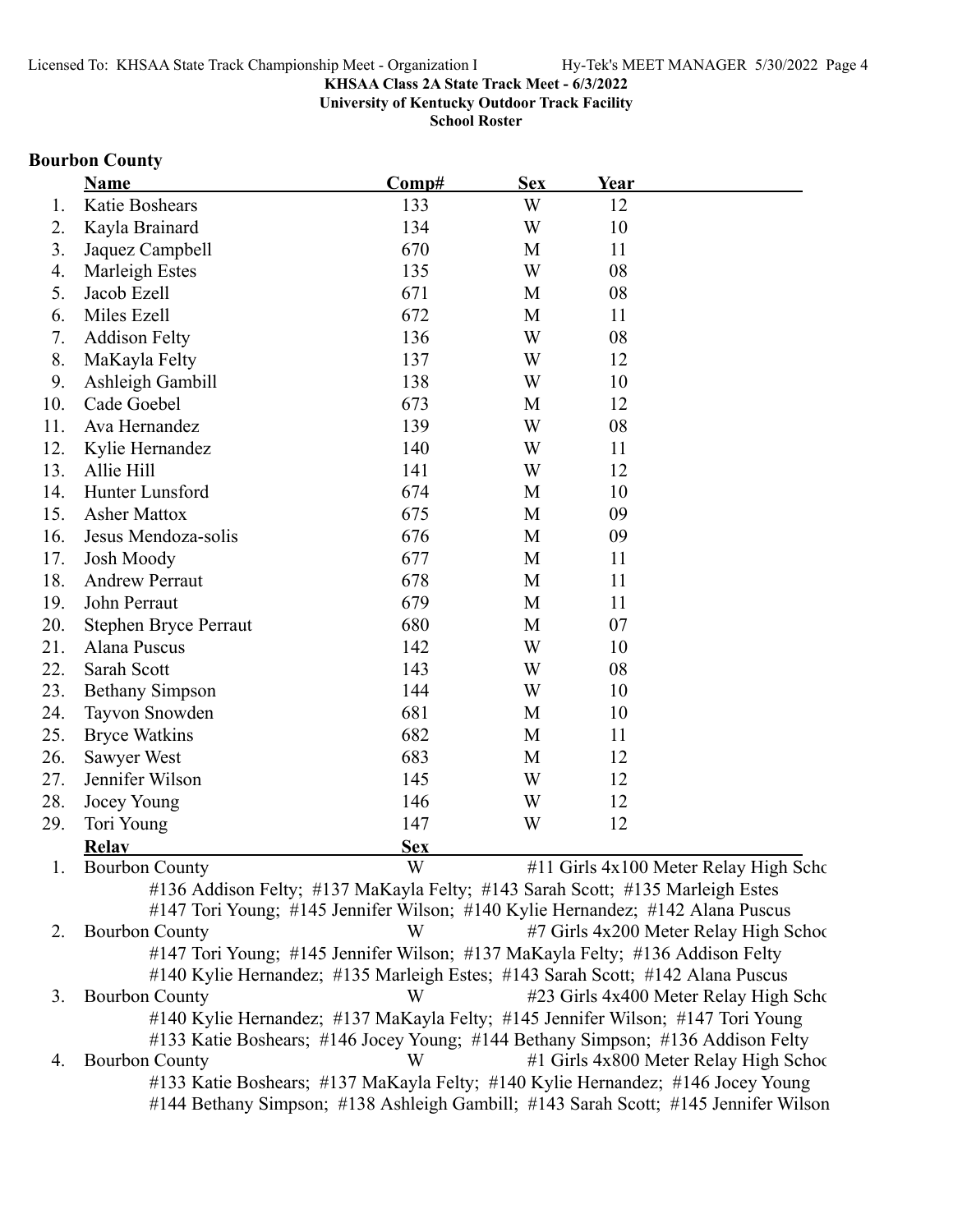**University of Kentucky Outdoor Track Facility**

**School Roster**

# **Bourbon County**

|    | <b>Relay</b>          |   | <b>Sex</b>                                                                           |
|----|-----------------------|---|--------------------------------------------------------------------------------------|
| 5. | <b>Bourbon County</b> | М | $#12$ Boys $4x100$ Meter Relay High Scho                                             |
|    |                       |   | #670 Jaquez Campbell; #671 Jacob Ezell; #672 Miles Ezell; #677 Josh Moody            |
|    |                       |   | #683 Sawyer West; #679 John Perraut; #678 Andrew Perraut; #675 Asher Mattox          |
|    | 6. Bourbon County     | M | #24 Boys 4x400 Meter Relay High Scho                                                 |
|    |                       |   | #679 John Perraut; #678 Andrew Perraut; #675 Asher Mattox; #676 Jesus Mendoza-solis  |
|    |                       |   | #671 Jacob Ezell; #672 Miles Ezell; #683 Sawyer West; #677 Josh Moody                |
| 7. | <b>Bourbon County</b> | M | #2 Boys 4x800 Meter Relay High School                                                |
|    |                       |   | #682 Bryce Watkins; #676 Jesus Mendoza-solis; #678 Andrew Perraut; #679 John Perraut |
|    |                       |   | #675 Asher Mattox; #683 Sawyer West; #672 Miles Ezell; #680 Stephen Bryce Perraut    |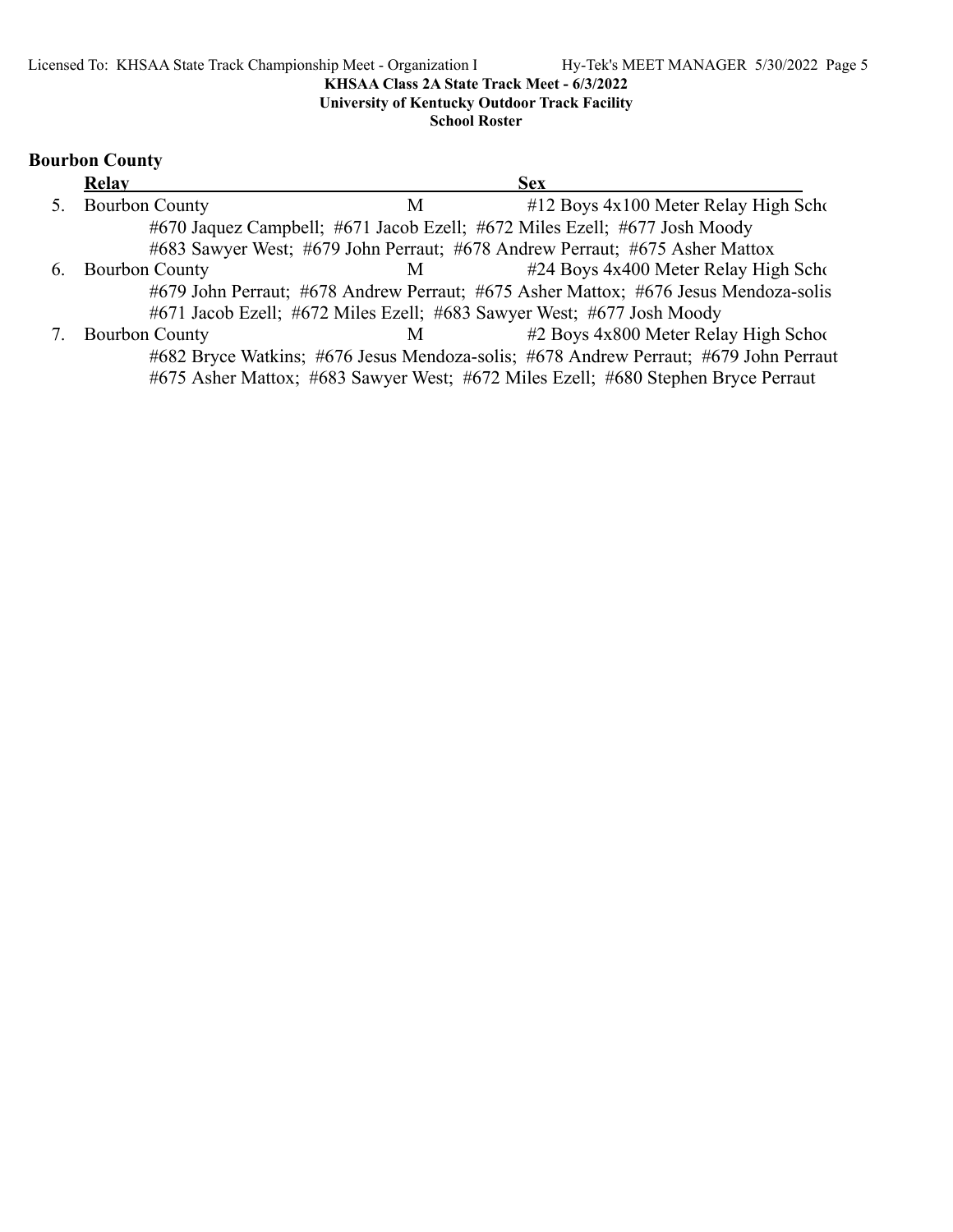**University of Kentucky Outdoor Track Facility**

**School Roster**

# **Boyd County**

|     | Name                                                                             | Comp#      | <b>Sex</b> | Year |                                       |
|-----|----------------------------------------------------------------------------------|------------|------------|------|---------------------------------------|
| 1.  | Abby Baldridge                                                                   | 148        | W          | 11   |                                       |
| 2.  | Hannah Bevins                                                                    | 149        | W          | 12   |                                       |
| 3.  | Alivia Bowling                                                                   | 150        | W          | 10   |                                       |
| 4.  | Gavin Brock                                                                      | 684        | M          | 12   |                                       |
| 5.  | <b>Grant Chaffin</b>                                                             | 685        | M          | 12   |                                       |
| 6.  | Hudson Cox                                                                       | 686        | M          | 11   |                                       |
| 7.  | Taylor Crawford                                                                  | 151        | W          | 11   |                                       |
| 8.  | Sami Govey                                                                       | 152        | W          | 08   |                                       |
| 9.  | Emily Harrington                                                                 | 153        | W          | 12   |                                       |
| 10. | Ava Kazee                                                                        | 154        | W          | 09   |                                       |
| 11. | <b>Mason Newsome</b>                                                             | 687        | M          | 10   |                                       |
| 12. | Sophia Newsome                                                                   | 155        | W          | 12   |                                       |
| 13. | Olivia Phillips                                                                  | 156        | W          | 08   |                                       |
| 14. | Lexi Ramey                                                                       | 157        | W          | 09   |                                       |
| 15. | Rolen Sanderson                                                                  | 688        | M          | 10   |                                       |
| 16. | Cole Sexton                                                                      | 689        | M          | 12   |                                       |
| 17. | Emma Steel                                                                       | 158        | W          | 11   |                                       |
| 18. | Adam Sworski                                                                     | 690        | M          | 10   |                                       |
| 19. | Lexie Sworski                                                                    | 159        | W          | 11   |                                       |
| 20. | <b>JB</b> Terrill                                                                | 691        | M          | 12   |                                       |
| 21. | Cole Thompson                                                                    | 692        | M          | 12   |                                       |
|     | <b>Relav</b>                                                                     | <b>Sex</b> |            |      |                                       |
| 1.  | <b>Boyd County</b>                                                               | W          |            |      | #23 Girls 4x400 Meter Relay High Scho |
|     | #148 Abby Baldridge; #159 Lexie Sworski; #155 Sophia Newsome; #157 Lexi Ramey    |            |            |      |                                       |
|     | #151 Taylor Crawford; #152 Sami Govey; #149 Hannah Bevins; #153 Emily Harrington |            |            |      |                                       |
| 2.  | <b>Boyd County</b>                                                               | W          |            |      | #1 Girls 4x800 Meter Relay High Schoo |
|     | #155 Sophia Newsome; #151 Taylor Crawford; #152 Sami Govey; #159 Lexie Sworski   |            |            |      |                                       |
|     | #148 Abby Baldridge; #154 Ava Kazee; #150 Alivia Bowling; #156 Olivia Phillips   |            |            |      |                                       |
| 3.  | <b>Boyd County</b>                                                               | M          |            |      | #24 Boys 4x400 Meter Relay High Scho  |
|     | #684 Gavin Brock; #691 JB Terrill; #686 Hudson Cox; #688 Rolen Sanderson         |            |            |      |                                       |
|     | #690 Adam Sworski; #685 Grant Chaffin; #692 Cole Thompson; #687 Mason Newsome    |            |            |      |                                       |
| 4.  | <b>Boyd County</b>                                                               | M          |            |      | #2 Boys 4x800 Meter Relay High School |

#688 Rolen Sanderson; #685 Grant Chaffin; #686 Hudson Cox; #691 JB Terrill #687 Mason Newsome; #690 Adam Sworski; #684 Gavin Brock;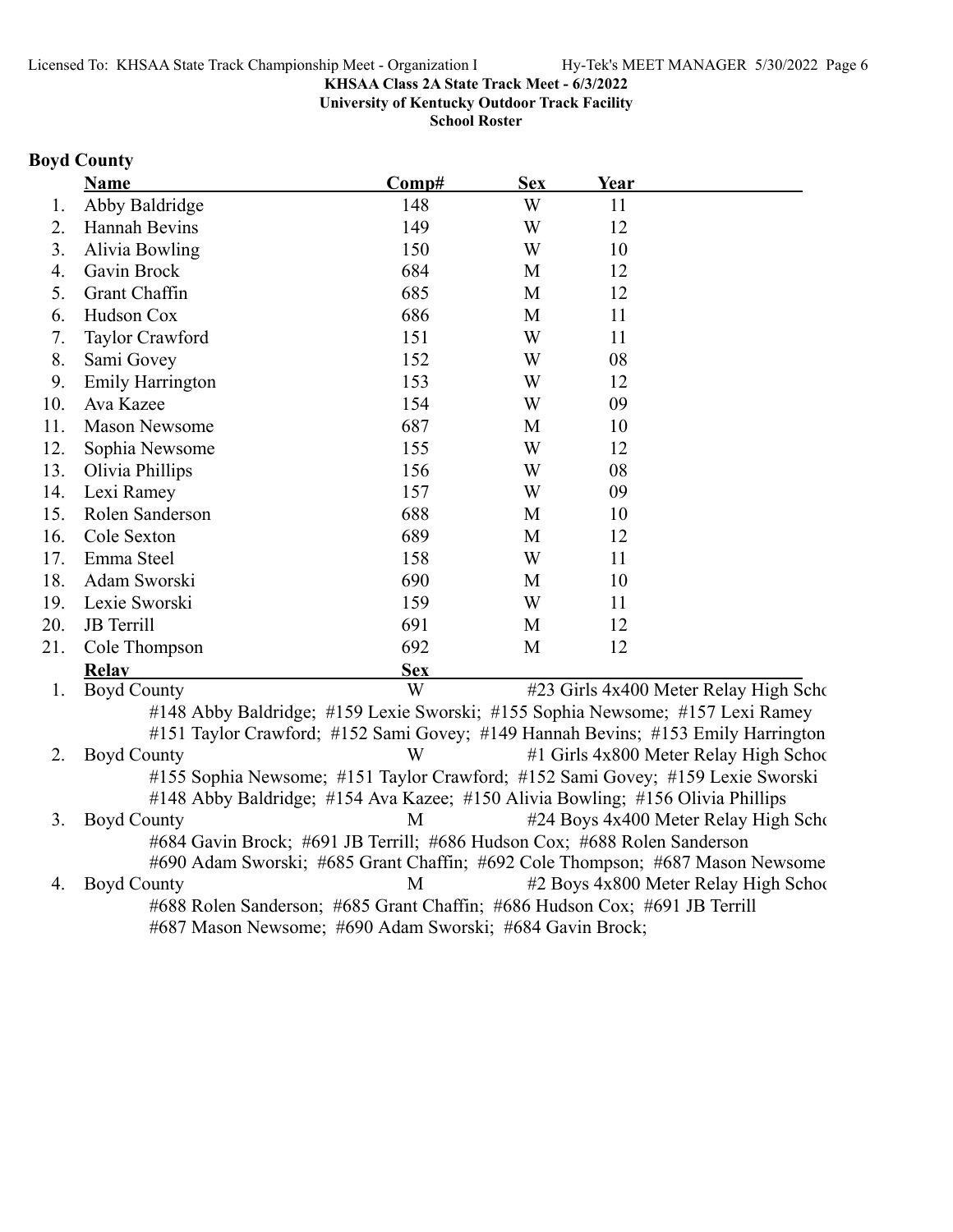**University of Kentucky Outdoor Track Facility**

**School Roster**

### **Boyle County**

|     | <b>Name</b>            | $\bf Comp#$ | <b>Sex</b> | Year |                                       |
|-----|------------------------|-------------|------------|------|---------------------------------------|
|     | Cannon Bostick         | 693         | M          | 10   |                                       |
| 2.  | Cooper Brummett        | 694         | M          | 11   |                                       |
| 3.  | <b>JD</b> Cooley       | 695         | M          | 10   |                                       |
| 4.  | AJ Fluty               | 696         | M          | 12   |                                       |
| 5.  | Max Germann            | 697         | M          | 10   |                                       |
| 6.  | Andrew Hardwick        | 698         | M          | 11   |                                       |
| 7.  | Avery Jackson          | 160         | W          | 09   |                                       |
| 8.  | Maximus Kilby          | 699         | M          | 09   |                                       |
| 9.  | Alex Lockhart          | 700         | M          | 12   |                                       |
| 10. | <b>Andrew Lockhart</b> | 701         | M          | 08   |                                       |
| 11. | Diego Montoya          | 702         | M          | 10   |                                       |
| 12. | Jaden Owens            | 161         | W          | 09   |                                       |
| 13. | <b>Austin Rice</b>     | 703         | M          | 12   |                                       |
| 14. | Annabelle Tarter       | 162         | W          | 10   |                                       |
| 15. | <b>Baron Wiley</b>     | 704         | M          | 11   |                                       |
| 16. | Molly Wise             | 163         | W          | 12   |                                       |
|     | <b>Relav</b>           | <b>Sex</b>  |            |      |                                       |
|     | <b>Boyle County</b>    | M           |            |      | #2 Boys 4x800 Meter Relay High School |

#697 Max Germann; #702 Diego Montoya; #703 Austin Rice; #704 Baron Wiley #693 Cannon Bostick; #695 JD Cooley; #699 Maximus Kilby; #696 AJ Fluty

### **Breckinridge County**

|    | <b>Name</b>             | Comp#      | <b>Sex</b> | Year |  |
|----|-------------------------|------------|------------|------|--|
| 1. | Bri Barger              | 164        | W          | 10   |  |
| 2. | <b>Tracey Denson</b>    | 165        | W          | 11   |  |
| 3. | <b>Elizabeth Grimes</b> | 166        | W          | 08   |  |
| 4. | Isabel Grimes           | 167        | W          | 12   |  |
|    | 5. Natalie Henning      | 168        | W          | 12   |  |
| 6. | Lauren Lucas            | 169        | W          | 12   |  |
| 7. | Claire O'Donoghue       | 170        | W          | 10   |  |
| 8. | Ava Phillips            | 171        | W          | 10   |  |
|    | <b>Relay</b>            | <b>Sex</b> |            |      |  |

1. Breckinridge County W #23 Girls 4x400 Meter Relay High Scho #165 Tracey Denson; #168 Natalie Henning; #166 Elizabeth Grimes; #167 Isabel Grimes #164 Bri Barger; #169 Lauren Lucas; #170 Claire O'Donoghue;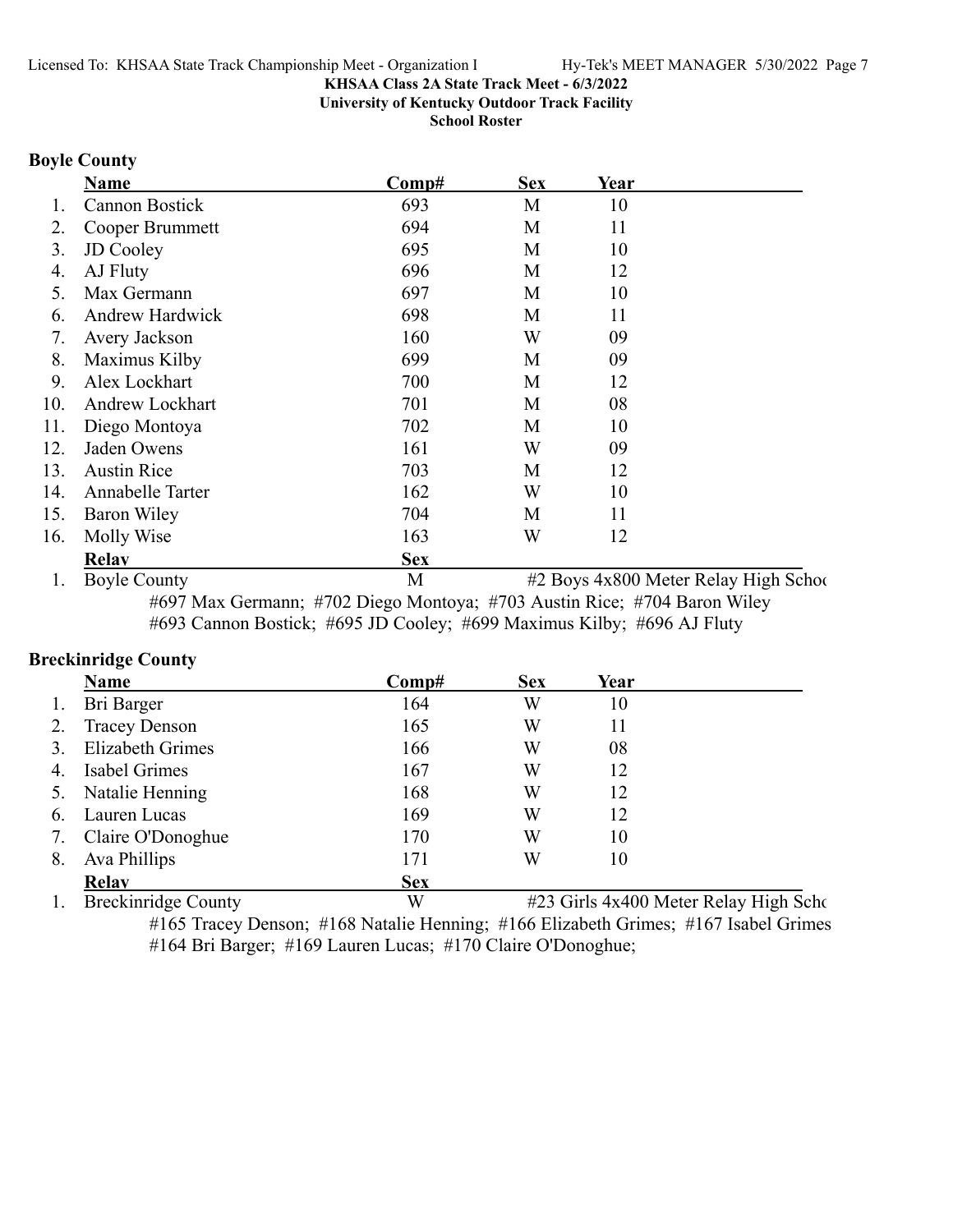**University of Kentucky Outdoor Track Facility**

**School Roster**

# **Butler County**

|     | Name                 | Comp#                                                                        | <b>Sex</b> | Year |                                       |
|-----|----------------------|------------------------------------------------------------------------------|------------|------|---------------------------------------|
|     | Landon Binion        | 705                                                                          | M          | 12   |                                       |
| 2.  | Caroline Chambers    | 172                                                                          | W          | 12   |                                       |
| 3.  | Kyle Chambers        | 706                                                                          | M          | 10   |                                       |
| 4.  | Landon Henderson     | 707                                                                          | M          | 09   |                                       |
| 5.  | Luke Laughing        | 708                                                                          | M          | 11   |                                       |
| 6.  | Thomas Martin        | 709                                                                          | М          | 09   |                                       |
| 7.  | <b>Bailey Moore</b>  | 173                                                                          | W          | 09   |                                       |
| 8.  | Josh Morris          | 710                                                                          | M          | 12   |                                       |
| 9.  | Zach Phelps          | 711                                                                          | М          | 12   |                                       |
| 10. | Erica Sells          | 174                                                                          | W          | 11   |                                       |
| 11. | Ann Marie Skaggs     | 175                                                                          | W          | 09   |                                       |
| 12. | Parker Smith         | 712                                                                          | М          | 10   |                                       |
|     | <b>Relay</b>         | <b>Sex</b>                                                                   |            |      |                                       |
| 1.  | <b>Butler County</b> | М                                                                            |            |      | #8 Boys 4x200 Meter Relay High School |
|     |                      | #711 Zach Phelps; #708 Luke Laughing; #706 Kyle Chambers; #705 Landon Binion |            |      |                                       |
|     |                      | #710 Josh Morris; #709 Thomas Martin; #707 Landon Henderson;                 |            |      |                                       |
| 2.  | <b>Butler County</b> | М                                                                            |            |      | #24 Boys 4x400 Meter Relay High Scho  |
|     |                      | #711 Zach Phelps; #705 Landon Binion; #712 Parker Smith; #710 Josh Morris    |            |      |                                       |
|     |                      | #706 Kyle Chambers; #708 Luke Laughing; #707 Landon Henderson;               |            |      |                                       |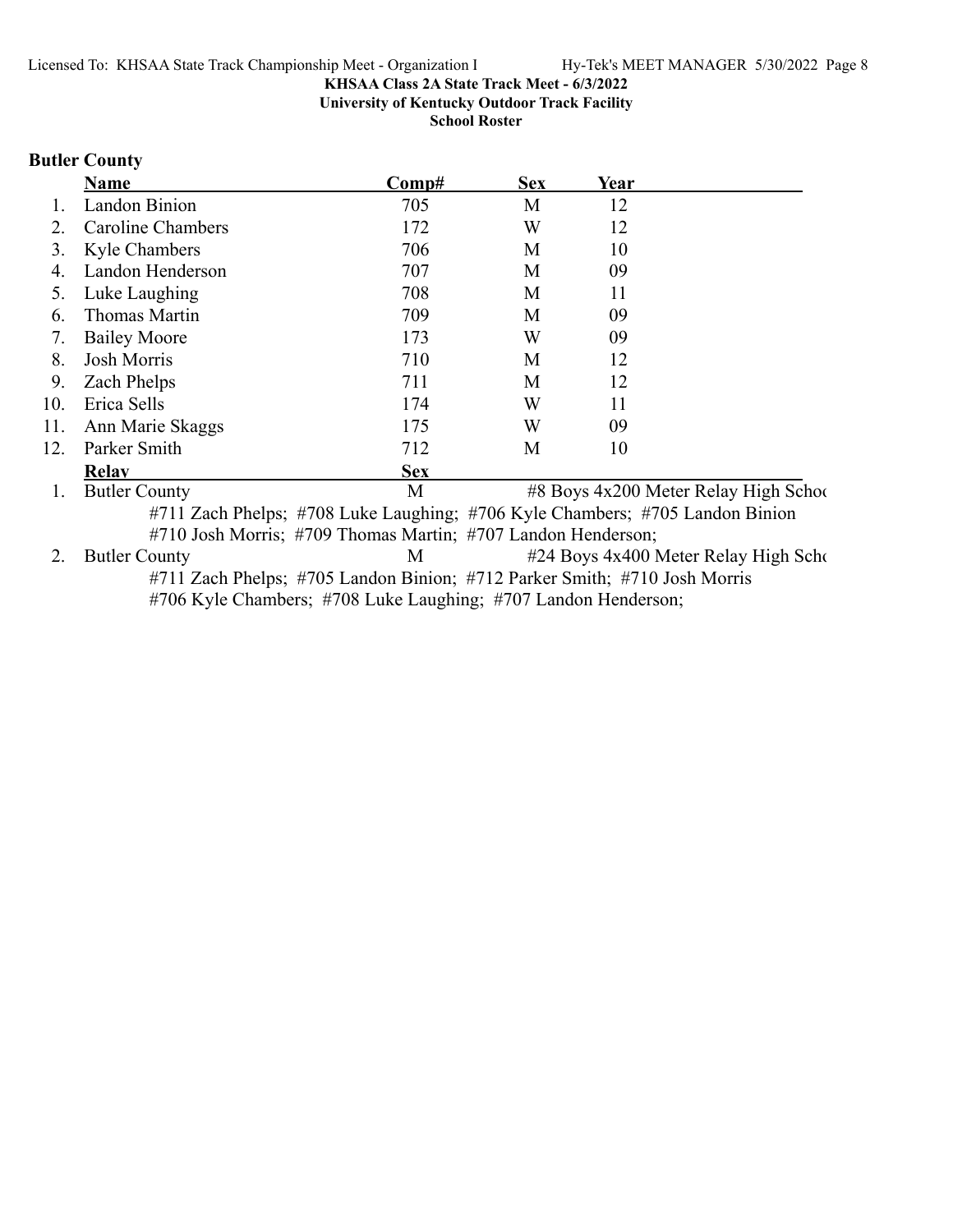**University of Kentucky Outdoor Track Facility**

**School Roster**

### **Caldwell County**

|     | Name                                                                                   | Comp#      | <b>Sex</b> | Year |                                                                                   |
|-----|----------------------------------------------------------------------------------------|------------|------------|------|-----------------------------------------------------------------------------------|
| 1.  | <b>Austin French</b>                                                                   | 713        | M          | 08   |                                                                                   |
| 2.  | Isaiah Joyner                                                                          | 714        | M          | 12   |                                                                                   |
| 3.  | Chevy McGowen                                                                          | 176        | W          | 08   |                                                                                   |
| 4.  | Isiaih McGowen                                                                         | 715        | M          | 08   |                                                                                   |
| 5.  | Amaya Merritt                                                                          | 177        | W          | 12   |                                                                                   |
| 6.  | Mariah Merritt                                                                         | 178        | W          | 10   |                                                                                   |
| 7.  | <b>Addison Middleton</b>                                                               | 179        | W          | 07   |                                                                                   |
| 8.  | Cooper Mobley                                                                          | 716        | M          | 08   |                                                                                   |
| 9.  | Jordan Ortt                                                                            | 180        | W          | 10   |                                                                                   |
| 10. | AJ Padilla                                                                             | 717        | M          | 10   |                                                                                   |
| 11. | Ava Pickett                                                                            | 181        | W          | 10   |                                                                                   |
| 12. | Mycah Riddle                                                                           | 182        | W          | 08   |                                                                                   |
| 13. | Giovantie Riley                                                                        | 718        | M          | 12   |                                                                                   |
| 14. | Jackson Risley                                                                         | 719        | M          | 08   |                                                                                   |
| 15. | Annabelle Rushing                                                                      | 183        | W          | 11   |                                                                                   |
| 16. | Addyson Schott                                                                         | 184        | W          | 12   |                                                                                   |
| 17. | Elijah Shaheen                                                                         | 720        | M          | 12   |                                                                                   |
| 18. | Cole Sherril                                                                           | 721        | M          | 10   |                                                                                   |
| 19. | Shaely Thibodeaux                                                                      | 185        | W          | 11   |                                                                                   |
| 20. | Benashka Thomas                                                                        | 186        | W          | 09   |                                                                                   |
| 21. | Medeline Thomas                                                                        | 187        | W          | 07   |                                                                                   |
| 22. | Ethan Weatherspoon                                                                     | 722        | M          | 12   |                                                                                   |
| 23. | Avery Wells                                                                            | 188        | W          | 10   |                                                                                   |
| 24. | Kylee White                                                                            | 189        | W          | 08   |                                                                                   |
| 25. | Chenoa Wilcox                                                                          | 190        | W          | 09   |                                                                                   |
|     | <b>Relav</b>                                                                           | <b>Sex</b> |            |      |                                                                                   |
| 1.  | Caldwell County                                                                        | W          |            |      | #11 Girls 4x100 Meter Relay High Scho                                             |
|     | #178 Mariah Merritt; #188 Avery Wells; #177 Amaya Merritt; #185 Shaely Thibodeaux      |            |            |      |                                                                                   |
|     |                                                                                        |            |            |      | #176 Chevy McGowen; #182 Mycah Riddle; #190 Chenoa Wilcox; #179 Addison Middleton |
| 2.  | Caldwell County                                                                        | W          |            |      | #7 Girls 4x200 Meter Relay High School                                            |
|     | #185 Shaely Thibodeaux; #187 Medeline Thomas; #177 Amaya Merritt; #188 Avery Wells     |            |            |      |                                                                                   |
|     | #178 Mariah Merritt; #181 Ava Pickett; #176 Chevy McGowen; #186 Benashka Thomas        |            |            |      |                                                                                   |
| 3.  | Caldwell County                                                                        | W          |            |      | #1 Girls 4x800 Meter Relay High School                                            |
|     | #178 Mariah Merritt; #184 Addyson Schott; #189 Kylee White; #180 Jordan Ortt           |            |            |      |                                                                                   |
|     | #187 Medeline Thomas; #181 Ava Pickett; #177 Amaya Merritt; #183 Annabelle Rushing     |            |            |      |                                                                                   |
| 4.  | Caldwell County                                                                        | M          |            |      | #12 Boys 4x100 Meter Relay High Scho                                              |
|     | #720 Elijah Shaheen; #718 Giovantie Riley; #714 Isaiah Joyner; #722 Ethan Weatherspoon |            |            |      |                                                                                   |
|     | #717 AJ Padilla; #715 Isiaih McGowen; #716 Cooper Mobley; #713 Austin French           |            |            |      |                                                                                   |

5. Caldwell County M #8 Boys 4x200 Meter Relay High School #715 Isiaih McGowen; #714 Isaiah Joyner; #718 Giovantie Riley; #722 Ethan Weatherspoon #717 AJ Padilla; #716 Cooper Mobley; #719 Jackson Risley; #713 Austin French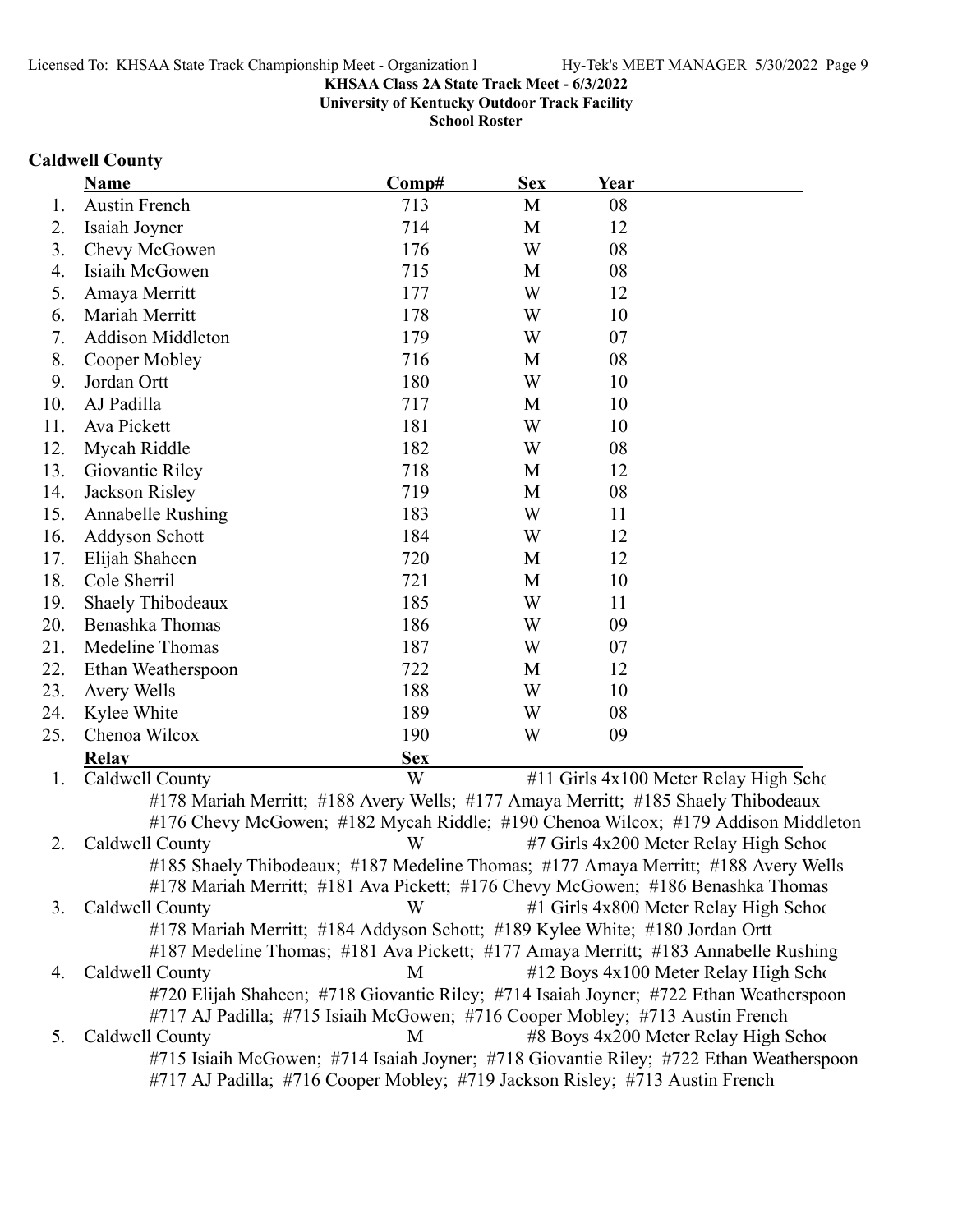**University of Kentucky Outdoor Track Facility**

**School Roster**

# **Calloway County**

|     | <b>Name</b>             | Comp# | <b>Sex</b> | Year |  |
|-----|-------------------------|-------|------------|------|--|
| 1.  | <b>Matthew Adams</b>    | 723   | M          | 10   |  |
| 2.  | Olivia Anderson         | 191   | W          | 10   |  |
| 3.  | Price Aycock            | 724   | M          | 10   |  |
| 4.  | Lydia Bell              | 192   | W          | 10   |  |
| 5.  | Timarian Bledsoe        | 725   | M          | 12   |  |
| 6.  | <b>Emily Brunn</b>      | 193   | W          | 12   |  |
| 7.  | Vayla Carlisle          | 194   | W          | 08   |  |
| 8.  | Preston Carraway        | 726   | M          | 11   |  |
| 9.  | Gabriel Carson          | 727   | M          | 12   |  |
| 10. | Landon Carter           | 728   | M          | 09   |  |
| 11. | Dominic Cashion         | 729   | M          | 11   |  |
| 12. | Sam Chapman             | 730   | M          | 11   |  |
| 13. | Jaycee Crouch           | 195   | W          | 09   |  |
| 14. | Luke Cullop             | 731   | M          | 12   |  |
| 15. | McKenzie Davis          | 196   | W          | 12   |  |
| 16. | John Durham             | 732   | M          | 11   |  |
| 17. | Ezra Foote              | 733   | M          | 09   |  |
| 18. | Madison Futrell         | 197   | W          | 09   |  |
| 19. | Eowyn Gesler            | 198   | W          | 11   |  |
| 20. | Joey Goucher            | 734   | M          | 09   |  |
| 21. | Aiden Grooms            | 735   | M          | 10   |  |
| 22. | Emma Grooms             | 199   | W          | 07   |  |
| 23. | Reese Henderson         | 736   | M          | 12   |  |
| 24. | Corban Henshaw          | 737   | M          | 10   |  |
| 25. | <b>Addison Jennings</b> | 200   | W          | 07   |  |
| 26. | Chloe Kelly             | 201   | W          | 11   |  |
| 27. | <b>Colton Lampkins</b>  | 738   | M          | 09   |  |
| 28. | Finley Lencki           | 202   | W          | 07   |  |
| 29. | McKenzie Love           | 203   | W          | 12   |  |
| 30. | Sayde Lowe              | 204   | W          | 10   |  |
| 31. | Rylee McCallon          | 739   | М          | 12   |  |
| 32. | Cohen McCartney         | 740   | M          | 11   |  |
| 33. | Landon McCartney        | 741   | M          | 11   |  |
| 34. | Lexi McClure            | 205   | W          | 09   |  |
| 35. | Olivia Miles            | 206   | W          | 10   |  |
| 36. | <b>Sydney Naber</b>     | 207   | W          | 11   |  |
| 37. | <b>Avery Poston</b>     | 208   | W          | 12   |  |
| 38. | Daniel Puckett          | 742   | M          | 11   |  |
| 39. | Joessiah Reyes          | 743   | M          | 10   |  |
| 40. | Alec Rodgers            | 209   | W          | 09   |  |
| 41. | Reese Settle            | 210   | W          | 10   |  |
| 42. | <b>Brooklyn Smith</b>   | 211   | W          | 09   |  |
| 43. | Najeria Smith           | 212   | W          | 09   |  |
| 44. | Bella Swain             | 213   | W          | 12   |  |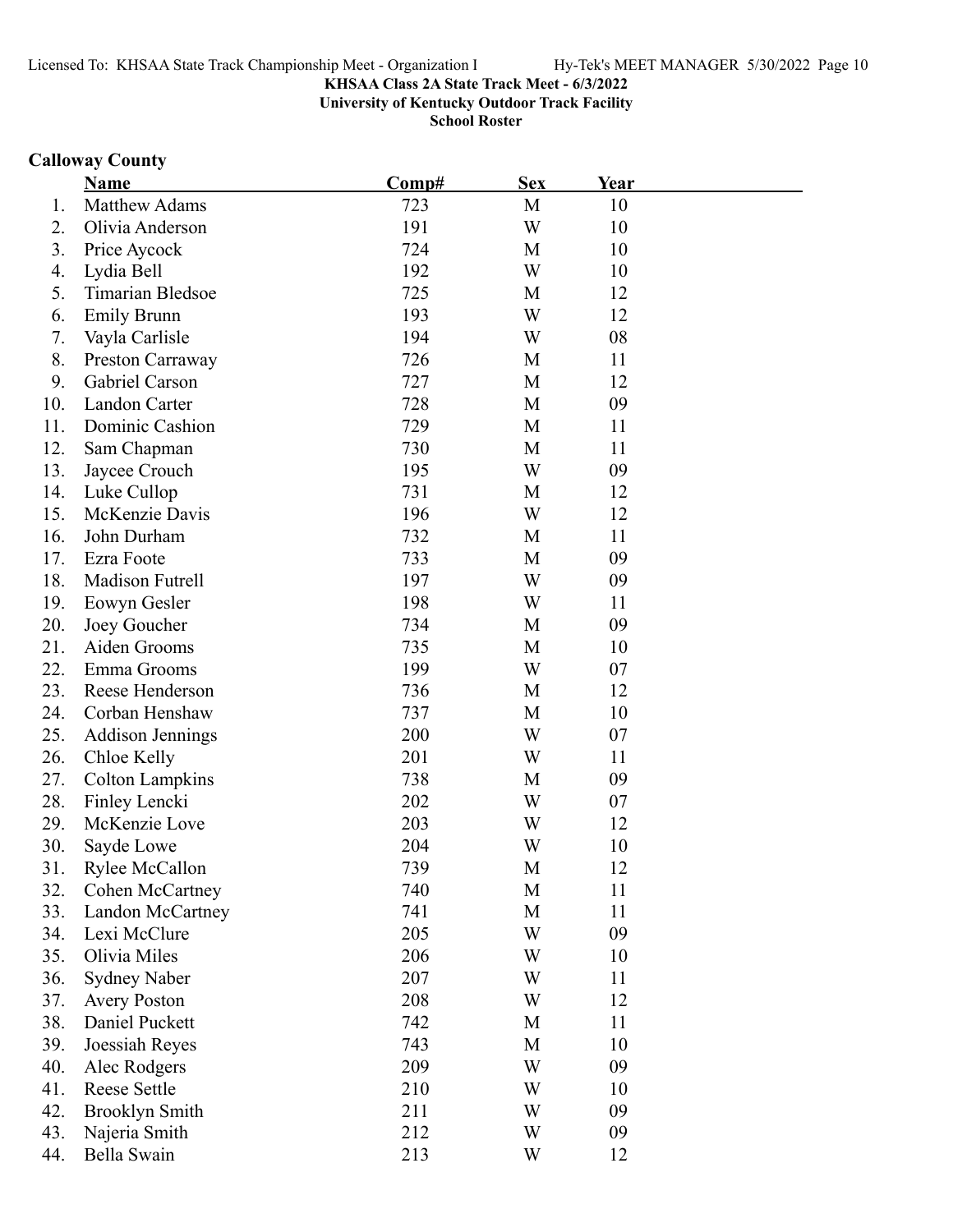**University of Kentucky Outdoor Track Facility**

**School Roster**

# **Calloway County**

|     | <b>Name</b>                                                                   | Comp#      | <b>Sex</b> | Year                                                                                  |  |
|-----|-------------------------------------------------------------------------------|------------|------------|---------------------------------------------------------------------------------------|--|
| 45. | Tate Weatherley                                                               | 744        | M          | 10                                                                                    |  |
| 46. | Hunter Winebarger                                                             | 745        | M          | 11                                                                                    |  |
| 47. | Ryan Zachkaro                                                                 | 746        | M          | 09                                                                                    |  |
|     | Relay                                                                         | <b>Sex</b> |            |                                                                                       |  |
| 1.  | Calloway County                                                               | W          |            | #11 Girls 4x100 Meter Relay High Scho                                                 |  |
|     |                                                                               |            |            | #203 McKenzie Love; #208 Avery Poston; #195 Jaycee Crouch; #196 McKenzie Davis        |  |
|     |                                                                               |            |            | #211 Brooklyn Smith; #191 Olivia Anderson; #206 Olivia Miles; #212 Najeria Smith      |  |
| 2.  | Calloway County                                                               | W          |            | #7 Girls 4x200 Meter Relay High School                                                |  |
|     |                                                                               |            |            | #203 McKenzie Love; #208 Avery Poston; #195 Jaycee Crouch; #196 McKenzie Davis        |  |
|     |                                                                               |            |            | #206 Olivia Miles; #211 Brooklyn Smith; #191 Olivia Anderson; #205 Lexi McClure       |  |
| 3.  | Calloway County                                                               | W          |            | #23 Girls 4x400 Meter Relay High Scho                                                 |  |
|     |                                                                               |            |            | #211 Brooklyn Smith; #191 Olivia Anderson; #195 Jaycee Crouch; #206 Olivia Miles      |  |
|     |                                                                               |            |            | #207 Sydney Naber; #197 Madison Futrell; #210 Reese Settle; #202 Finley Lencki        |  |
| 4.  | Calloway County                                                               | W          |            | #1 Girls 4x800 Meter Relay High Schoo                                                 |  |
|     | #197 Madison Futrell; #213 Bella Swain; #202 Finley Lencki; #210 Reese Settle |            |            |                                                                                       |  |
|     |                                                                               |            |            | #194 Vayla Carlisle; #211 Brooklyn Smith; #200 Addison Jennings; #199 Emma Grooms     |  |
| 5.  | Calloway County                                                               | M          |            | #12 Boys 4x100 Meter Relay High Scho                                                  |  |
|     |                                                                               |            |            | #744 Tate Weatherley; #727 Gabriel Carson; #732 John Durham; #730 Sam Chapman         |  |
|     |                                                                               |            |            | #734 Joey Goucher; #725 Timarian Bledsoe; #724 Price Aycock; #743 Joessiah Reyes      |  |
| 6.  | Calloway County                                                               | M          |            | #8 Boys 4x200 Meter Relay High School                                                 |  |
|     |                                                                               |            |            | #744 Tate Weatherley; #727 Gabriel Carson; #734 Joey Goucher; #730 Sam Chapman        |  |
|     |                                                                               |            |            | #740 Cohen McCartney; #725 Timarian Bledsoe; #724 Price Aycock; #743 Joessiah Reyes   |  |
| 7.  | Calloway County                                                               | M          |            | #24 Boys 4x400 Meter Relay High Scho                                                  |  |
|     |                                                                               |            |            | #730 Sam Chapman; #724 Price Aycock; #729 Dominic Cashion; #740 Cohen McCartney       |  |
|     |                                                                               |            |            | #726 Preston Carraway; #745 Hunter Winebarger; #741 Landon McCartney; #728 Landon Cal |  |
| 8.  | Calloway County                                                               | M          |            | #2 Boys 4x800 Meter Relay High School                                                 |  |
|     |                                                                               |            |            | #729 Dominic Cashion; #726 Preston Carraway; #733 Ezra Foote; #742 Daniel Puckett     |  |
|     |                                                                               |            |            | #741 Landon McCartney; #728 Landon Carter; #736 Reese Henderson; #740 Cohen McCartno  |  |
| 9.  | Calloway County                                                               | X          |            | #43 Mixed 2x50 Meter Relay Unified                                                    |  |
|     | #739 Rylee McCallon; #738 Colton Lampkins;                                    |            |            |                                                                                       |  |
| 10. | Calloway County - 'B'                                                         | X          |            | #43 Mixed 2x50 Meter Relay Unified                                                    |  |
|     | #735 Aiden Grooms; #723 Matthew Adams;                                        |            |            |                                                                                       |  |
| 11. | Calloway County - 'C'                                                         | X          |            | #43 Mixed 2x50 Meter Relay Unified                                                    |  |
|     | #201 Chloe Kelly; #746 Ryan Zachkaro;                                         |            |            |                                                                                       |  |
|     | #199 Emma Grooms;                                                             |            |            |                                                                                       |  |
| 12. | Calloway County                                                               | X          |            | #44 Mixed 4x100 Meter Relay Unified                                                   |  |
|     |                                                                               |            |            | #735 Aiden Grooms; #723 Matthew Adams; #739 Rylee McCallon; #738 Colton Lampkins      |  |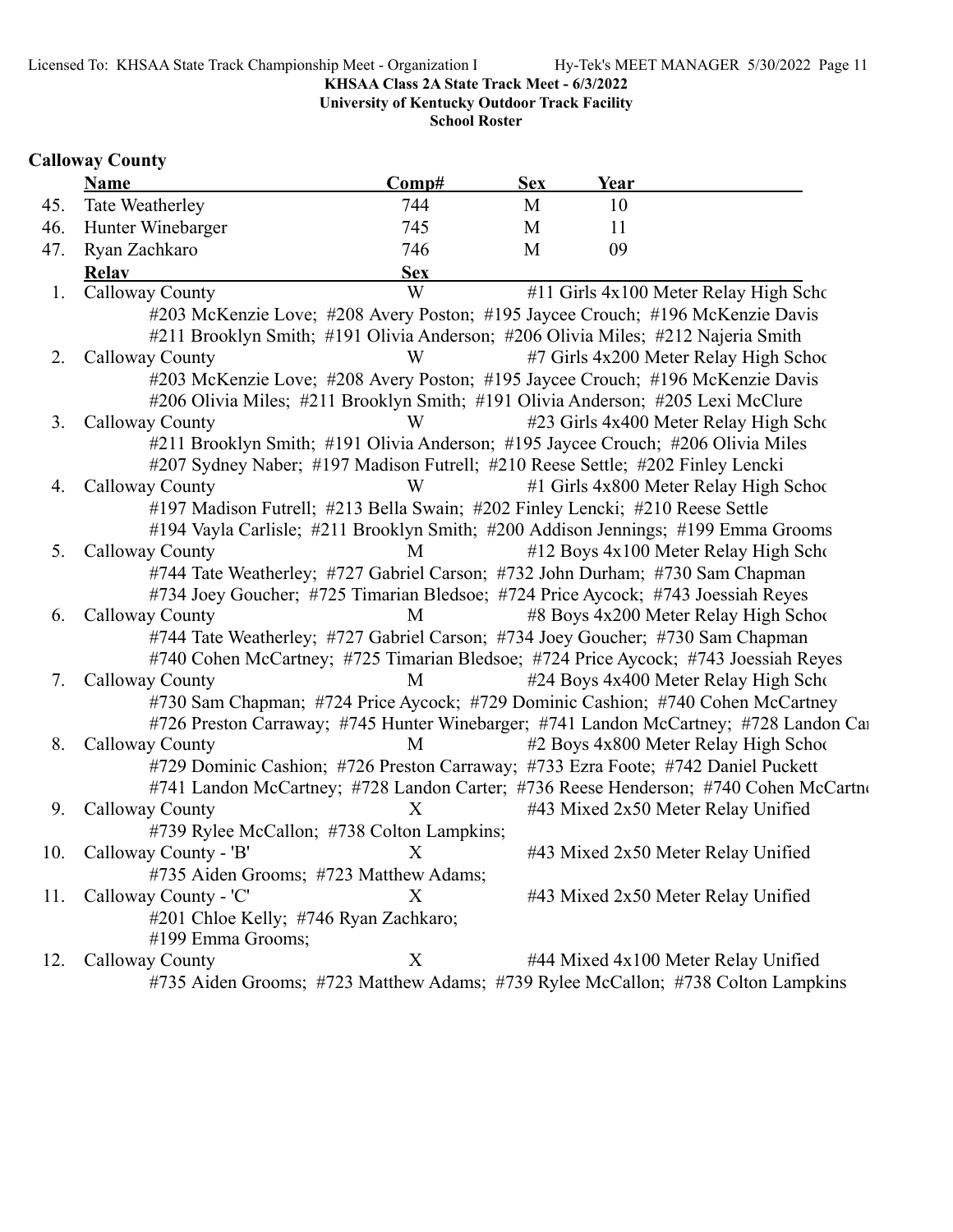**University of Kentucky Outdoor Track Facility**

**School Roster**

# **Casey County**

|     | <b>Name</b>                                                                       | Comp#      | <b>Sex</b> | Year |                                                                                      |
|-----|-----------------------------------------------------------------------------------|------------|------------|------|--------------------------------------------------------------------------------------|
|     | Kevin Cuin                                                                        | 747        | M          | 12   |                                                                                      |
| 2.  | Zachary de Robles                                                                 | 748        | M          | 08   |                                                                                      |
| 3.  | Eli Gossage                                                                       | 749        | M          | 11   |                                                                                      |
| 4.  | Donovan Jackson                                                                   | 750        | M          | 12   |                                                                                      |
| 5.  | Marlon Lange                                                                      | 751        | M          | 11   |                                                                                      |
| 6.  | Luke McQueen                                                                      | 752        | M          | 10   |                                                                                      |
| 7.  | Caleb Patton                                                                      | 753        | M          | 12   |                                                                                      |
| 8.  | Luke Spangler                                                                     | 754        | M          | 11   |                                                                                      |
| 9.  | Solomon Stonebraker                                                               | 755        | M          | 09   |                                                                                      |
| 10. | Preston Thorn                                                                     | 756        | M          | 11   |                                                                                      |
|     | <b>Relav</b>                                                                      | <b>Sex</b> |            |      |                                                                                      |
|     | Casey County                                                                      | M          |            |      | #8 Boys 4x200 Meter Relay High School                                                |
|     |                                                                                   |            |            |      | #749 Eli Gossage; #750 Donovan Jackson; #756 Preston Thorn; #755 Solomon Stonebraker |
|     | #751 Marlon Lange; #753 Caleb Patton; #747 Kevin Cuin; #748 Zachary de Robles     |            |            |      |                                                                                      |
| 2.  | Casey County                                                                      | M          |            |      | #24 Boys 4x400 Meter Relay High Scho                                                 |
|     | #753 Caleb Patton; #749 Eli Gossage; #755 Solomon Stonebraker; #751 Marlon Lange  |            |            |      |                                                                                      |
|     | #747 Kevin Cuin; #748 Zachary de Robles; #750 Donovan Jackson; #756 Preston Thorn |            |            |      |                                                                                      |
| 3.  | Casey County                                                                      | M          |            |      | #2 Boys 4x800 Meter Relay High School                                                |
|     | #747 Kevin Cuin; #748 Zachary de Robles; #751 Marlon Lange; #753 Caleb Patton     |            |            |      |                                                                                      |
|     |                                                                                   |            |            |      | #749 Eli Gossage; #756 Preston Thorn; #755 Solomon Stonebraker; #750 Donovan Jackson |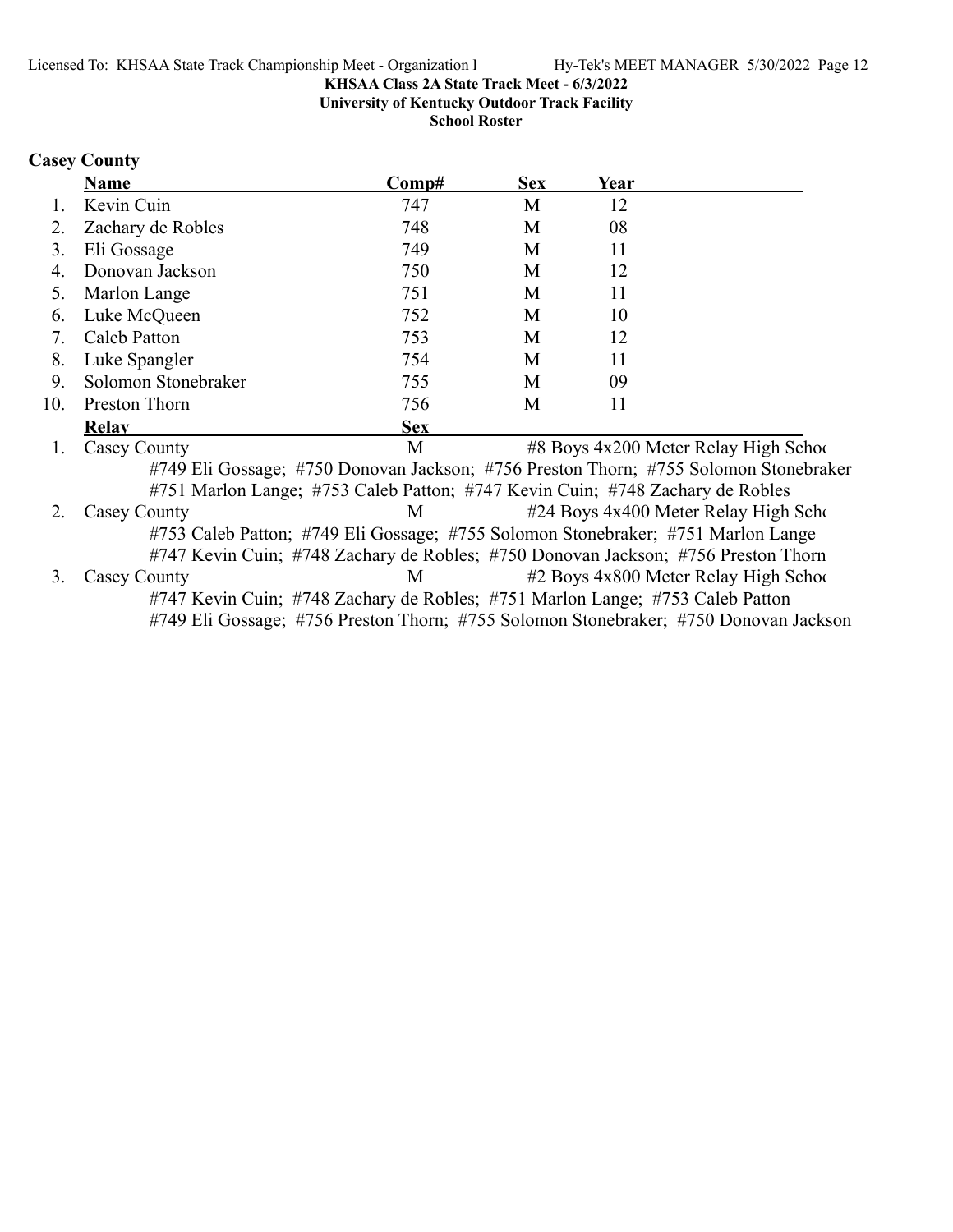**University of Kentucky Outdoor Track Facility**

**School Roster**

### **Christian Academy-Louisville**

|     | <b>Name</b>                                                       | Comp#      | <b>Sex</b> | Year                                                                          |  |
|-----|-------------------------------------------------------------------|------------|------------|-------------------------------------------------------------------------------|--|
| 1.  | Kaitlyn Bader                                                     | 214        | W          | 12                                                                            |  |
| 2.  | Caroline Bobnar                                                   | 215        | W          | 12                                                                            |  |
| 3.  | Kayleigh Burkhead                                                 | 216        | W          | 09                                                                            |  |
| 4.  | Ella Daniels                                                      | 217        | W          | 10                                                                            |  |
| 5.  | Jenna Doezema                                                     | 218        | W          | 12                                                                            |  |
| 6.  | Savannah Gardner                                                  | 219        | W          | 10                                                                            |  |
| 7.  | <b>Brooke Greenwell</b>                                           | 220        | W          | 09                                                                            |  |
| 8.  | Taylor Greenwell                                                  | 221        | W          | 09                                                                            |  |
| 9.  | Samuel Herbig                                                     | 757        | M          | 09                                                                            |  |
| 10. | Maggie Hydes                                                      | 222        | W          | 09                                                                            |  |
| 11. | Brianna Isa                                                       | 223        | W          | 11                                                                            |  |
| 12. | Katherine Kelly                                                   | 224        | W          | 09                                                                            |  |
| 13. | Anne Marie Krebs                                                  | 225        | W          | 11                                                                            |  |
| 14. | Anne Marie Krebs                                                  | 226        | W          | 11                                                                            |  |
| 15. | Ella Mast                                                         | 227        | W          | 10                                                                            |  |
| 16. | Matthew Mauzy                                                     | 758        | M          | 12                                                                            |  |
| 17. | Samuel Moskovich                                                  | 759        | M          | 09                                                                            |  |
| 18. | Leah Moylan                                                       | 228        | W          | 12                                                                            |  |
| 19. | Tommy Ott                                                         | 760        | M          | 12                                                                            |  |
| 20. | <b>Talia Rawlins</b>                                              | 229        | W          | 10                                                                            |  |
| 21. | <b>Ben Stotts</b>                                                 | 761        | M          | 09                                                                            |  |
| 22. | <b>Taylor Touche</b>                                              | 230        | W          | 09                                                                            |  |
| 23. | Kara Waurio                                                       | 231        | W          | 11                                                                            |  |
| 24. | Megan Wearsch                                                     | 232        | W          | 09                                                                            |  |
| 25. | Emma Wilkins                                                      | 233        | W          | 11                                                                            |  |
|     | <b>Relav</b>                                                      | <b>Sex</b> |            |                                                                               |  |
| 1.  | Christian Academy-Louisville                                      | W          |            | #7 Girls 4x200 Meter Relay High School                                        |  |
|     |                                                                   |            |            | #219 Savannah Gardner; #230 Taylor Touche; #227 Ella Mast; #218 Jenna Doezema |  |
|     | #226 Anne Marie Krebs; #229 Talia Rawlins; #221 Taylor Greenwell; |            |            |                                                                               |  |
| 2.  | Christian Academy-Louisville                                      | W          |            | #23 Girls 4x400 Meter Relay High Scho                                         |  |

#218 Jenna Doezema; #227 Ella Mast; #216 Kayleigh Burkhead; #225 Anne Marie Krebs #219 Savannah Gardner; #220 Brooke Greenwell; #214 Kaitlyn Bader; #228 Leah Moylan<br>Christian Academy-Louisville W #1 Girls 4x800 Meter Relay High Schoo 3. Christian Academy-Louisville W #1 Girls 4x800 Meter Relay High School #225 Anne Marie Krebs; #220 Brooke Greenwell; #215 Caroline Bobnar; #216 Kayleigh Burk #233 Emma Wilkins; #214 Kaitlyn Bader; #224 Katherine Kelly; #232 Megan Wearsch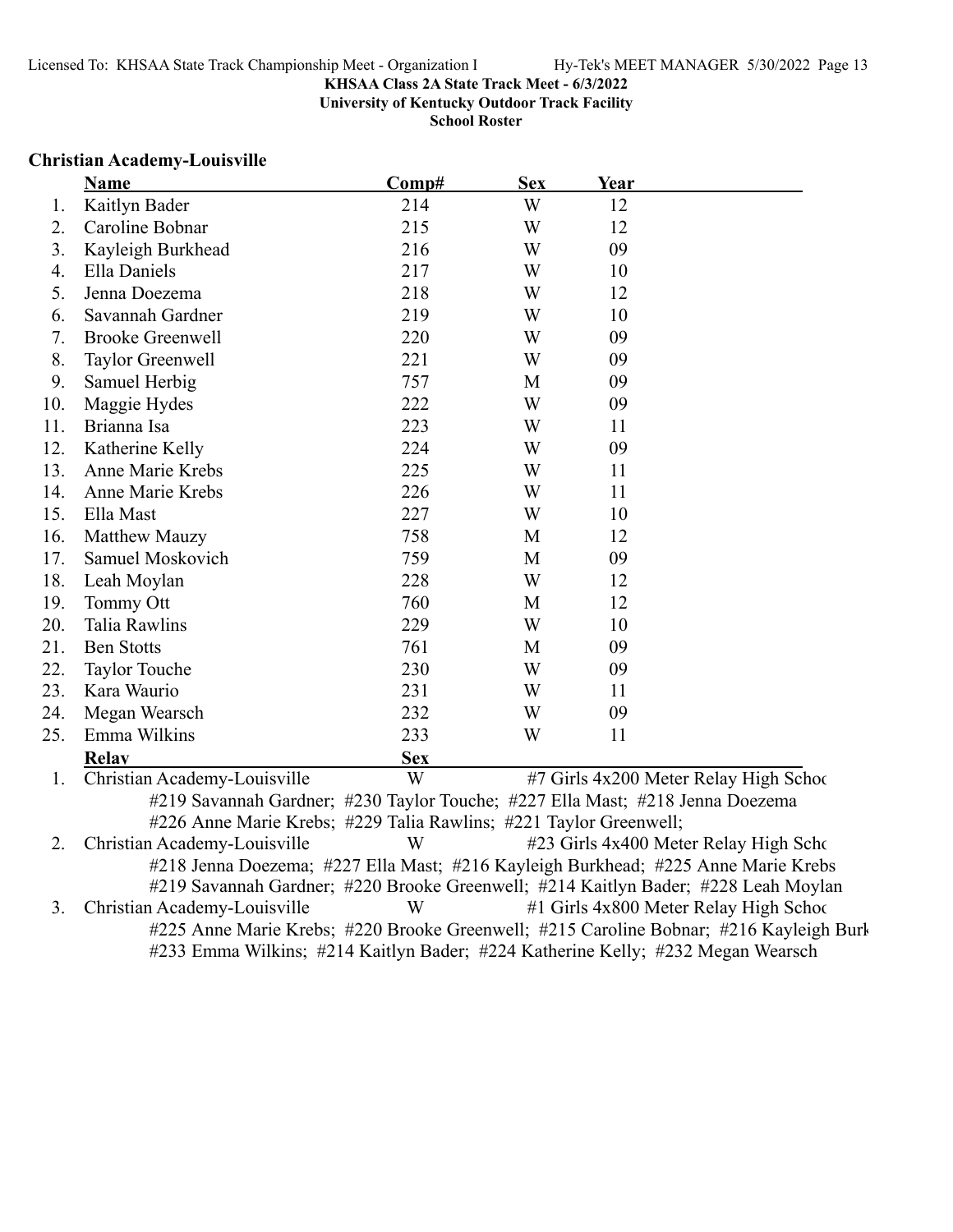**University of Kentucky Outdoor Track Facility**

**School Roster**

### **Corbin**

|     | Name                 | Comp#      | <b>Sex</b> | Year |                                       |
|-----|----------------------|------------|------------|------|---------------------------------------|
| 1.  | Coleman Anderson     | 762        | M          | 10   |                                       |
| 2.  | Andon Asher          | 763        | M          | 12   |                                       |
| 3.  | Emma Ashurst         | 234        | W          | 11   |                                       |
| 4.  | <b>Brandon Baker</b> | 764        | M          | 12   |                                       |
| 5.  | Jonah Black          | 765        | M          | 12   |                                       |
| 6.  | Noah Bonnell         | 766        | M          | 12   |                                       |
| 7.  | Nolan Brock          | 767        | M          | 10   |                                       |
| 8.  | Hadley Elmore        | 235        | W          | 07   |                                       |
| 9.  | <b>Belle Estep</b>   | 236        | W          | 10   |                                       |
| 10. | Lauren Faulkner      | 237        | W          | 12   |                                       |
| 11. | Jaycee Frye          | 238        | W          | 08   |                                       |
| 12. | Grace Gibson         | 239        | W          | 11   |                                       |
| 13. | Rachelle Gilbert     | 240        | W          | 11   |                                       |
| 14. | Emma Good            | 241        | W          | 09   |                                       |
| 15. | Macy Hagan           | 242        | W          | 11   |                                       |
| 16. | John Hail            | 768        | M          | 11   |                                       |
| 17. | Addy Henson          | 243        | W          | 09   |                                       |
| 18. | Alex Herren          | 244        | W          | 08   |                                       |
| 19. | Mary Hope Jackson    | 245        | W          | 11   |                                       |
| 20. | Olivia Jones         | 246        | W          | 11   |                                       |
| 21. | Sophy Jones          | 247        | W          | 10   |                                       |
| 22. | <b>Brady Lanham</b>  | 769        | M          | 10   |                                       |
| 23. | Hayden Llewellyn     | 770        | M          | 11   |                                       |
| 24. | Treyveon Longmire    | 771        | M          | 12   |                                       |
| 25. | Savannah Mayer       | 248        | W          | 09   |                                       |
| 26. | <b>Connor Messer</b> | 772        | M          | 10   |                                       |
| 27. | Seth Mills           | 773        | M          | 12   |                                       |
| 28. | Maddie Jo Russell    | 249        | W          | 10   |                                       |
| 29. | Clem Sell            | 774        | M          | 11   |                                       |
| 30. | Sean Simons          | 775        | M          | 12   |                                       |
| 31. | Dylan Stacy          | 776        | М          | 11   |                                       |
| 32. | Parker Stacy         | 777        | M          | 09   |                                       |
| 33. | Tye Stevens          | 778        | M          | 11   |                                       |
| 34. | Logan Wagers         | 779        | M          | 09   |                                       |
| 35. | Kyle Webb            | 780        | M          | 12   |                                       |
|     | <b>Relay</b>         | <b>Sex</b> |            |      |                                       |
|     | Corbin               | W          |            |      | #11 Girls 4x100 Meter Relay High Scho |

#249 Maddie Jo Russell; #237 Lauren Faulkner; #239 Grace Gibson; #234 Emma Ashurst #246 Olivia Jones; #243 Addy Henson; #242 Macy Hagan; #240 Rachelle Gilbert 2. Corbin W #7 Girls 4x200 Meter Relay High School #246 Olivia Jones; #237 Lauren Faulkner; #239 Grace Gibson; #234 Emma Ashurst #242 Macy Hagan; #243 Addy Henson; #241 Emma Good; #249 Maddie Jo Russell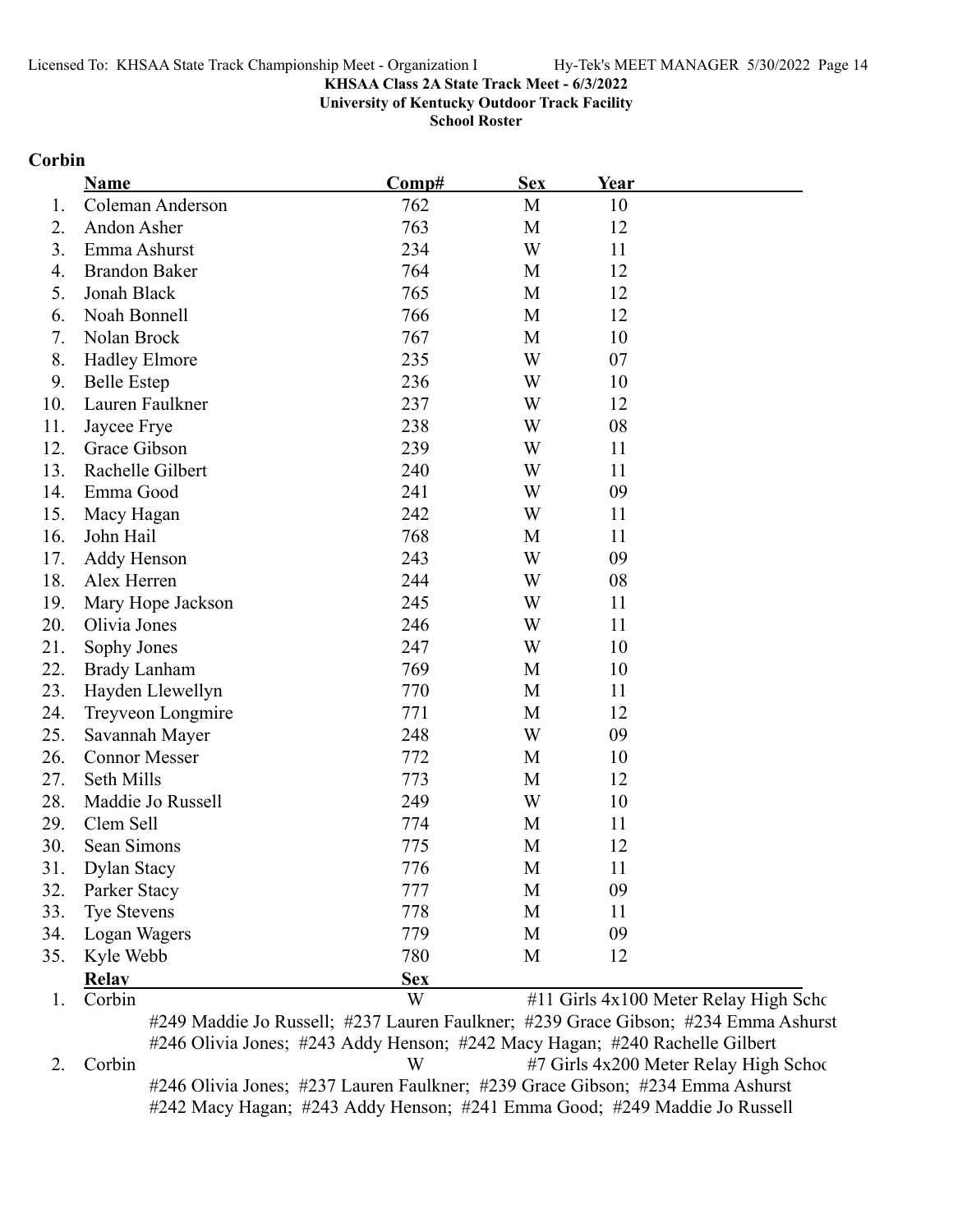### **University of Kentucky Outdoor Track Facility**

### **School Roster**

### **Corbin**

|    | Relay  | <b>Sex</b>                                                                           |
|----|--------|--------------------------------------------------------------------------------------|
| 3. | Corbin | W<br>#23 Girls 4x400 Meter Relay High Scho                                           |
|    |        | #238 Jaycee Frye; #245 Mary Hope Jackson; #246 Olivia Jones; #234 Emma Ashurst       |
|    |        | #237 Lauren Faulkner; #240 Rachelle Gilbert; #247 Sophy Jones; #248 Savannah Mayer   |
| 4. | Corbin | #1 Girls 4x800 Meter Relay High School<br>W                                          |
|    |        | #238 Jaycee Frye; #245 Mary Hope Jackson; #247 Sophy Jones; #248 Savannah Mayer      |
|    |        | #235 Hadley Elmore; #244 Alex Herren;                                                |
| 5. | Corbin | $\#12$ Boys $4x100$ Meter Relay High Scho<br>M                                       |
|    |        | #764 Brandon Baker; #773 Seth Mills; #770 Hayden Llewellyn; #771 Treyveon Longmire   |
|    |        | #778 Tye Stevens; #780 Kyle Webb; #779 Logan Wagers; #769 Brady Lanham               |
| 6. | Corbin | #8 Boys 4x200 Meter Relay High School<br>M                                           |
|    |        | #769 Brady Lanham; #780 Kyle Webb; #764 Brandon Baker; #778 Tye Stevens              |
|    |        | #770 Hayden Llewellyn; #779 Logan Wagers; #772 Connor Messer; #771 Treyveon Longmire |
|    | Corbin | #24 Boys 4x400 Meter Relay High Scho<br>M                                            |
|    |        | #778 Tye Stevens; #780 Kyle Webb; #775 Sean Simons; #772 Connor Messer               |
|    |        | #779 Logan Wagers; #764 Brandon Baker; #769 Brady Lanham; #771 Treyveon Longmire     |
| 8. | Corbin | #2 Boys 4x800 Meter Relay High School<br>M                                           |
|    |        | #768 John Hail; #766 Noah Bonnell; #772 Connor Messer; #775 Sean Simons              |
|    |        | #762 Coleman Anderson; #763 Andon Asher; #765 Jonah Black; #767 Nolan Brock          |

### **East Carter**

|    | Name                                                                        | Comp#      | <b>Sex</b> | Year |                                      |
|----|-----------------------------------------------------------------------------|------------|------------|------|--------------------------------------|
|    | <b>Anthony Beamish</b>                                                      | 781        | М          | 12   |                                      |
|    | <b>Braiden Bellew</b>                                                       | 782        | М          | 11   |                                      |
| 3. | <b>Riley Brown</b>                                                          | 250        | W          | 12   |                                      |
| 4. | Dustin Hall                                                                 | 783        | М          | 11   |                                      |
|    | Michael Hall                                                                | 784        | М          | 10   |                                      |
| 6. | David Hutchinson                                                            | 785        | М          | 12   |                                      |
|    | Kanyon Kozee                                                                | 786        | М          | 12   |                                      |
| 8. | <b>Ryland Pfau</b>                                                          | 787        | M          | 09   |                                      |
| 9. | <b>Addison Tiller</b>                                                       | 251        | W          | 09   |                                      |
|    | <b>Relav</b>                                                                | <b>Sex</b> |            |      |                                      |
|    | <b>East Carter</b>                                                          | M          |            |      | #12 Boys 4x100 Meter Relay High Scho |
|    | #782 Braiden Bellew; #784 Michael Hall; #786 Kanyon Kozee; #787 Ryland Pfau |            |            |      |                                      |
|    | $#783$ Dustin Hall;                                                         |            |            |      |                                      |

2. East Carter X #43 Mixed 2x50 Meter Relay Unified #782 Braiden Bellew; #781 Anthony Beamish; #251 Addison Tiller;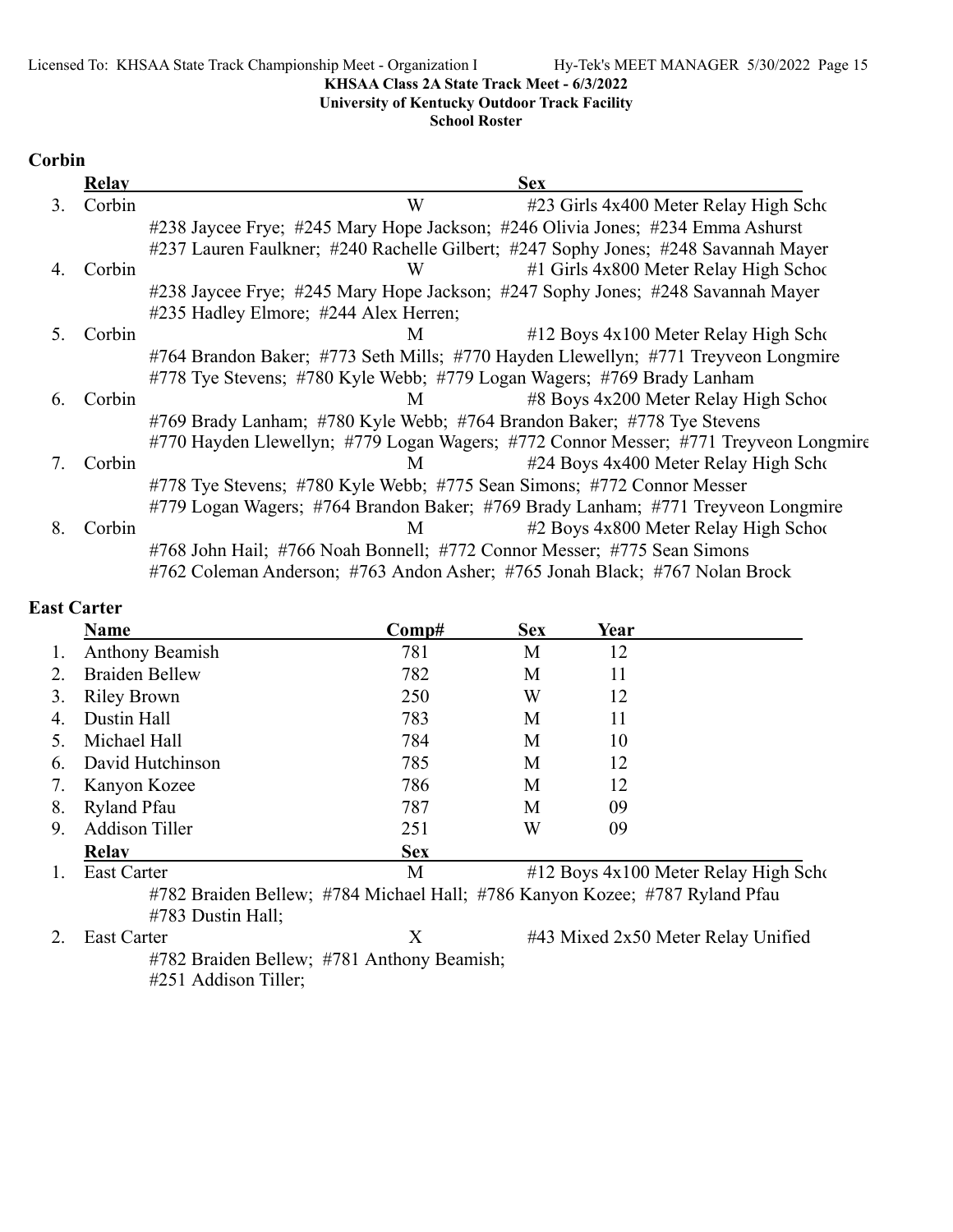**University of Kentucky Outdoor Track Facility**

**School Roster**

### **East Jessamine**

|     | <b>Name</b>           | Comp#      |   | <u>Year</u>                           |  |
|-----|-----------------------|------------|---|---------------------------------------|--|
| 1.  | Skender Alija         | 788        | M | 10                                    |  |
| 2.  | Cole Bowman           | 789        | M | 09                                    |  |
| 3.  | Tekenyon Braxton      | 790        | M | 11                                    |  |
| 4.  | Jacob Crofts          | 791        | M | 12                                    |  |
| 5.  | <b>Sydney Cummins</b> | 252        | W | 10                                    |  |
| 6.  | Jake Darby            | 792        | M | 09                                    |  |
| 7.  | Alexandria Deering    | 253        | W | 09                                    |  |
| 8.  | Andrew Dundon         | 793        | M | 10                                    |  |
| 9.  | Reece Evans           | 254        | W | 11                                    |  |
| 10. | Audrey Fraddosio      | 255        | W | 09                                    |  |
| 11. | Chloe Hughes          | 256        | W | 11                                    |  |
| 12. | Tajii Jackson         | 794        | M | 12                                    |  |
| 13. | Andre Johnson         | 795        | M | 12                                    |  |
| 14. | <b>Baylee Jones</b>   | 257        | W | 07                                    |  |
| 15. | Mac Kosin             | 796        | M | 10                                    |  |
| 16. | Kaden Lear            | 797        | M | 10                                    |  |
| 17. | Jayden McBride        | 798        | M | 10                                    |  |
| 18. | Avery McCollum        | 258        | W | 10                                    |  |
| 19. | Emilea Moore          | 259        | W | 10                                    |  |
| 20. | Nate Moore            | 799        | M | 09                                    |  |
| 21. | Derek Morton          | 800        | M | 08                                    |  |
| 22. | Dante Motley          | 801        | M | 09                                    |  |
| 23. | Kaitlyn Napier        | 260        | W | 08                                    |  |
| 24. | Linzey Napier         | 261        | W | 11                                    |  |
| 25. | Myles Redford         | 802        | M | 09                                    |  |
| 26. | Shawn Reed            | 803        | M | 09                                    |  |
| 27. | <b>Taylor Roberts</b> | 262        | W | 09                                    |  |
| 28. | Ainsley Smith         | 263        | W | 07                                    |  |
| 29. | Abby Stappe           | 264        | W | 09                                    |  |
| 30. | Abigail Turner        | 265        | W | 09                                    |  |
| 31. | Alexis Vittitow       | 266        | W | 09                                    |  |
| 32. | Landon Walton         | 804        | М | 09                                    |  |
| 33. | Caden Watts           | 805        | М | 10                                    |  |
| 34. | Bodie Woodrum         | 806        | М | 12                                    |  |
|     | <b>Relay</b>          | <b>Sex</b> |   |                                       |  |
| 1.  | East Jessamine        | W          |   | #11 Girls 4x100 Meter Relay High Scho |  |

#253 Alexandria Deering; #252 Sydney Cummins; #264 Abby Stappe; #265 Abigail Turner 2. East Jessamine W #23 Girls 4x400 Meter Relay High Scho #262 Taylor Roberts; #266 Alexis Vittitow; #265 Abigail Turner; #254 Reece Evans #264 Abby Stappe; #263 Ainsley Smith; #257 Baylee Jones; #256 Chloe Hughes 3. East Jessamine M #12 Boys 4x100 Meter Relay High Scho #795 Andre Johnson; #791 Jacob Crofts; #790 Tekenyon Braxton; #794 Tajii Jackson #806 Bodie Woodrum; #805 Caden Watts; #803 Shawn Reed; #802 Myles Redford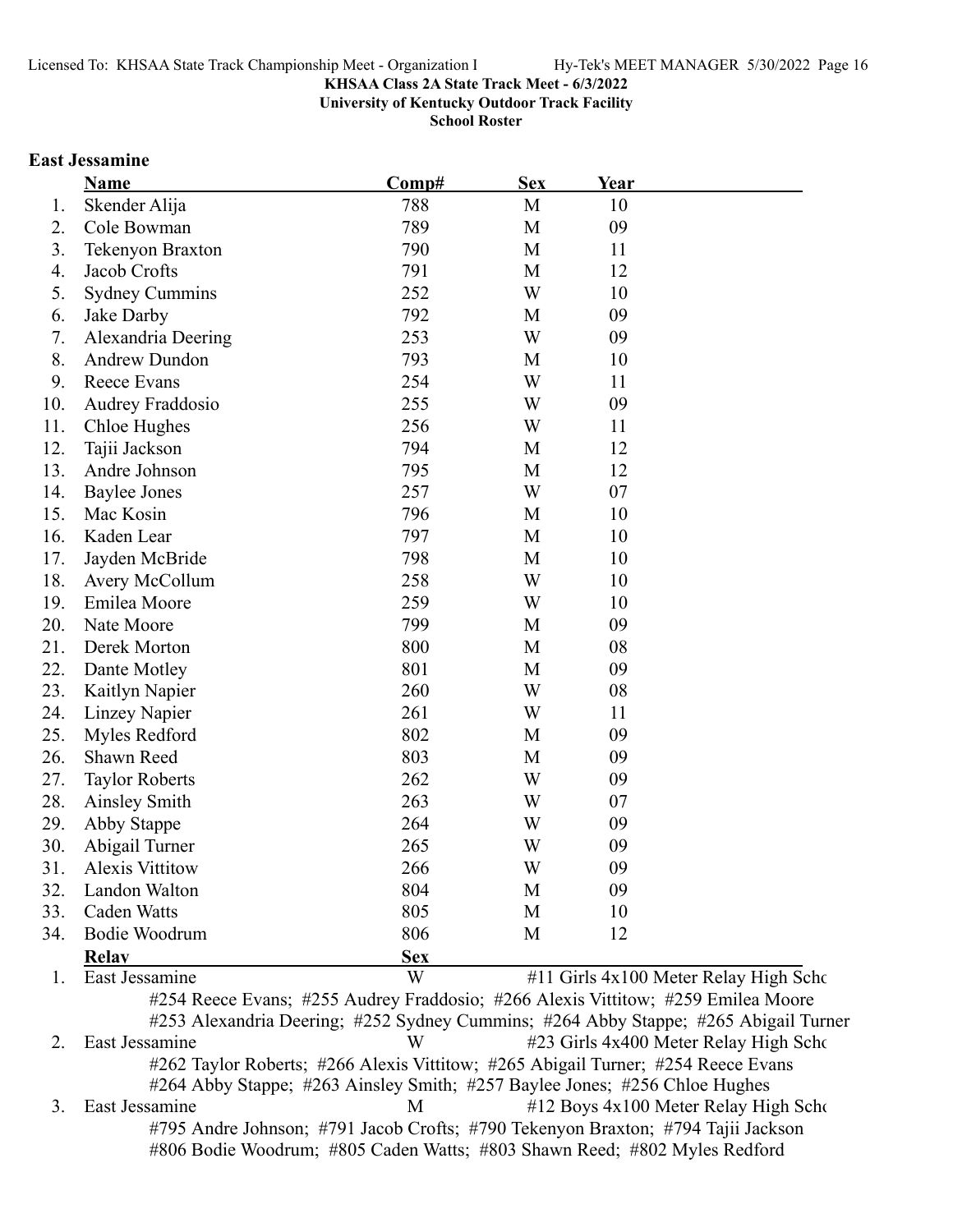# **University of Kentucky Outdoor Track Facility**

### **School Roster**

# **East Jessamine**

|    | Relay                                    |                                          | <b>Sex</b>                                                                     |
|----|------------------------------------------|------------------------------------------|--------------------------------------------------------------------------------|
| 4. | East Jessamine                           | M                                        | #8 Boys 4x200 Meter Relay High School                                          |
|    |                                          |                                          | #806 Bodie Woodrum; #790 Tekenyon Braxton; #803 Shawn Reed; #795 Andre Johnson |
|    |                                          |                                          | #791 Jacob Crofts; #805 Caden Watts; #802 Myles Redford; #800 Derek Morton     |
| 5. | East Jessamine                           | M                                        | #24 Boys 4x400 Meter Relay High Scho                                           |
|    |                                          |                                          | #806 Bodie Woodrum; #790 Tekenyon Braxton; #803 Shawn Reed; #805 Caden Watts   |
|    |                                          |                                          | #799 Nate Moore; #801 Dante Motley; #791 Jacob Crofts; #800 Derek Morton       |
| 6. | <b>East Jessamine</b>                    | M                                        | #2 Boys 4x800 Meter Relay High School                                          |
|    |                                          |                                          | #793 Andrew Dundon; #796 Mac Kosin; #789 Cole Bowman; #799 Nate Moore          |
|    |                                          |                                          | #798 Jayden McBride; #801 Dante Motley; #805 Caden Watts; #806 Bodie Woodrum   |
| 7. | East Jessamine - 'B'                     | X                                        | #43 Mixed 2x50 Meter Relay Unified                                             |
|    | #804 Landon Walton; #797 Kaden Lear;     |                                          |                                                                                |
|    | #792 Jake Darby;                         |                                          |                                                                                |
| 8. | East Jessamine                           | X                                        | $\#44$ Mixed $4x100$ Meter Relay Unified                                       |
|    |                                          |                                          | #797 Kaden Lear; #792 Jake Darby; #788 Skender Alija; #258 Avery McCollum      |
|    | #260 Kaitlyn Napier; #804 Landon Walton; |                                          |                                                                                |
| 9. | East Jessamine                           | X                                        | #45 Mixed 2x200 Meter Relay Unified                                            |
|    |                                          | #258 Avery McCollum; #788 Skender Alija; |                                                                                |
|    | #260 Kaitlyn Napier;                     |                                          |                                                                                |
|    |                                          |                                          |                                                                                |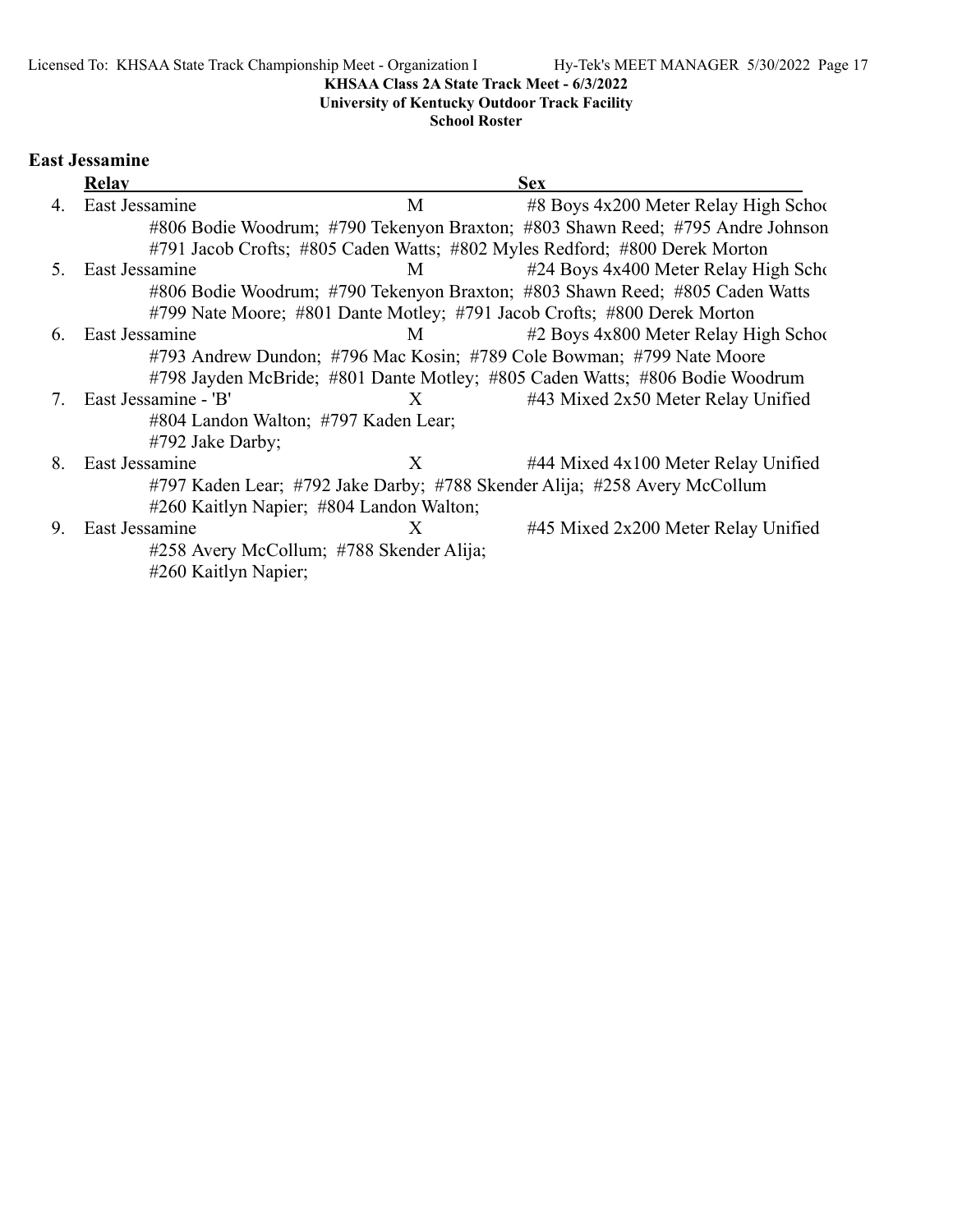**University of Kentucky Outdoor Track Facility**

**School Roster**

#### **Elizabethtown**

|     | Name                    | Comp#      | <b>Sex</b> | Year                                  |  |
|-----|-------------------------|------------|------------|---------------------------------------|--|
| 1.  | Donovan Adams           | 807        | M          | 12                                    |  |
| 2.  | Kate Braeger            | 267        | W          | 08                                    |  |
| 3.  | <b>Sydney Braeger</b>   | 268        | W          | 10                                    |  |
| 4.  | Gavin Breunig           | 808        | M          | 11                                    |  |
| 5.  | Julie Chambers          | 269        | W          | 08                                    |  |
| 6.  | Jansen Cockerham        | 270        | W          | 11                                    |  |
| 7.  | <b>Brylee Davis</b>     | 271        | W          | 10                                    |  |
| 8.  | Jackson Druin           | 809        | M          | 09                                    |  |
| 9.  | Gavin Ferguson          | 810        | M          | 11                                    |  |
| 10. | Imani Forsythe          | 272        | W          | 09                                    |  |
| 11. | Noelle Garcia           | 273        | W          | 09                                    |  |
| 12. | Annelise Gardner        | 274        | W          | 11                                    |  |
| 13. | Kieran Goodman          | 275        | W          | 09                                    |  |
| 14. | Makyah Green            | 811        | M          | 11                                    |  |
| 15. | Logan Helton            | 812        | M          | 12                                    |  |
| 16. | Yesenia Hernandez       | 276        | W          | 12                                    |  |
| 17. | Adelyn Inman            | 277        | W          | 10                                    |  |
| 18. | Ella Johnson            | 278        | W          | 11                                    |  |
| 19. | Hudson Jones            | 813        | M          | 10                                    |  |
| 20. | Cameron McCullough      | 814        | M          | 10                                    |  |
| 21. | Jordan Mckinney         | 815        | M          | 09                                    |  |
| 22. | Olivia Medley           | 279        | W          | 10                                    |  |
| 23. | Mya Moore               | 280        | W          | 07                                    |  |
| 24. | Emma Musgrave           | 281        | W          | 11                                    |  |
| 25. | Salok Samant            | 816        | M          | 11                                    |  |
| 26. | Benjamin Schory         | 817        | M          | 10                                    |  |
| 27. | Evan Shelton            | 818        | M          | 11                                    |  |
| 28. | Jonah Shirts            | 819        | M          | 12                                    |  |
| 29. | Aaron Silva             | 820        | M          | 11                                    |  |
| 30. | Nathan Smith            | 821        | M          | 10                                    |  |
| 31. | Claire Springsteen      | 282        | W          | 09                                    |  |
| 32. | Harriss Springsteen     | 822        | M          | 07                                    |  |
| 33. | <b>Charles Tompkins</b> | 823        | M          | 11                                    |  |
| 34. | Langley Wallace         | 283        | W          | 10                                    |  |
| 35. | Madison Wortmann        | 284        | W          | 11                                    |  |
|     | <b>Relav</b>            | <b>Sex</b> |            |                                       |  |
| 1.  | Elizabethtown           | W          |            | #11 Girls 4x100 Meter Relay High Scho |  |

#273 Noelle Garcia; #276 Yesenia Hernandez; #277 Adelyn Inman; #280 Mya Moore #271 Brylee Davis; #275 Kieran Goodman; #283 Langley Wallace; #272 Imani Forsythe 2. Elizabethtown W #7 Girls 4x200 Meter Relay High School #275 Kieran Goodman; #270 Jansen Cockerham; #281 Emma Musgrave; #277 Adelyn Inman #273 Noelle Garcia; #276 Yesenia Hernandez; #283 Langley Wallace; #272 Imani Forsythe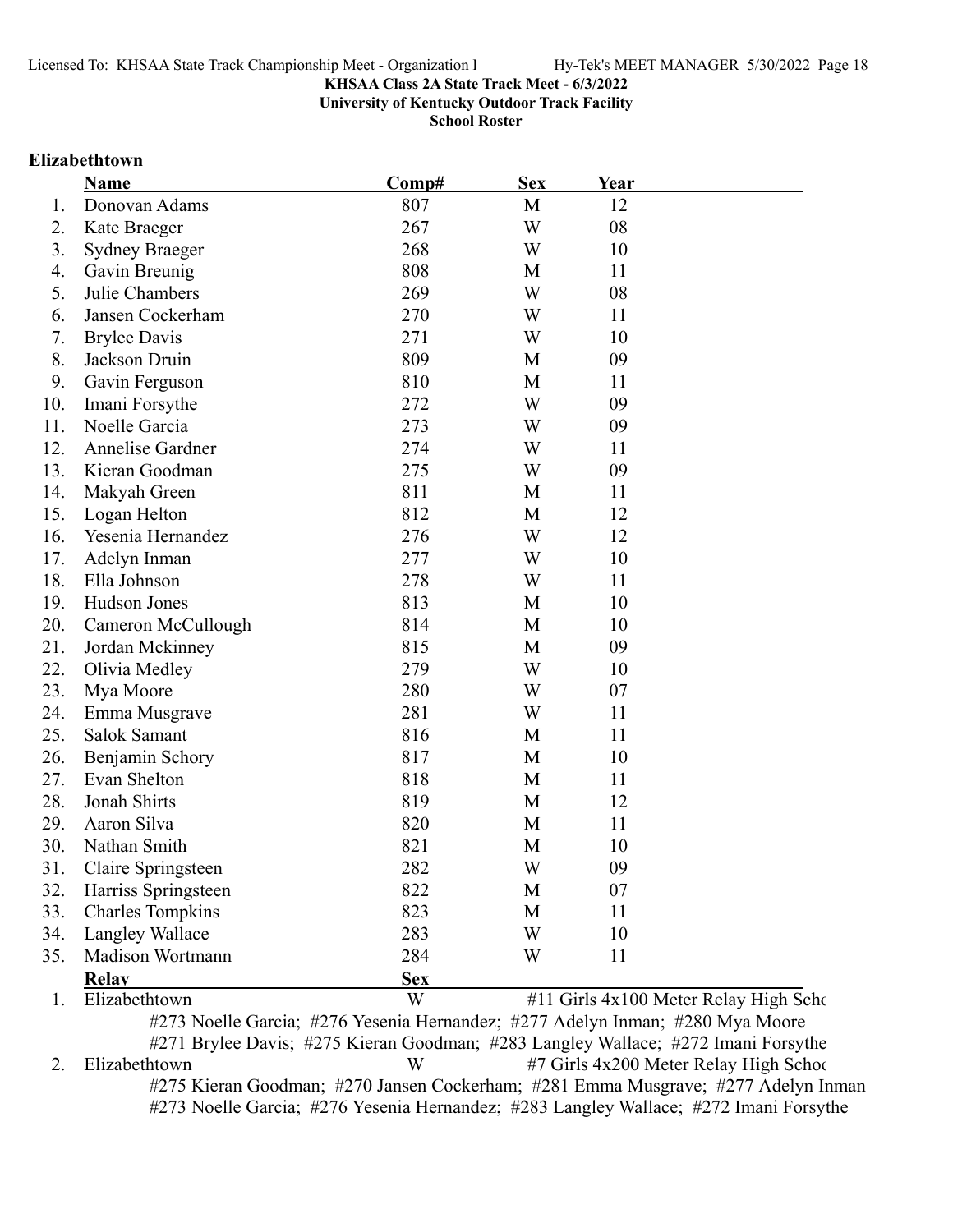**University of Kentucky Outdoor Track Facility**

**School Roster**

### **Elizabethtown**

|                | <b>Relay</b>  |   | <b>Sex</b>                                                                           |
|----------------|---------------|---|--------------------------------------------------------------------------------------|
| 3              | Elizabethtown | W | #23 Girls 4x400 Meter Relay High Scho                                                |
|                |               |   | #275 Kieran Goodman; #274 Annelise Gardner; #281 Emma Musgrave; #270 Jansen Cockerh  |
|                |               |   | #277 Adelyn Inman; #278 Ella Johnson; #284 Madison Wortmann; #280 Mya Moore          |
| $\overline{4}$ | Elizabethtown | W | #1 Girls 4x800 Meter Relay High School                                               |
|                |               |   | #274 Annelise Gardner; #281 Emma Musgrave; #279 Olivia Medley; #278 Ella Johnson     |
|                |               |   | #267 Kate Braeger; #268 Sydney Braeger; #284 Madison Wortmann; #269 Julie Chambers   |
| 5.             | Elizabethtown | M | $#12$ Boys $4x100$ Meter Relay High Scho                                             |
|                |               |   | #817 Benjamin Schory; #813 Hudson Jones; #815 Jordan Mckinney; #811 Makyah Green     |
|                |               |   | #810 Gavin Ferguson; #816 Salok Samant; #818 Evan Shelton; #821 Nathan Smith         |
| 6.             | Elizabethtown | M | #8 Boys 4x200 Meter Relay High School                                                |
|                |               |   | #823 Charles Tompkins; #811 Makyah Green; #820 Aaron Silva; #807 Donovan Adams       |
|                |               |   | #815 Jordan Mckinney; #813 Hudson Jones; #810 Gavin Ferguson; #818 Evan Shelton      |
|                | Elizabethtown | M | #2 Boys 4x800 Meter Relay High School                                                |
|                |               |   | #814 Cameron McCullough; #812 Logan Helton; #819 Jonah Shirts; #823 Charles Tompkins |
|                |               |   | #822 Harriss Springsteen; #808 Gavin Breunig; #809 Jackson Druin; #807 Donovan Adams |

### **Estill County**

|     | Name                                                               | Comp#      | <b>Sex</b> | Year |                                      |  |
|-----|--------------------------------------------------------------------|------------|------------|------|--------------------------------------|--|
|     | Haley Angel                                                        | 285        | W          | 10   |                                      |  |
| 2.  | Caden Arvin                                                        | 824        | M          | 10   |                                      |  |
| 3.  | Hannah Baker                                                       | 286        | W          | 12   |                                      |  |
| 4.  | Sarah Baker                                                        | 287        | W          | 10   |                                      |  |
| 5.  | Levi Beckler                                                       | 825        | M          | 09   |                                      |  |
| 6.  | Caleb Knopp                                                        | 826        | M          | 12   |                                      |  |
| 7.  | Noah Lutes                                                         | 827        | М          | 12   |                                      |  |
| 8.  | Levi McFarland                                                     | 828        | M          | 10   |                                      |  |
| 9.  | Maci Muncie                                                        | 288        | W          | 11   |                                      |  |
| 10. | <b>Bailey Muncy</b>                                                | 829        | М          | 12   |                                      |  |
| 11. | Jon O'Hair                                                         | 830        | М          | 12   |                                      |  |
| 12. | Jon Short                                                          | 831        | M          | 12   |                                      |  |
| 13. | Caleb Somerville                                                   | 832        | M          | 12   |                                      |  |
| 14. | Caleb Witt                                                         | 833        | M          | 11   |                                      |  |
|     | <b>Relav</b>                                                       | <b>Sex</b> |            |      |                                      |  |
|     | <b>Estill County</b>                                               | M          |            |      | #12 Boys 4x100 Meter Relay High Scho |  |
|     | #831 Jon Short; #826 Caleb Knopp; #830 Jon O'Hair; #827 Noah Lutes |            |            |      |                                      |  |

#824 Caden Arvin; #828 Levi McFarland; #833 Caleb Witt; #825 Levi Beckler 2. Estill County M #8 Boys 4x200 Meter Relay High School #824 Caden Arvin; #826 Caleb Knopp; #827 Noah Lutes; #830 Jon O'Hair

#828 Levi McFarland; #833 Caleb Witt; #831 Jon Short; #825 Levi Beckler

### **Fleming County**

| <b>Name</b>      | Comp# | Sex | Year |  |
|------------------|-------|-----|------|--|
| Erin Pease       | 289   |     |      |  |
| 2. Kalynn Pease  | 290   | W   | 09   |  |
| 3. Logan Pinkley | 834   | M   |      |  |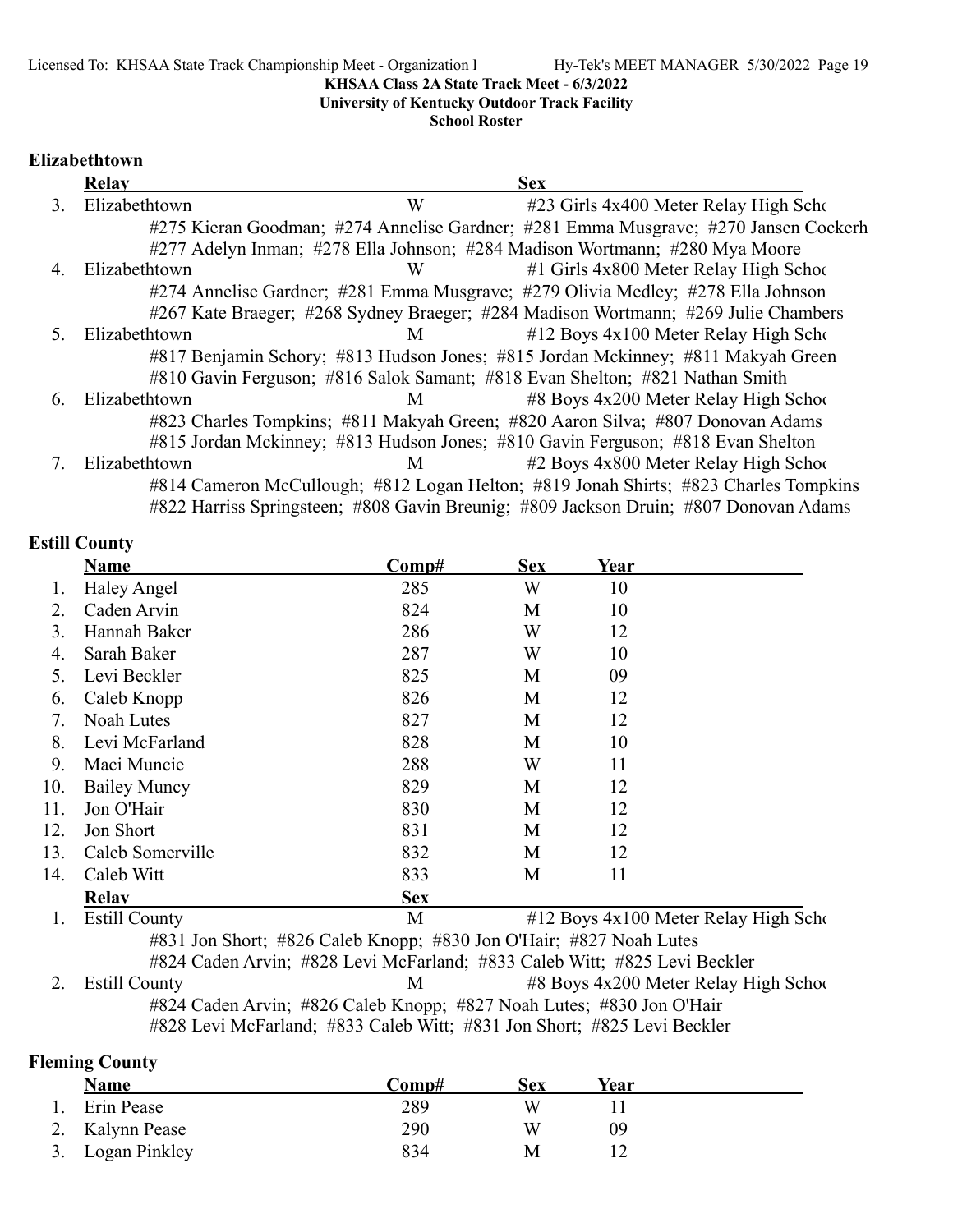**University of Kentucky Outdoor Track Facility**

**School Roster**

### **Floyd Central**

|     | <b>Name</b>          | Comp#      | <b>Sex</b> | <u>Year</u> |                                       |
|-----|----------------------|------------|------------|-------------|---------------------------------------|
| 1.  | Slone Akers          | 291        | W          | 09          |                                       |
| 2.  | <b>Emery Bartrum</b> | 835        | M          | 09          |                                       |
| 3.  | <b>Brody Buck</b>    | 836        | M          | 11          |                                       |
| 4.  | Alex Castro-Skeens   | 837        | M          | 10          |                                       |
| 5.  | <b>Austin Clark</b>  | 838        | M          | 09          |                                       |
| 6.  | Jacob Coleman        | 839        | M          | 11          |                                       |
| 7.  | Chloe Crase          | 292        | W          | 08          |                                       |
| 8.  | Kaylee Hall          | 293        | W          | 10          |                                       |
| 9.  | Kennedy Harvel       | 294        | W          | 11          |                                       |
| 10. | Gabriel Hensley      | 840        | M          | 11          |                                       |
| 11. | Natallie Holle       | 295        | W          | 12          |                                       |
| 12. | Jacob Johnson        | 841        | M          | 10          |                                       |
| 13. | Jada Johnson         | 296        | W          | 11          |                                       |
| 14. | Sheston Johnson      | 842        | M          | 11          |                                       |
| 15. | Hailey Little        | 297        | W          | 11          |                                       |
| 16. | <b>Braden Moore</b>  | 843        | M          | 10          |                                       |
| 17. | <b>BJ</b> Petersen   | 844        | M          | 10          |                                       |
| 18. | Layla Peterson       | 298        | W          | 09          |                                       |
| 19. | Delilah Rodriquez    | 299        | W          | 08          |                                       |
| 20. | Karli Rose           | 300        | W          | 11          |                                       |
| 21. | Ronnie Samons        | 845        | M          | 10          |                                       |
| 22. | Kamryn Shannon       | 301        | W          | 12          |                                       |
| 23. | Amelia Wallace       | 302        | W          | 12          |                                       |
|     | <b>Relav</b>         | <b>Sex</b> |            |             |                                       |
| 1.  | Floyd Central        | W          |            |             | #11 Girls 4x100 Meter Relay High Scho |

#295 Natallie Holle; #300 Karli Rose; #294 Kennedy Harvel; #293 Kaylee Hall #291 Slone Akers; #298 Layla Peterson; #302 Amelia Wallace; #301 Kamryn Shannon 2. Floyd Central W #7 Girls 4x200 Meter Relay High School #302 Amelia Wallace; #301 Kamryn Shannon; #296 Jada Johnson; #291 Slone Akers #299 Delilah Rodriquez; #295 Natallie Holle; #292 Chloe Crase; #297 Hailey Little 3. Floyd Central W #23 Girls 4x400 Meter Relay High Scho #295 Natallie Holle; #302 Amelia Wallace; #301 Kamryn Shannon; #294 Kennedy Harvel #292 Chloe Crase; #300 Karli Rose; #293 Kaylee Hall; #296 Jada Johnson 4. Floyd Central W #1 Girls 4x800 Meter Relay High School #292 Chloe Crase; #302 Amelia Wallace; #297 Hailey Little; #293 Kaylee Hall #301 Kamryn Shannon; #294 Kennedy Harvel; #295 Natallie Holle; #300 Karli Rose 5. Floyd Central M #2 Boys 4x800 Meter Relay High School #845 Ronnie Samons; #840 Gabriel Hensley; #839 Jacob Coleman; #838 Austin Clark #841 Jacob Johnson; #842 Sheston Johnson; #837 Alex Castro-Skeens; #835 Emery Bartrum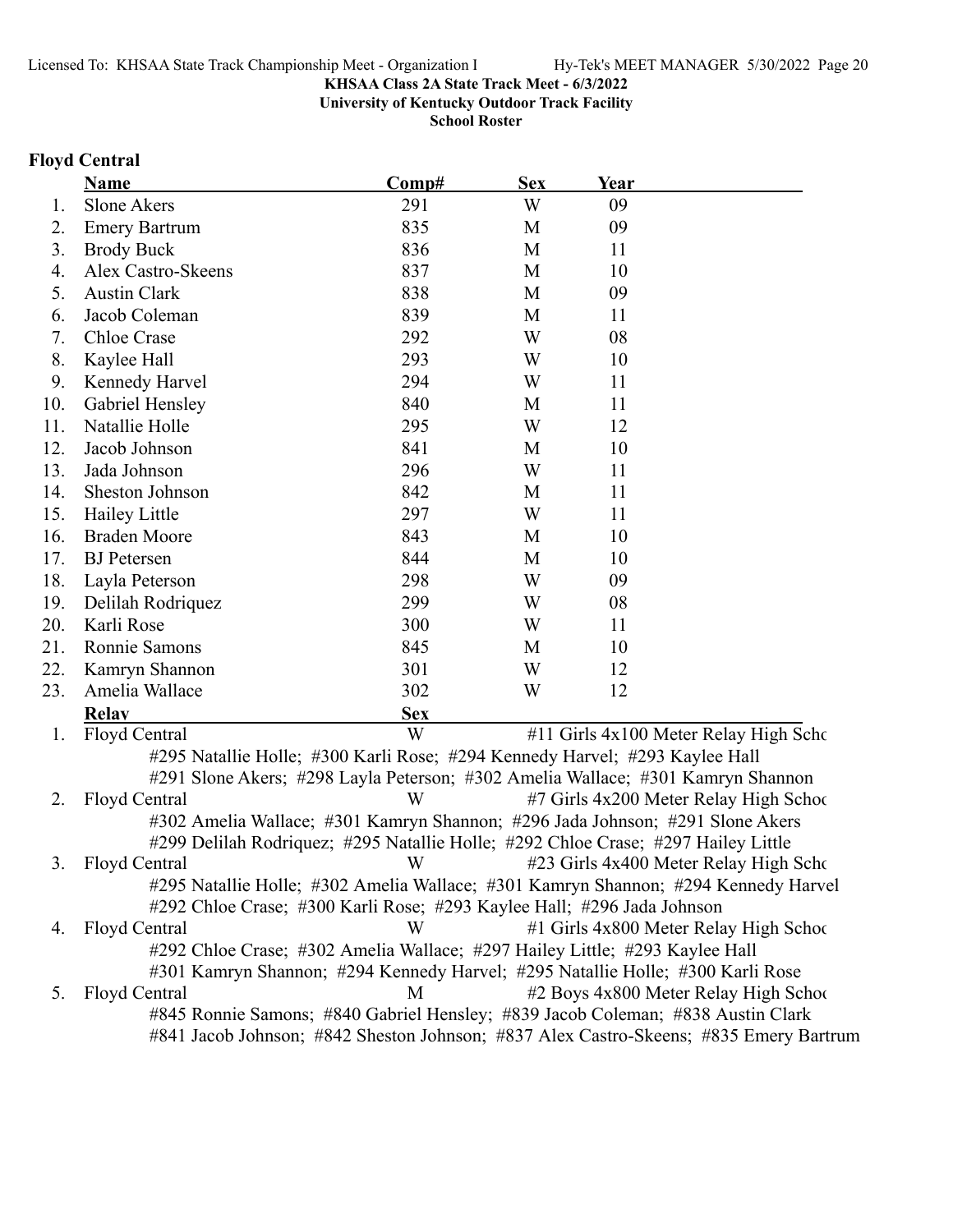**University of Kentucky Outdoor Track Facility**

**School Roster**

# **Franklin County**

|     | <b>Name</b>                                                                                                       | Comp#      | <b>Sex</b> | <u>Year</u> |                                        |
|-----|-------------------------------------------------------------------------------------------------------------------|------------|------------|-------------|----------------------------------------|
| 1.  | Kenneth Aitken                                                                                                    | 846        | M          | 12          |                                        |
| 2.  | Kate Alvis                                                                                                        | 303        | W          | 09          |                                        |
| 3.  | Greg Anderson                                                                                                     | 847        | M          | 11          |                                        |
| 4.  | Henry Andrews                                                                                                     | 848        | M          | 11          |                                        |
| 5.  | <b>Isaac Andrews</b>                                                                                              | 849        | M          | 09          |                                        |
| 6.  | Deloris Boateng                                                                                                   | 304        | W          | 10          |                                        |
| 7.  | Kiera Carlee                                                                                                      | 305        | W          | 12          |                                        |
| 8.  | <b>Graham Clements</b>                                                                                            | 850        | M          | 09          |                                        |
| 9.  | Jayden Dummitt                                                                                                    | 306        | W          | 11          |                                        |
| 10. | Deon Echols                                                                                                       | 307        | W          | 09          |                                        |
| 11. | <b>Riley Gillis</b>                                                                                               | 308        | W          | 12          |                                        |
| 12. | Hailey Hill                                                                                                       | 309        | W          | 09          |                                        |
| 13. | Gavin Hurst                                                                                                       | 851        | M          | 10          |                                        |
| 14. | Kaden Johnson                                                                                                     | 852        | M          | 09          |                                        |
| 15. | Shavi Kennedy                                                                                                     | 310        | W          | 12          |                                        |
| 16. | TaZyriah Miley                                                                                                    | 311        | W          | 09          |                                        |
| 17. | Shakur Muhammad                                                                                                   | 853        | M          | 11          |                                        |
| 18. | Jaden Oldham                                                                                                      | 312        | W          | 12          |                                        |
| 19. | Carter Richardson                                                                                                 | 854        | M          | 08          |                                        |
| 20. | Avery Sanford                                                                                                     | 313        | W          | 12          |                                        |
| 21. | <b>Emanuel Smith</b>                                                                                              | 855        | M          | 11          |                                        |
| 22. | Arantza Valladares-Valles                                                                                         | 314        | W          | 11          |                                        |
| 23. | Bria Wilson                                                                                                       | 315        | W          | 10          |                                        |
| 24. | Yuraage woods                                                                                                     | 856        | M          | 09          |                                        |
| 25. | Kennedy Yagel                                                                                                     | 316        | W          | 12          |                                        |
|     | <b>Relay</b>                                                                                                      | <b>Sex</b> |            |             |                                        |
| 1.  | Franklin County                                                                                                   | W          |            |             | #11 Girls 4x100 Meter Relay High Scho  |
|     | #311 TaZyriah Miley; #315 Bria Wilson; #304 Deloris Boateng; #310 Shavi Kennedy                                   |            |            |             |                                        |
|     | #307 Deon Echols; #316 Kennedy Yagel; #313 Avery Sanford; #306 Jayden Dummitt                                     |            |            |             |                                        |
| 2.  | <b>Franklin County</b>                                                                                            | W          |            |             | #7 Girls 4x200 Meter Relay High School |
|     | #310 Shavi Kennedy; #306 Jayden Dummitt; #313 Avery Sanford; #304 Deloris Boateng                                 |            |            |             |                                        |
|     | #315 Bria Wilson; #316 Kennedy Yagel; #311 TaZyriah Miley;                                                        |            |            |             |                                        |
| 3.  | <b>Franklin County</b>                                                                                            | W          |            |             | #23 Girls 4x400 Meter Relay High Scho  |
|     | #311 TaZyriah Miley; #309 Hailey Hill; #304 Deloris Boateng; #303 Kate Alvis                                      |            |            |             |                                        |
|     | #306 Jayden Dummitt; #310 Shavi Kennedy; #307 Deon Echols; #305 Kiera Carlee                                      | W          |            |             | #1 Girls 4x800 Meter Relay High School |
| 4.  | <b>Franklin County</b><br>#303 Kate Alvis; #314 Arantza Valladares-Valles; #306 Jayden Dummitt; #305 Kiera Carlee |            |            |             |                                        |
|     | #308 Riley Gillis;                                                                                                |            |            |             |                                        |
| 5.  | <b>Franklin County</b>                                                                                            | M          |            |             | #8 Boys 4x200 Meter Relay High School  |
|     | #847 Greg Anderson; #853 Shakur Muhammad; #855 Emanuel Smith; #851 Gavin Hurst                                    |            |            |             |                                        |
|     | #854 Carter Richardson; #856 Yuraage woods;                                                                       |            |            |             |                                        |
| 6.  | <b>Franklin County</b>                                                                                            | M          |            |             | #24 Boys 4x400 Meter Relay High Scho   |
|     | #854 Carter Richardson; #855 Emanuel Smith; #853 Shakur Muhammad; #847 Greg Anderson                              |            |            |             |                                        |
|     | #849 Isaac Andrews; #850 Graham Clements; #852 Kaden Johnson;                                                     |            |            |             |                                        |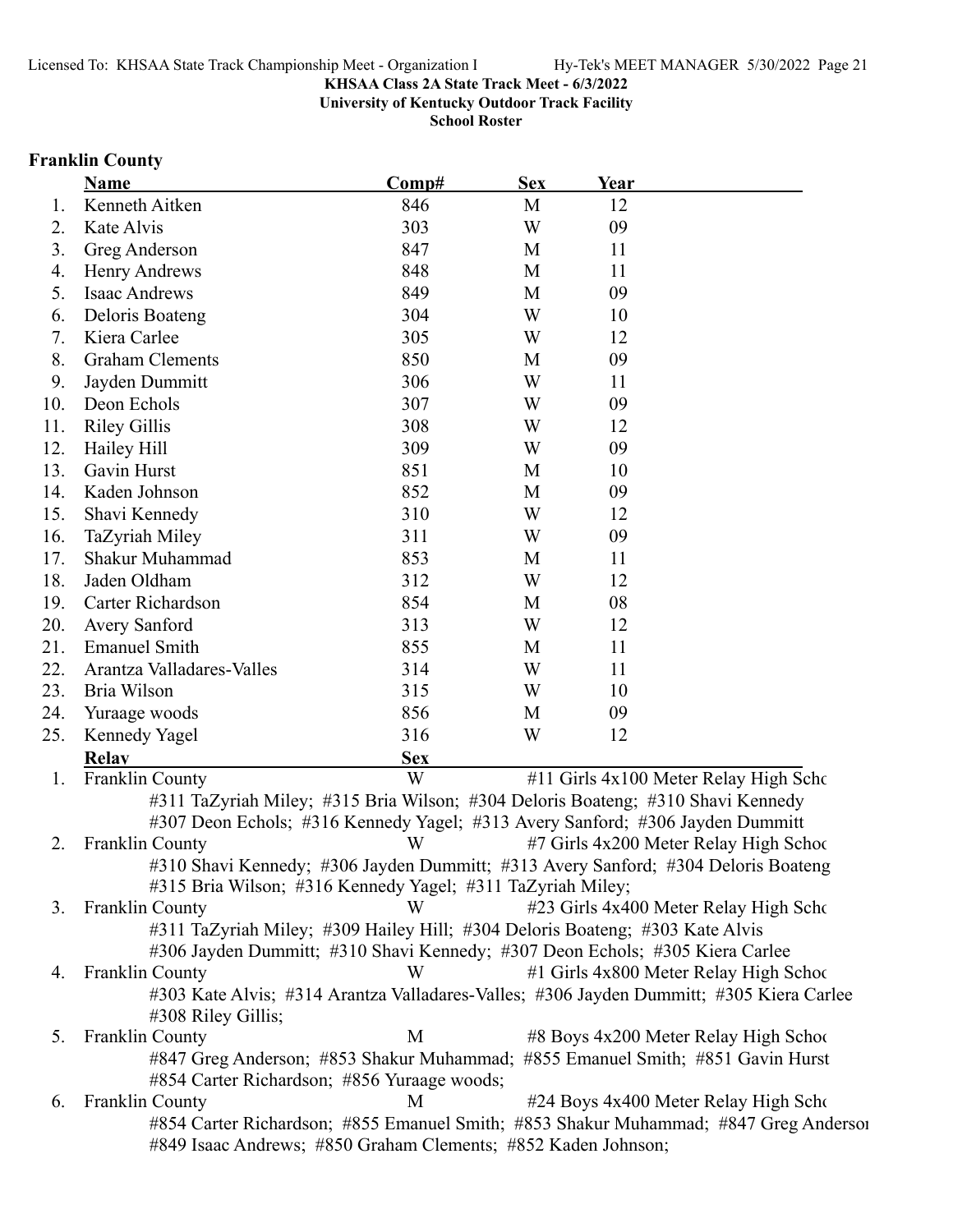**University of Kentucky Outdoor Track Facility**

**School Roster**

### **Franklin-Simpson**

|                | <b>Name</b>             | Comp#                                                                                                                          | <b>Sex</b> | Year        |                                          |
|----------------|-------------------------|--------------------------------------------------------------------------------------------------------------------------------|------------|-------------|------------------------------------------|
| 1.             | Kaydin Alexander        | 317                                                                                                                            | W          | 12          |                                          |
|                | <b>Garrard County</b>   |                                                                                                                                |            |             |                                          |
|                | <b>Name</b>             | Comp#                                                                                                                          | <b>Sex</b> | <u>Year</u> |                                          |
| 1.             | Chase Burkhart          | 857                                                                                                                            | M          | 12          |                                          |
| 2.             | <b>Molly Morrow</b>     | 318                                                                                                                            | W          | 12          |                                          |
| 3.             | <b>Andrew Sparks</b>    | 858                                                                                                                            | M          | 10          |                                          |
| <b>Glasgow</b> |                         |                                                                                                                                |            |             |                                          |
|                | <b>Name</b>             | Comp#                                                                                                                          | <b>Sex</b> | Year        |                                          |
| 1.             | Cynthia Austin          | 319                                                                                                                            | W          | 09          |                                          |
| 2.             | <b>Austin Blair</b>     | 859                                                                                                                            | M          | 11          |                                          |
| 3.             | Jackson Bower           | 860                                                                                                                            | M          | 12          |                                          |
| 4.             | Maryonna Bradley        | 320                                                                                                                            | W          | 12          |                                          |
| 5.             | <b>Blaine Christian</b> | 861                                                                                                                            | M          | 12          |                                          |
| 6.             | Javon Clark             | 862                                                                                                                            | M          | 11          |                                          |
| 7.             | Mikiya Fogle            | 321                                                                                                                            | W          | 12          |                                          |
| 8.             | Noelle Grieshop         | 322                                                                                                                            | W          | 07          |                                          |
| 9.             | Braden Kirkpatrick      | 863                                                                                                                            | M          | 10          |                                          |
| 10.            | Jamarian Long           | 864                                                                                                                            | M          | 12          |                                          |
| 11.            | Caroline Murphy         | 323                                                                                                                            | W          | 11          |                                          |
| 12.            | Chase Starr             | 865                                                                                                                            | M          | 11          |                                          |
| 13.            | Daylan Thomas           | 866                                                                                                                            | M          | 08          |                                          |
| 14.            | Olivia Wood             | 324                                                                                                                            | W          | 07          |                                          |
|                | <b>Relav</b>            | <b>Sex</b>                                                                                                                     |            |             |                                          |
| 1.             | Glasgow                 | W                                                                                                                              |            |             | #11 Girls 4x100 Meter Relay High Scho    |
|                |                         | #319 Cynthia Austin; #321 Mikiya Fogle; #323 Caroline Murphy; #320 Maryonna Bradley<br>#324 Olivia Wood; #322 Noelle Grieshop; |            |             |                                          |
| ◠              | $C_{0.98}$              |                                                                                                                                |            |             | $#12$ Deve $4x100$ Meter Delay High Sept |

2. Glasgow M #12 Boys 4x100 Meter Relay High Scho #861 Blaine Christian; #866 Daylan Thomas; #863 Braden Kirkpatrick; #864 Jamarian Long #859 Austin Blair; #862 Javon Clark;

3. Glasgow M #8 Boys 4x200 Meter Relay High School #859 Austin Blair; #866 Daylan Thomas; #863 Braden Kirkpatrick; #864 Jamarian Long #862 Javon Clark; #860 Jackson Bower;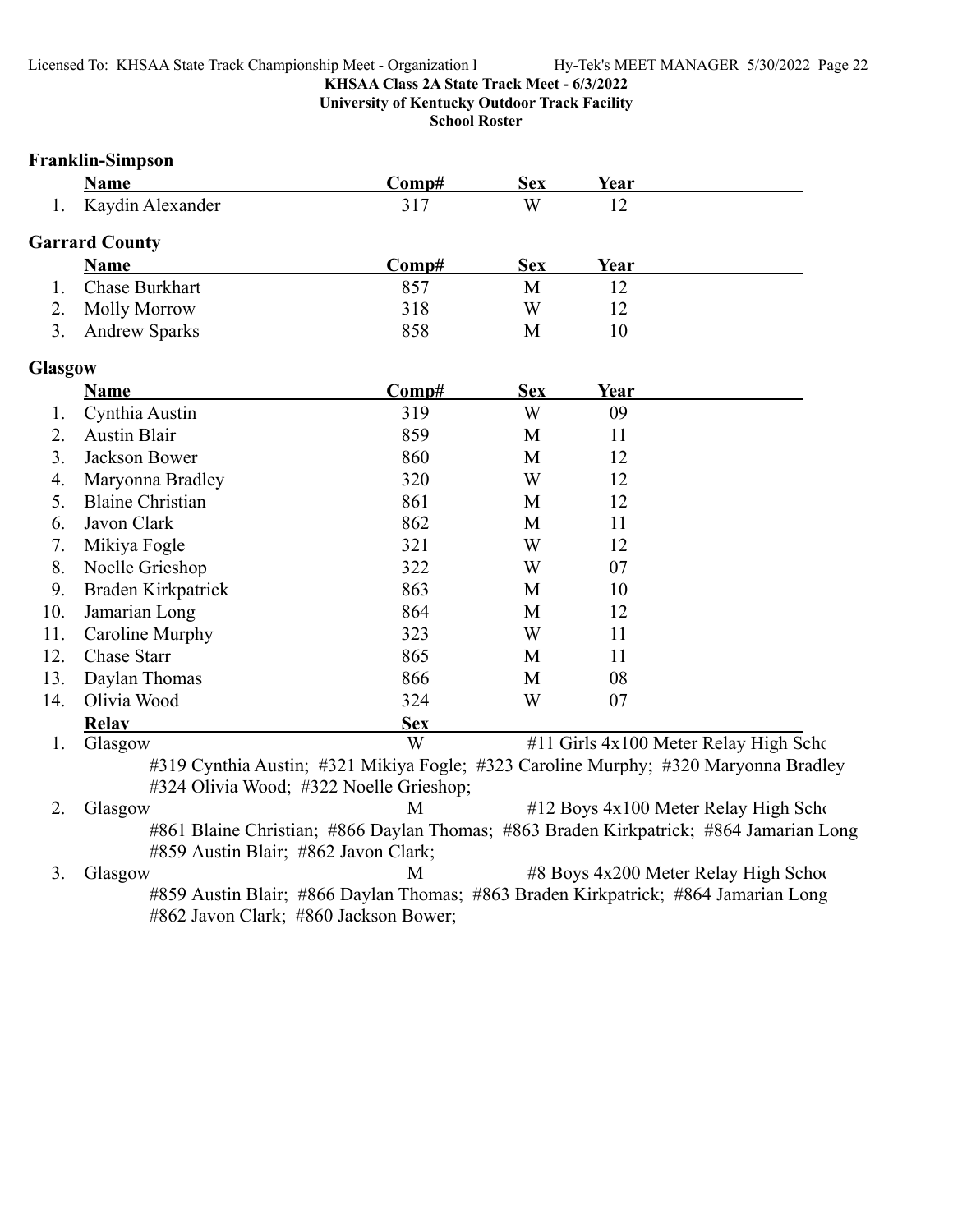**University of Kentucky Outdoor Track Facility**

**School Roster**

### **Greenup County**

|     | <b>Name</b>                                                                      | Comp#      | <b>Sex</b> | Year |                                       |
|-----|----------------------------------------------------------------------------------|------------|------------|------|---------------------------------------|
| Ι.  | Eli Adkins                                                                       | 867        | M          | 10   |                                       |
| 2.  | Cody Brown                                                                       | 868        | M          | 10   |                                       |
| 3.  | Sadie Chaffins                                                                   | 325        | W          | 09   |                                       |
| 4.  | Whitley Crum                                                                     | 326        | W          | 11   |                                       |
| 5.  | Layla Davis                                                                      | 327        | W          | 07   |                                       |
| 6.  | Jayce Griffith                                                                   | 869        | M          | 11   |                                       |
| 7.  | <b>Trenton Hannah</b>                                                            | 870        | M          | 12   |                                       |
| 8.  | Ike Henderson                                                                    | 871        | M          | 10   |                                       |
| 9.  | Hayden Holbrook                                                                  | 328        | W          | 08   |                                       |
| 10. | Ethan Kelley                                                                     | 872        | M          | 11   |                                       |
| 11. | <b>Madison Menshouse</b>                                                         | 329        | W          | 10   |                                       |
| 12. | Abigail Moore                                                                    | 330        | W          | 10   |                                       |
| 13. | <b>Braxton Noble</b>                                                             | 873        | M          | 11   |                                       |
| 14. | <b>Wyatt Perkins</b>                                                             | 874        | M          | 11   |                                       |
| 15. | Thea Rice                                                                        | 331        | W          | 10   |                                       |
| 16. | <b>Tyson Sammons</b>                                                             | 875        | M          | 09   |                                       |
| 17. | <b>Brock Thomas</b>                                                              | 876        | M          | 11   |                                       |
|     | <b>Relay</b>                                                                     | <b>Sex</b> |            |      |                                       |
| 1.  | Greenup County                                                                   | W          |            |      | #11 Girls 4x100 Meter Relay High Scho |
|     | #331 Thea Rice; #329 Madison Menshouse; #326 Whitley Crum; #325 Sadie Chaffins   |            |            |      |                                       |
|     | #328 Hayden Holbrook; #330 Abigail Moore;                                        |            |            |      |                                       |
| 2.  | <b>Greenup County</b>                                                            | W          |            |      | #23 Girls 4x400 Meter Relay High Scho |
|     | #329 Madison Menshouse; #326 Whitley Crum; #327 Layla Davis; #325 Sadie Chaffins |            |            |      |                                       |
|     | #328 Hayden Holbrook;                                                            |            |            |      |                                       |

3. Greenup County M #12 Boys 4x100 Meter Relay High Scho #874 Wyatt Perkins; #876 Brock Thomas; #875 Tyson Sammons; #873 Braxton Noble #872 Ethan Kelley; #869 Jayce Griffith;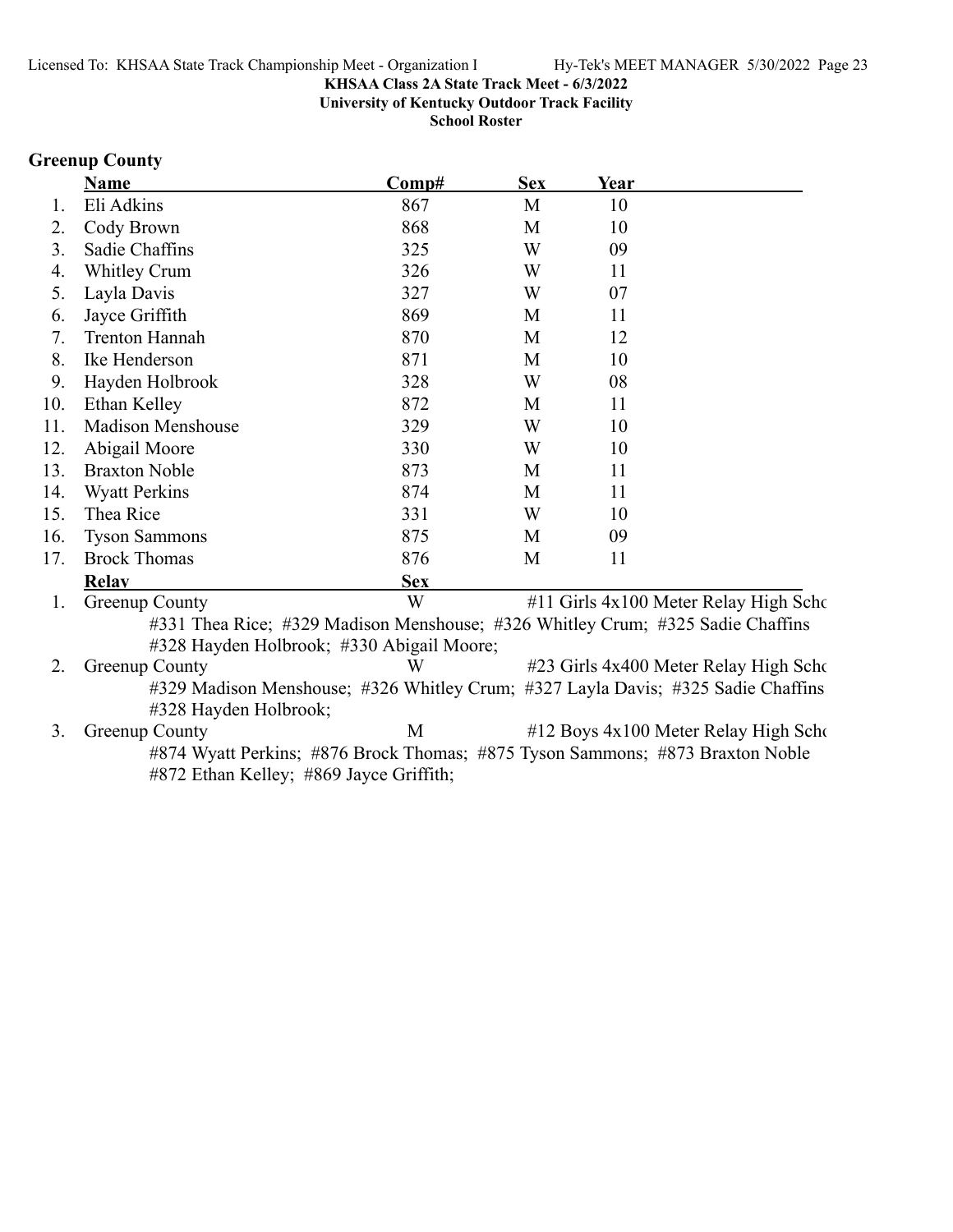**University of Kentucky Outdoor Track Facility**

**School Roster**

# **Harlan County**

|     | <b>Name</b>             | Comp# | <b>Sex</b> | Year |  |
|-----|-------------------------|-------|------------|------|--|
| 1.  | Darren Alred            | 877   | M          | 10   |  |
| 2.  | Tori Barrett            | 332   | W          | 10   |  |
| 3.  | <b>Connor Blevins</b>   | 878   | M          | 11   |  |
| 4.  | Jayce Brown             | 879   | M          | 08   |  |
| 5.  | <b>Lindsey Browning</b> | 333   | W          | 12   |  |
| 6.  | Luke Carr               | 880   | M          | 12   |  |
| 7.  | Taylor Clem             | 334   | W          | 10   |  |
| 8.  | Hunter Collett          | 881   | M          | 11   |  |
| 9.  | <b>Austin Crain</b>     | 882   | M          | 11   |  |
| 10. | <b>Madison Daniels</b>  | 335   | W          | 09   |  |
| 11. | Aliyah Deleon           | 336   | W          | 09   |  |
| 12. | Emilee Eldridge         | 337   | W          | 11   |  |
| 13. | Addi Gray               | 338   | W          | 08   |  |
| 14. | Tanner Griffin          | 883   | M          | 10   |  |
| 15. | Taytum Griffin          | 339   | W          | 11   |  |
| 16. | Luther Gross            | 884   | M          | 07   |  |
| 17. | Taelor Haywood          | 885   | M          | 10   |  |
| 18. | Demarco Hopkins         | 886   | M          | 12   |  |
| 19. | Brianna Howard          | 340   | W          | 10   |  |
| 20. | Bryan Howard            | 887   | M          | 09   |  |
| 21. | William Jones           | 888   | M          | 11   |  |
| 22. | Thomas Jordan           | 889   | M          | 10   |  |
| 23. | Daniel Joseph           | 890   | M          | 12   |  |
| 24. | Ella Karst              | 341   | W          | 10   |  |
| 25. | Luke Kelly              | 891   | M          | 09   |  |
| 26. | Peyton Lunsford         | 342   | W          | 09   |  |
| 27. | Taylor Lunsford         | 343   | W          | 11   |  |
| 28. | Landon McCreary         | 892   | M          | 10   |  |
| 29. | Cooper Mchargue         | 893   | M          | 11   |  |
| 30. | Kaleb Michael           | 894   | M          | 11   |  |
| 31. | Maddi Middleton         | 344   | W          | 08   |  |
| 32. | Paige Phillips          | 345   | W          | 10   |  |
| 33. | Seth Robinson           | 895   | M          | 11   |  |
| 34. | Caleb Schwenke          | 896   | M          | 09   |  |
| 35. | Jacob Schwenke          | 897   | M          | 08   |  |
| 36. | Dallas Sergent          | 898   | M          | 10   |  |
| 37. | Drew Sergent            | 899   | M          | 08   |  |
| 38. | Ethan Shuler            | 900   | M          | 08   |  |
| 39. | Hunter Smith            | 901   | M          | 10   |  |
| 40. | Gavon Spurlock          | 902   | M          | 11   |  |
| 41. | Maliyah Washington      | 346   | W          | 08   |  |
| 42. | <b>Andrew Yeary</b>     | 903   | M          | 11   |  |
| 43. | Matt Yeary              | 904   | M          | 12   |  |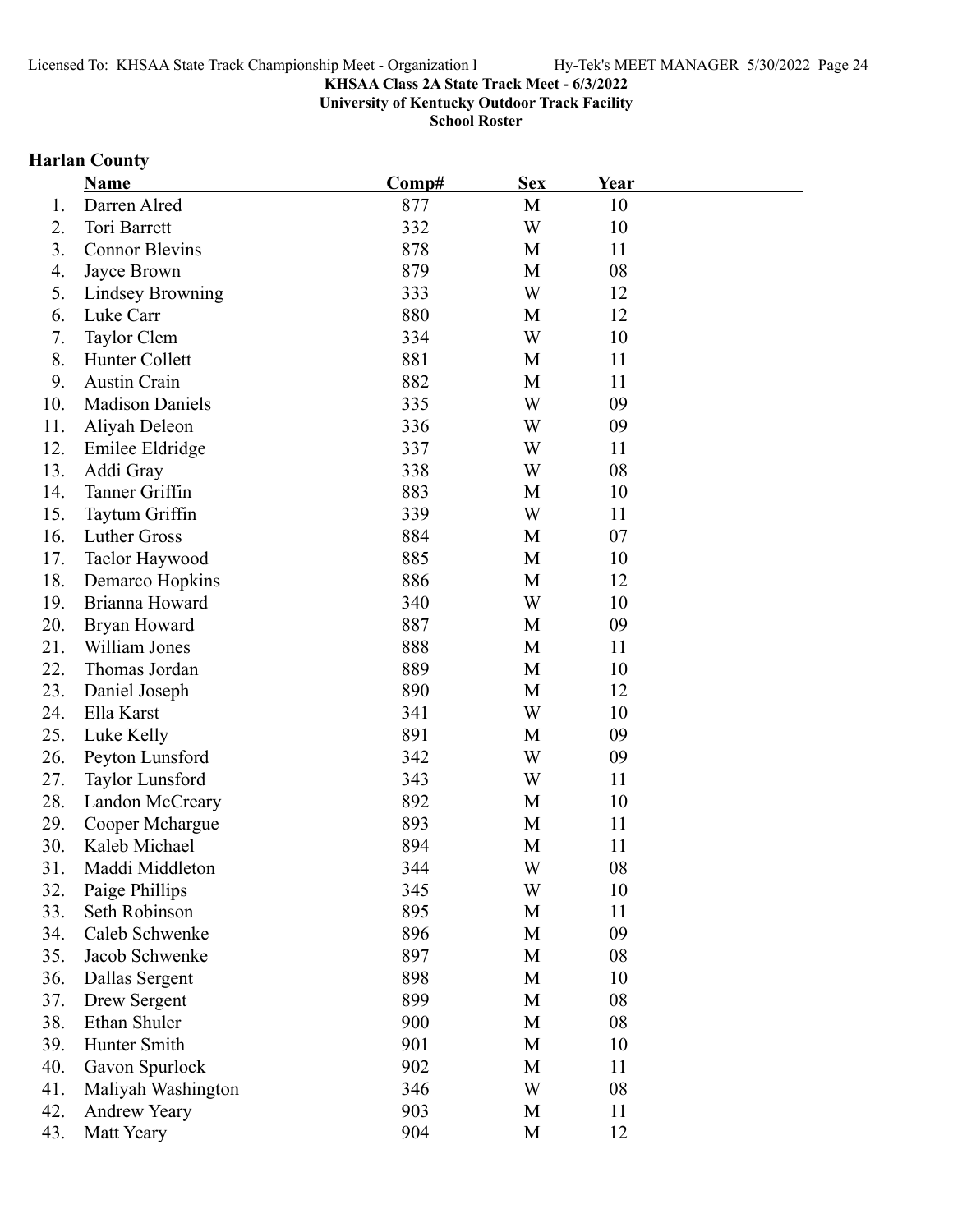**University of Kentucky Outdoor Track Facility**

**School Roster**

### **Harlan County**

|    | <b>Relay</b>  |            | <b>Sex</b>                                                                        |
|----|---------------|------------|-----------------------------------------------------------------------------------|
|    | <b>Relav</b>  | <b>Sex</b> |                                                                                   |
| 1. | Harlan County | W          | #11 Girls 4x100 Meter Relay High Scho                                             |
|    |               |            | #337 Emilee Eldridge; #339 Taytum Griffin; #341 Ella Karst; #345 Paige Phillips   |
|    |               |            | #338 Addi Gray; #346 Maliyah Washington; #340 Brianna Howard; #336 Aliyah Deleon  |
| 2. | Harlan County | W          | #7 Girls 4x200 Meter Relay High School                                            |
|    |               |            | #337 Emilee Eldridge; #339 Taytum Griffin; #340 Brianna Howard; #341 Ella Karst   |
|    |               |            | #338 Addi Gray; #344 Maddi Middleton; #346 Maliyah Washington; #332 Tori Barrett  |
| 3. | Harlan County | M          | #12 Boys 4x100 Meter Relay High Scho                                              |
|    |               |            | #880 Luke Carr; #886 Demarco Hopkins; #889 Thomas Jordan; #891 Luke Kelly         |
|    |               |            | #881 Hunter Collett; #902 Gavon Spurlock; #877 Darren Alred; #887 Bryan Howard    |
| 4. | Harlan County | M          | #8 Boys 4x200 Meter Relay High School                                             |
|    |               |            | #880 Luke Carr; #889 Thomas Jordan; #886 Demarco Hopkins; #891 Luke Kelly         |
|    |               |            | #882 Austin Crain; #893 Cooper Mchargue; #881 Hunter Collett; #902 Gavon Spurlock |
| 5. | Harlan County | M          | #24 Boys 4x400 Meter Relay High Scho                                              |
|    |               |            | #881 Hunter Collett; #882 Austin Crain; #904 Matt Yeary; #893 Cooper Mchargue     |
|    |               |            | #900 Ethan Shuler; #897 Jacob Schwenke; #898 Dallas Sergent; #885 Taelor Haywood  |
| 6. | Harlan County | М          | #2 Boys 4x800 Meter Relay High School                                             |
|    |               |            | #882 Austin Crain; #890 Daniel Joseph; #896 Caleb Schwenke; #903 Andrew Yeary     |
|    |               |            | #893 Cooper Mchargue; #884 Luther Gross; #899 Drew Sergent; #901 Hunter Smith     |

# **Harrison County**

|     | Name                  | Comp#      | <b>Sex</b> | Year |  |
|-----|-----------------------|------------|------------|------|--|
|     | Alex Beam             | 905        | М          | 12   |  |
|     | camden bowlin         | 906        | M          | 08   |  |
| 3.  | Taylor conway         | 907        | M          | 10   |  |
| 4.  | Makenna Dennie        | 347        | W          | 10   |  |
| 5.  | Korbin Gilkey         | 908        | М          | 10   |  |
| 6.  | Kirsten Griggs        | 348        | W          | 12   |  |
| 7.  | <b>Richard Harris</b> | 909        | М          | 12   |  |
| 8.  | Jackson Herrington    | 910        | М          | 08   |  |
| 9.  | lawson hunt           | 911        | М          | 08   |  |
| 10. | Ronan McCauley        | 912        | M          | 12   |  |
|     | <b>Relav</b>          | <b>Sex</b> |            |      |  |

1. Harrison County M #24 Boys 4x400 Meter Relay High Scho #905 Alex Beam; #909 Richard Harris; #912 Ronan McCauley; #907 Taylor conway #908 Korbin Gilkey; #910 Jackson Herrington; #911 lawson hunt; #906 camden bowlin

# **Hart County**

| Name                | Comp# | <b>Sex</b> | Year |  |
|---------------------|-------|------------|------|--|
| Jaxson Shoulders    | 913   | М          |      |  |
| <b>Henry County</b> |       |            |      |  |
|                     |       |            |      |  |
| <b>Name</b>         | Comp# | Sex        | Year |  |
| Michael Gray        | 914   | Μ          | 12   |  |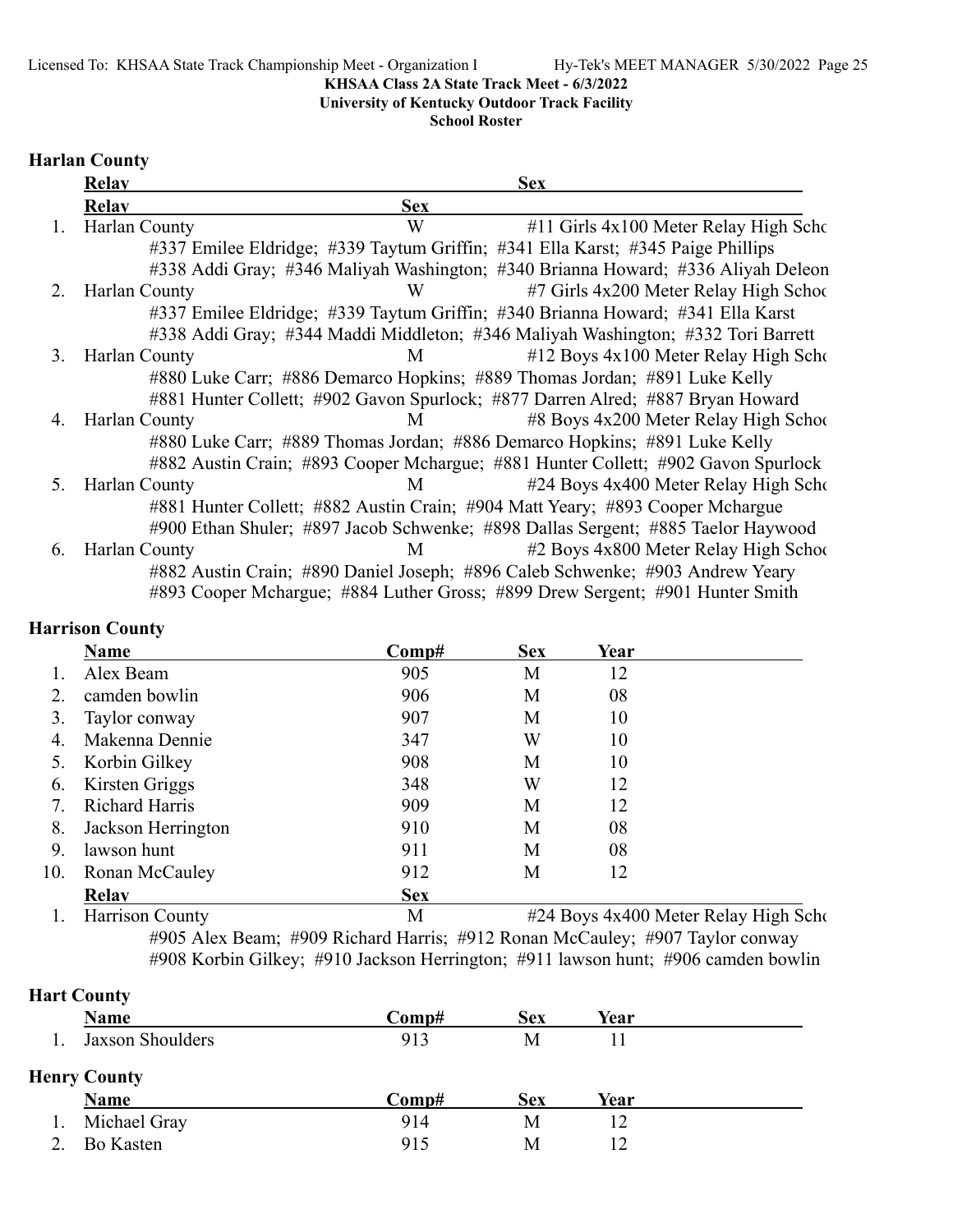**University of Kentucky Outdoor Track Facility**

**School Roster**

# **Highlands**

|     | <b>Name</b>                | Comp# | <b>Sex</b> | <b>Year</b> |  |
|-----|----------------------------|-------|------------|-------------|--|
| 1.  | <b>Avery Barber</b>        | 349   | W          | 08          |  |
| 2.  | Amaya Barton               | 350   | W          | 10          |  |
| 3.  | <b>Emmie Brewer</b>        | 351   | W          | 12          |  |
| 4.  | <b>Faith Broering</b>      | 352   | W          | 12          |  |
| 5.  | Eden Brumer                | 353   | W          | 11          |  |
| 6.  | Evia Combs                 | 354   | W          | 12          |  |
| 7.  | Jake Dedeker               | 916   | M          | 12          |  |
| 8.  | Molly DeSola               | 355   | W          | 10          |  |
| 9.  | Kate Fausz                 | 356   | W          | 09          |  |
| 10. | Meg Gessner                | 357   | W          | 12          |  |
| 11. | Kendall Graves             | 358   | W          | 09          |  |
| 12. | Thomas Gray-Torsell        | 917   | M          | 12          |  |
| 13. | Matteo Gutierrez           | 918   | M          | 12          |  |
| 14. | Ava Gwisdalla              | 359   | W          | 07          |  |
| 15. | Ben Hack                   | 919   | M          | 10          |  |
| 16. | Jack Haggard               | 920   | M          | 10          |  |
| 17. | Myles Harris               | 921   | M          | 10          |  |
| 18. | Sydney Houlihan            | 360   | W          | 08          |  |
| 19. | Renee Hyder                | 361   | W          | 11          |  |
| 20. | Kate Jamie                 | 362   | W          | 10          |  |
| 21. | Sam Jones                  | 922   | M          | 12          |  |
| 22. | George King                | 923   | M          | 12          |  |
| 23. | Alex Lacourt               | 924   | M          | 11          |  |
| 24. | Luke Lehmann               | 925   | M          | 10          |  |
| 25. | Matthew Mansfield          | 926   | M          | 10          |  |
| 26. | Mateo Matteolli            | 927   | M          | 10          |  |
| 27. | Ezra McKenzie              | 928   | M          | 10          |  |
| 28. | Deven McKim                | 929   | M          | 10          |  |
| 29. | Ava Meyer                  | 363   | W          | 10          |  |
| 30. | Dominic Mills              | 930   | M          | 10          |  |
| 31. | Conner Mohr                | 931   | М          | 10          |  |
| 32. | Aiden Nevels               | 932   | M          | 11          |  |
| 33. | Mckenna Pinkston           | 364   | W          | 12          |  |
| 34. | Rilen Pinkston             | 933   | M          | 10          |  |
| 35. | Jade Rehberger             | 365   | W          | 12          |  |
| 36. | Ryan Reynolds              | 934   | M          | 10          |  |
| 37. | Katie Rhea                 | 366   | W          | 12          |  |
| 38. | Liz Rhea                   | 367   | W          | 09          |  |
| 39. | <b>Alexander Robertson</b> | 935   | M          | 10          |  |
| 40. | Malcolm Robertson          | 936   | M          | 10          |  |
| 41. | <b>Brady Robinson</b>      | 937   | M          | 09          |  |
| 42. | Abby Sandlin               | 368   | W          | 12          |  |
| 43. | Sophia Scherrer            | 369   | W          | 10          |  |
| 44. | Jacob Schickler            | 938   | M          | 12          |  |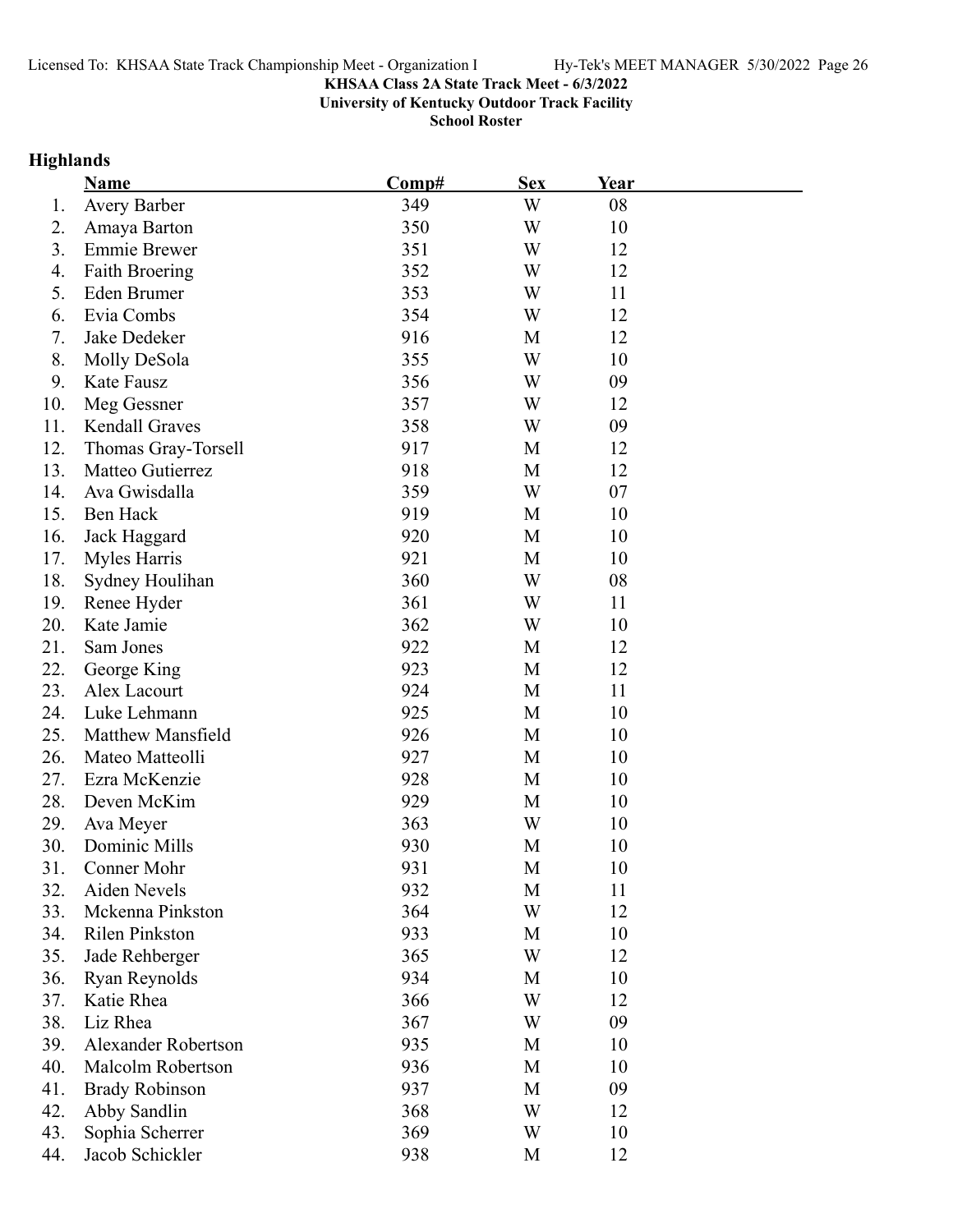**University of Kentucky Outdoor Track Facility**

**School Roster**

# **Highlands**

|     | <b>Name</b>                                                                           | Comp#      | <b>Sex</b> | Year                                                                                 |  |
|-----|---------------------------------------------------------------------------------------|------------|------------|--------------------------------------------------------------------------------------|--|
| 45. | Gracie Schlosser                                                                      | 370        | W          | 12                                                                                   |  |
| 46. | <b>Franny Smith</b>                                                                   | 371        | W          | 08                                                                                   |  |
| 47. | Laney Smith                                                                           | 372        | W          | 10                                                                                   |  |
| 48. | <b>Addy Stepner</b>                                                                   | 373        | W          | 09                                                                                   |  |
| 49. | Isaac Surrey                                                                          | 939        | M          | 12                                                                                   |  |
| 50. | <b>Rylee Swope</b>                                                                    | 374        | W          | 11                                                                                   |  |
| 51. | Sarah Thurnauer                                                                       | 375        | W          | 12                                                                                   |  |
| 52. | Carson Vieth                                                                          | 940        | M          | 09                                                                                   |  |
| 53. | Jake Welch                                                                            | 941        | M          | 12                                                                                   |  |
| 54. | Nate Welch                                                                            | 942        | M          | 10                                                                                   |  |
| 55. | Will White                                                                            | 943        | M          | 12                                                                                   |  |
| 56. | Vance Wiggins                                                                         | 944        | M          | 11                                                                                   |  |
| 57. | Haley Zell                                                                            | 376        | W          | 11                                                                                   |  |
|     | <b>Relay</b>                                                                          | <b>Sex</b> |            |                                                                                      |  |
| 1.  | Highlands                                                                             | W          |            | #11 Girls 4x100 Meter Relay High Scho                                                |  |
|     |                                                                                       |            |            | #351 Emmie Brewer; #375 Sarah Thurnauer; #359 Ava Gwisdalla; #352 Faith Broering     |  |
|     | #372 Laney Smith; #356 Kate Fausz; #355 Molly DeSola; #350 Amaya Barton               |            |            |                                                                                      |  |
| 2.  | Highlands                                                                             | W          |            | #7 Girls 4x200 Meter Relay High School                                               |  |
|     | #372 Laney Smith; #376 Haley Zell; #352 Faith Broering; #375 Sarah Thurnauer          |            |            |                                                                                      |  |
| 3.  | #351 Emmie Brewer; #359 Ava Gwisdalla; #356 Kate Fausz; #357 Meg Gessner<br>Highlands | W          |            |                                                                                      |  |
|     | #352 Faith Broering; #362 Kate Jamie; #372 Laney Smith; #356 Kate Fausz               |            |            | #23 Girls 4x400 Meter Relay High Scho                                                |  |
|     | #376 Haley Zell; #358 Kendall Graves; #355 Molly DeSola; #365 Jade Rehberger          |            |            |                                                                                      |  |
| 4.  | Highlands                                                                             | W          |            | #1 Girls 4x800 Meter Relay High School                                               |  |
|     | #362 Kate Jamie; #371 Franny Smith; #349 Avery Barber; #363 Ava Meyer                 |            |            |                                                                                      |  |
|     | #361 Renee Hyder; #356 Kate Fausz; #353 Eden Brumer; #360 Sydney Houlihan             |            |            |                                                                                      |  |
| 5.  | Highlands                                                                             | M          |            | #12 Boys 4x100 Meter Relay High Scho                                                 |  |
|     | #932 Aiden Nevels; #927 Mateo Matteolli; #942 Nate Welch; #916 Jake Dedeker           |            |            |                                                                                      |  |
|     | #923 George King; #919 Ben Hack; #925 Luke Lehmann; #934 Ryan Reynolds                |            |            |                                                                                      |  |
| 6.  | Highlands                                                                             | M          |            | #8 Boys 4x200 Meter Relay High School                                                |  |
|     | #932 Aiden Nevels; #927 Mateo Matteolli; #942 Nate Welch; #916 Jake Dedeker           |            |            |                                                                                      |  |
|     |                                                                                       |            |            | #926 Matthew Mansfield; #930 Dominic Mills; #919 Ben Hack; #929 Deven McKim          |  |
| 7.  | Highlands                                                                             | M          |            | #24 Boys 4x400 Meter Relay High Scho                                                 |  |
|     | #917 Thomas Gray-Torsell; #919 Ben Hack; #924 Alex Lacourt; #941 Jake Welch           |            |            |                                                                                      |  |
|     | #930 Dominic Mills; #932 Aiden Nevels; #931 Conner Mohr; #920 Jack Haggard            |            |            |                                                                                      |  |
| 8.  | Highlands                                                                             | M          |            | #2 Boys 4x800 Meter Relay High School                                                |  |
|     | #917 Thomas Gray-Torsell; #924 Alex Lacourt; #943 Will White; #922 Sam Jones          |            |            |                                                                                      |  |
|     |                                                                                       |            |            | #928 Ezra McKenzie; #935 Alexander Robertson; #937 Brady Robinson; #936 Malcolm Robe |  |
| 9.  | Highlands                                                                             | Χ          |            | #43 Mixed 2x50 Meter Relay Unified                                                   |  |
|     | #938 Jacob Schickler; #944 Vance Wiggins;                                             |            |            |                                                                                      |  |
| 10. | #370 Gracie Schlosser;<br>Highlands - 'B'                                             | X          |            | #43 Mixed 2x50 Meter Relay Unified                                                   |  |
|     | #940 Carson Vieth; #366 Katie Rhea;                                                   |            |            |                                                                                      |  |
|     | #354 Evia Combs;                                                                      |            |            |                                                                                      |  |
|     |                                                                                       |            |            |                                                                                      |  |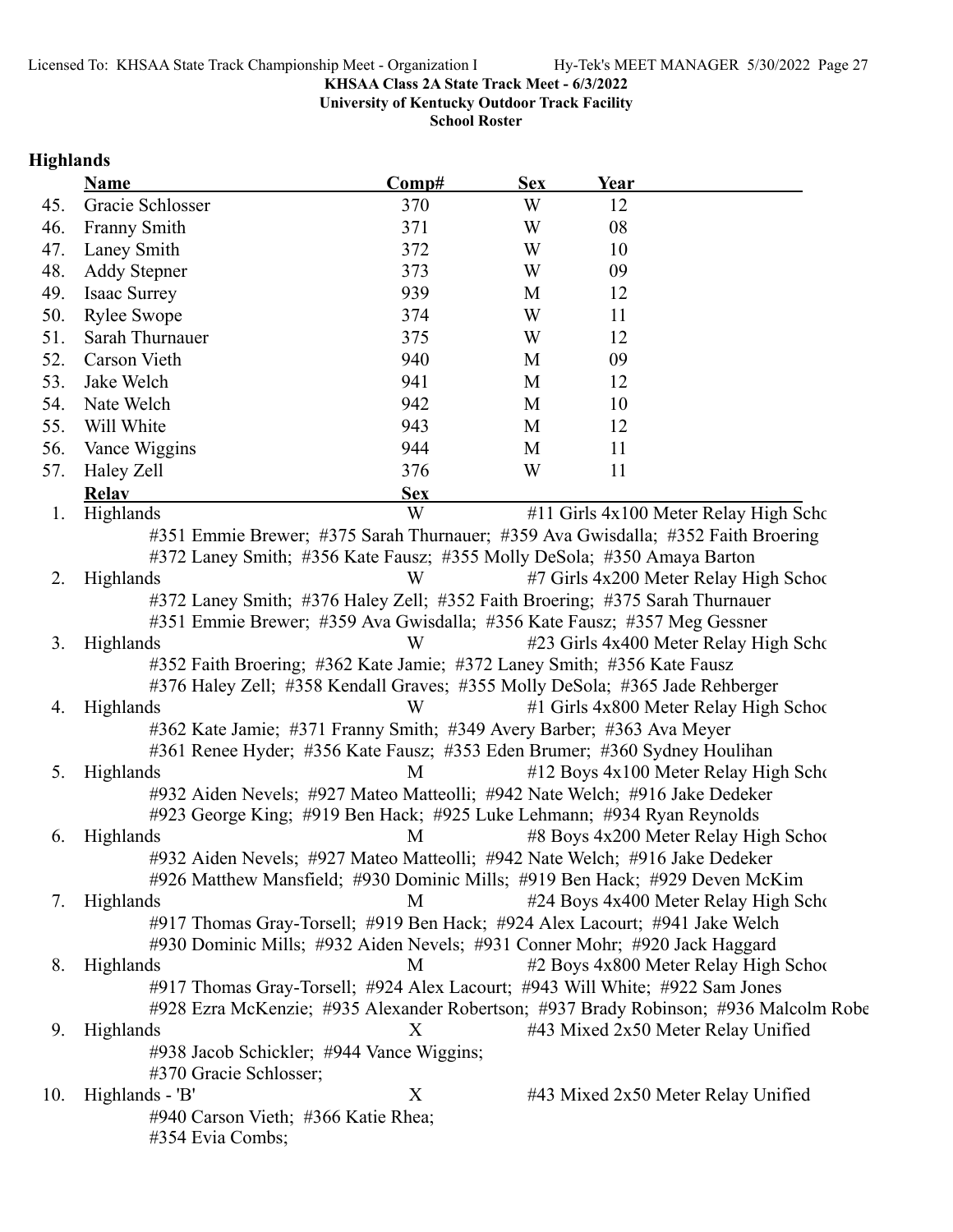**University of Kentucky Outdoor Track Facility**

**School Roster**

### **Highlands**

|     | <b>Relay</b>                            |                                               | <b>Sex</b>                                                                   |
|-----|-----------------------------------------|-----------------------------------------------|------------------------------------------------------------------------------|
| 11. | Highlands                               |                                               | #44 Mixed 4x100 Meter Relay Unified                                          |
|     |                                         |                                               | #366 Katie Rhea; #940 Carson Vieth; #944 Vance Wiggins; #938 Jacob Schickler |
|     | #370 Gracie Schlosser; #354 Evia Combs; |                                               |                                                                              |
| 12. | Highlands                               |                                               | #45 Mixed 2x200 Meter Relay Unified                                          |
|     |                                         | #918 Matteo Gutierrez; #370 Gracie Schlosser; |                                                                              |

#944 Vance Wiggins;

### **Holmes**

|     | Name                          | Comp#                                                                           | <b>Sex</b> | Year |                                                              |
|-----|-------------------------------|---------------------------------------------------------------------------------|------------|------|--------------------------------------------------------------|
|     | DaeQuan Avery                 | 945                                                                             | M          | 09   |                                                              |
| 2.  | Gavin Bell                    | 946                                                                             | М          | 10   |                                                              |
| 3.  | Josiah Burton                 | 947                                                                             | M          | 11   |                                                              |
| 4.  | Zyia Burton                   | 377                                                                             | W          | 10   |                                                              |
| 5.  | Robert Cameron                | 948                                                                             | M          | 10   |                                                              |
| 6.  | Ryshawn Clifford              | 949                                                                             | M          | 09   |                                                              |
| 7.  | Jordan Cobbins                | 950                                                                             | M          | 12   |                                                              |
| 8.  | David Commodore               | 951                                                                             | М          | 12   |                                                              |
| 9.  | Chris Ellis                   | 952                                                                             | M          | 07   |                                                              |
| 10. | Antaya Epps                   | 378                                                                             | W          | 11   |                                                              |
| 11. | Curtez Hill                   | 953                                                                             | М          | 11   |                                                              |
| 12. | Ja Nia Johnson                | 379                                                                             | W          | 10   |                                                              |
| 13. | Josh Walker                   | 954                                                                             | M          | 11   |                                                              |
| 14. | Mayne White                   | 955                                                                             | М          | 10   |                                                              |
| 15. | Demarcus Wynn                 | 956                                                                             | М          | 11   |                                                              |
|     | <b>Relav</b>                  | <b>Sex</b>                                                                      |            |      |                                                              |
| 1.  | Holmes                        | M                                                                               |            |      | #12 Boys 4x100 Meter Relay High Scho                         |
|     |                               | #948 Robert Cameron; #955 Mayne White; #951 David Commodore; #953 Curtez Hill   |            |      |                                                              |
|     |                               | #950 Jordan Cobbins; #945 DaeQuan Avery; #949 Ryshawn Clifford; #946 Gavin Bell |            |      |                                                              |
|     | $\mathbf{H}$ and $\mathbf{H}$ |                                                                                 |            |      | $M = 40 \text{ D}$ and $4.200 \text{ M}$ and $D$ and $L = 5$ |

2. Holmes M #8 Boys 4x200 Meter Relay High School #955 Mayne White; #948 Robert Cameron; #951 David Commodore; #953 Curtez Hill #946 Gavin Bell; #950 Jordan Cobbins; #945 DaeQuan Avery; #949 Ryshawn Clifford 3. Holmes X #43 Mixed 2x50 Meter Relay Unified

#947 Josiah Burton; #952 Chris Ellis; #946 Gavin Bell

### **Hopkins County Central**

|    | <b>Name</b>           | Comp# | Sex | Year |  |
|----|-----------------------|-------|-----|------|--|
|    | 1. Leighjaye Barnes   | 380   | W   |      |  |
|    | Kaden Groves          | 957   | M   |      |  |
| 3. | Deagan Harper         | 958   | M   |      |  |
|    | Lillie Whitaker-Greer | 381   | W   |      |  |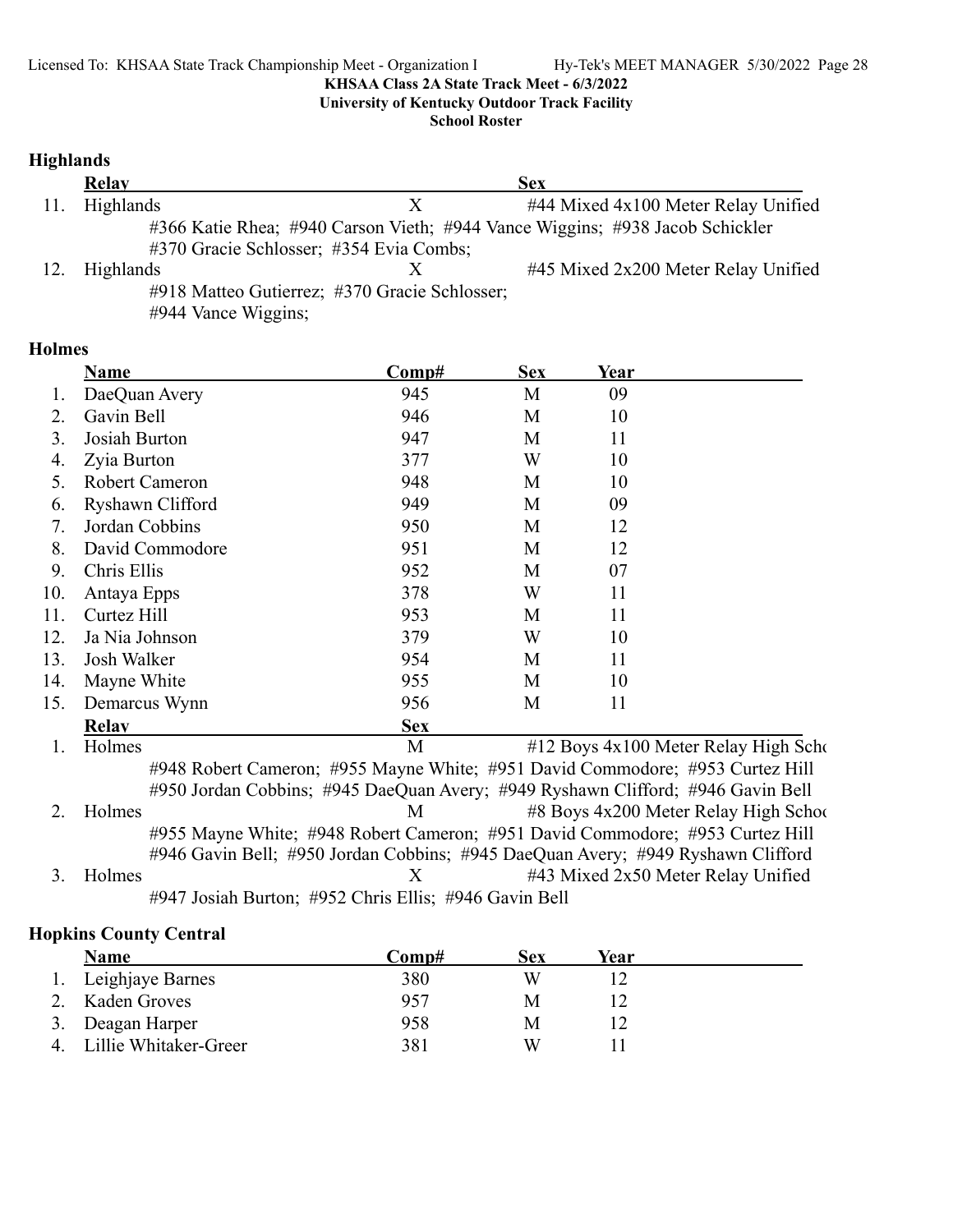**University of Kentucky Outdoor Track Facility**

**School Roster**

### **John Hardin**

|     | <b>Name</b>          | Comp#                                                                          | <b>Sex</b> | Year |                                        |
|-----|----------------------|--------------------------------------------------------------------------------|------------|------|----------------------------------------|
| 1.  | Janiya Drain         | 382                                                                            | W          | 11   |                                        |
| 2.  | Aaliyah Hunt         | 383                                                                            | W          | 11   |                                        |
| 3.  | Nate Masaniai        | 959                                                                            | M          | 12   |                                        |
| 4.  | Aspen Melgar         | 384                                                                            | W          | 12   |                                        |
| 5.  | Chelsea Minnis       | 385                                                                            | W          | 12   |                                        |
| 6.  | <b>Trinity Moore</b> | 386                                                                            | W          | 11   |                                        |
| 7.  | Larkin Morgan        | 387                                                                            | W          | 09   |                                        |
| 8.  | Paris Parker         | 388                                                                            | W          | 11   |                                        |
| 9.  | Alaysia Pettaway     | 389                                                                            | W          | 09   |                                        |
| 10. | Kayleigh Rice        | 390                                                                            | W          | 09   |                                        |
| 11. | Devon Rogers         | 960                                                                            | M          | 12   |                                        |
| 12. | Noelle Sanders       | 391                                                                            | W          | 09   |                                        |
| 13. | Kiara Tucker         | 392                                                                            | W          | 11   |                                        |
| 14. | Laila Williams       | 393                                                                            | W          | 09   |                                        |
|     | <b>Relav</b>         | <b>Sex</b>                                                                     |            |      |                                        |
| 1.  | John Hardin          | W                                                                              |            |      | #11 Girls 4x100 Meter Relay High Scho  |
|     |                      | #382 Janiya Drain; #383 Aaliyah Hunt; #386 Trinity Moore; #392 Kiara Tucker    |            |      |                                        |
|     |                      | #393 Laila Williams; #388 Paris Parker; #384 Aspen Melgar; #385 Chelsea Minnis |            |      |                                        |
| 2.  | John Hardin          | W                                                                              |            |      | #7 Girls 4x200 Meter Relay High School |
|     |                      | #382 Janiya Drain; #383 Aaliyah Hunt; #386 Trinity Moore; #392 Kiara Tucker    |            |      |                                        |

#393 Laila Williams; #384 Aspen Melgar; #391 Noelle Sanders; #388 Paris Parker 3. John Hardin W #23 Girls 4x400 Meter Relay High Scho #382 Janiya Drain; #383 Aaliyah Hunt; #392 Kiara Tucker; #393 Laila Williams

#386 Trinity Moore; #384 Aspen Melgar; #389 Alaysia Pettaway; #387 Larkin Morgan

### **Knox Central**

|    | Name                | Comp# | Sex | Year |  |
|----|---------------------|-------|-----|------|--|
| 1. | Jaylynn Fain        | 394   | W   |      |  |
| 2. | Isabella Frost      | 395   | W   |      |  |
|    | 3. Logan Lambo      | 961   | M   |      |  |
| 4. | <b>Steve Partin</b> | 962   | M   |      |  |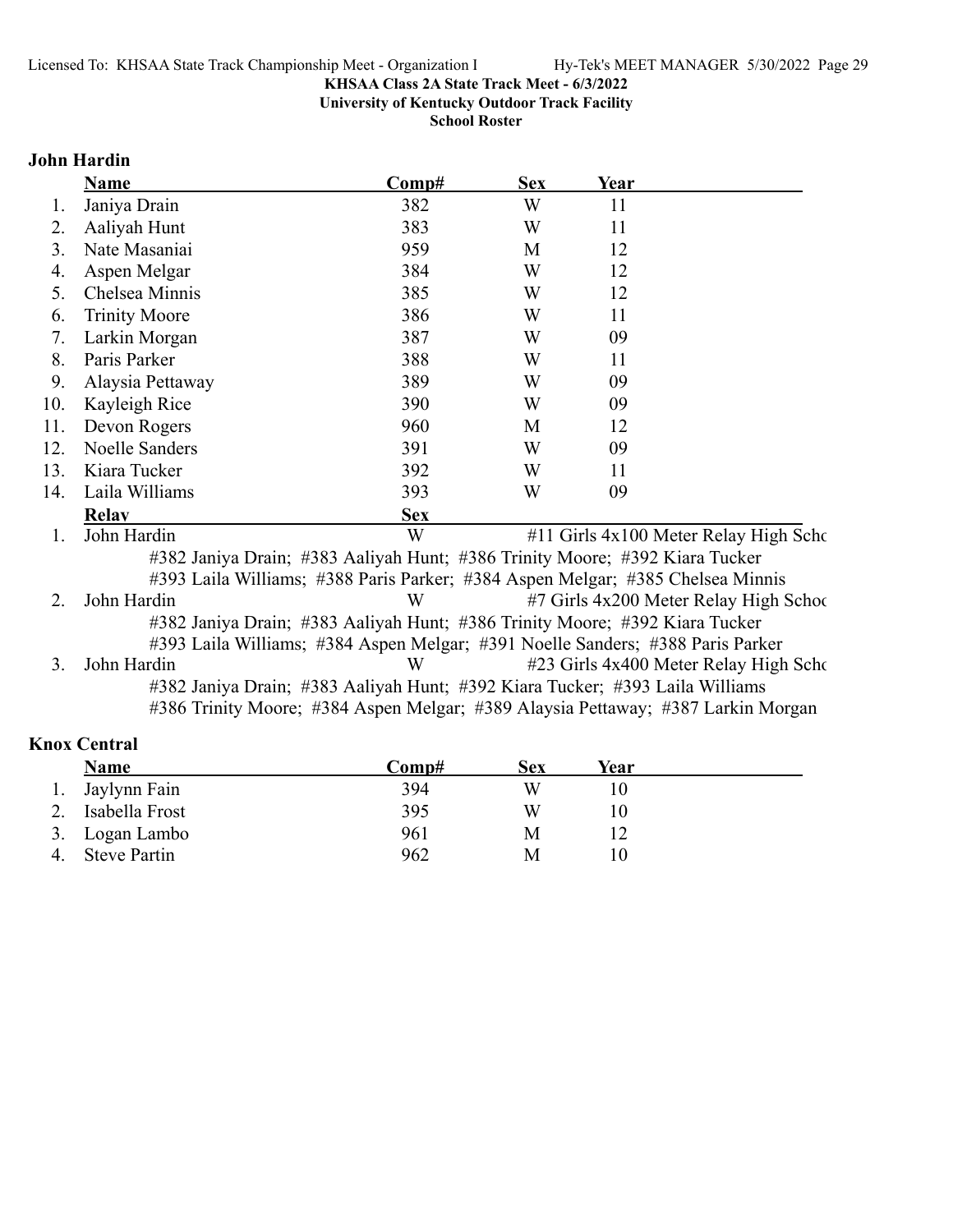**University of Kentucky Outdoor Track Facility**

**School Roster**

# **Larue County**

|     | <b>Name</b>                                                             | Comp#      | <b>Sex</b> | Year                                                                                |
|-----|-------------------------------------------------------------------------|------------|------------|-------------------------------------------------------------------------------------|
| 1.  | Isabella Day                                                            | 396        | W          | 08                                                                                  |
| 2.  | Mia Dennis                                                              | 397        | W          | 09                                                                                  |
| 3.  | <b>Emily Detre</b>                                                      | 398        | W          | 09                                                                                  |
| 4.  | Laila Gross                                                             | 399        | W          | 12                                                                                  |
| 5.  | <b>Riley Hatfield</b>                                                   | 963        | M          | 09                                                                                  |
| 6.  | <b>Chase Hines</b>                                                      | 964        | M          | 12                                                                                  |
| 7.  | Charlie Hite                                                            | 965        | M          | 10                                                                                  |
| 8.  | <b>Brandon Hollis</b>                                                   | 966        | M          | 11                                                                                  |
| 9.  | <b>Blakyn James</b>                                                     | 400        | W          | 10                                                                                  |
| 10. | Reed Miller                                                             | 967        | M          | 12                                                                                  |
| 11. | Carlos Munoz                                                            | 968        | M          | 09                                                                                  |
| 12. | <b>Scout Patrick</b>                                                    | 401        | W          | 08                                                                                  |
| 13. | Isabella Rivera                                                         | 402        | W          | 10                                                                                  |
| 14. | Morgan Skaggs                                                           | 403        | W          | 08                                                                                  |
| 15. | Ethan Sullivan                                                          | 969        | M          | 11                                                                                  |
| 16. | Canaan Taylor                                                           | 970        | M          | 12                                                                                  |
| 17. | Ella Tucker                                                             | 404        | W          | 08                                                                                  |
| 18. | Stephen Wilmoth                                                         | 971        | M          | 11                                                                                  |
| 19. | Molli Jo Wooldridge                                                     | 405        | W          | 08                                                                                  |
| 20. | <b>Tate Wootton</b>                                                     | 972        | M          | 11                                                                                  |
|     | <b>Relav</b>                                                            | <b>Sex</b> |            |                                                                                     |
| 1.  | Larue County                                                            | W          |            | #23 Girls 4x400 Meter Relay High Scho                                               |
|     | #399 Laila Gross; #401 Scout Patrick; #404 Ella Tucker; #397 Mia Dennis |            |            |                                                                                     |
|     |                                                                         |            |            | #400 Blakyn James; #405 Molli Jo Wooldridge; #402 Isabella Rivera; #398 Emily Detre |
| 2.  | Larue County                                                            | W          |            | #1 Girls 4x800 Meter Relay High School                                              |
|     | #404 Ella Tucker; #396 Isabella Day; #398 Emily Detre; #397 Mia Dennis  |            |            |                                                                                     |
|     |                                                                         |            |            | #400 Blakyn James; #401 Scout Patrick; #399 Laila Gross; #403 Morgan Skaggs         |
| 3.  | Larue County                                                            | M          |            | #12 Boys 4x100 Meter Relay High Scho                                                |
|     |                                                                         |            |            | #966 Brandon Hollis; #970 Canaan Taylor; #972 Tate Wootton; #967 Reed Miller        |
|     | #968 Carlos Munoz; #963 Riley Hatfield; #965 Charlie Hite;              |            |            |                                                                                     |
|     | <b>Lawrence County</b>                                                  |            |            |                                                                                     |

| Name              | Comp# | Sex | Year |  |
|-------------------|-------|-----|------|--|
| 1. Doug Hall      | 973   |     |      |  |
| 2. Logan Southers | 974   | M   |      |  |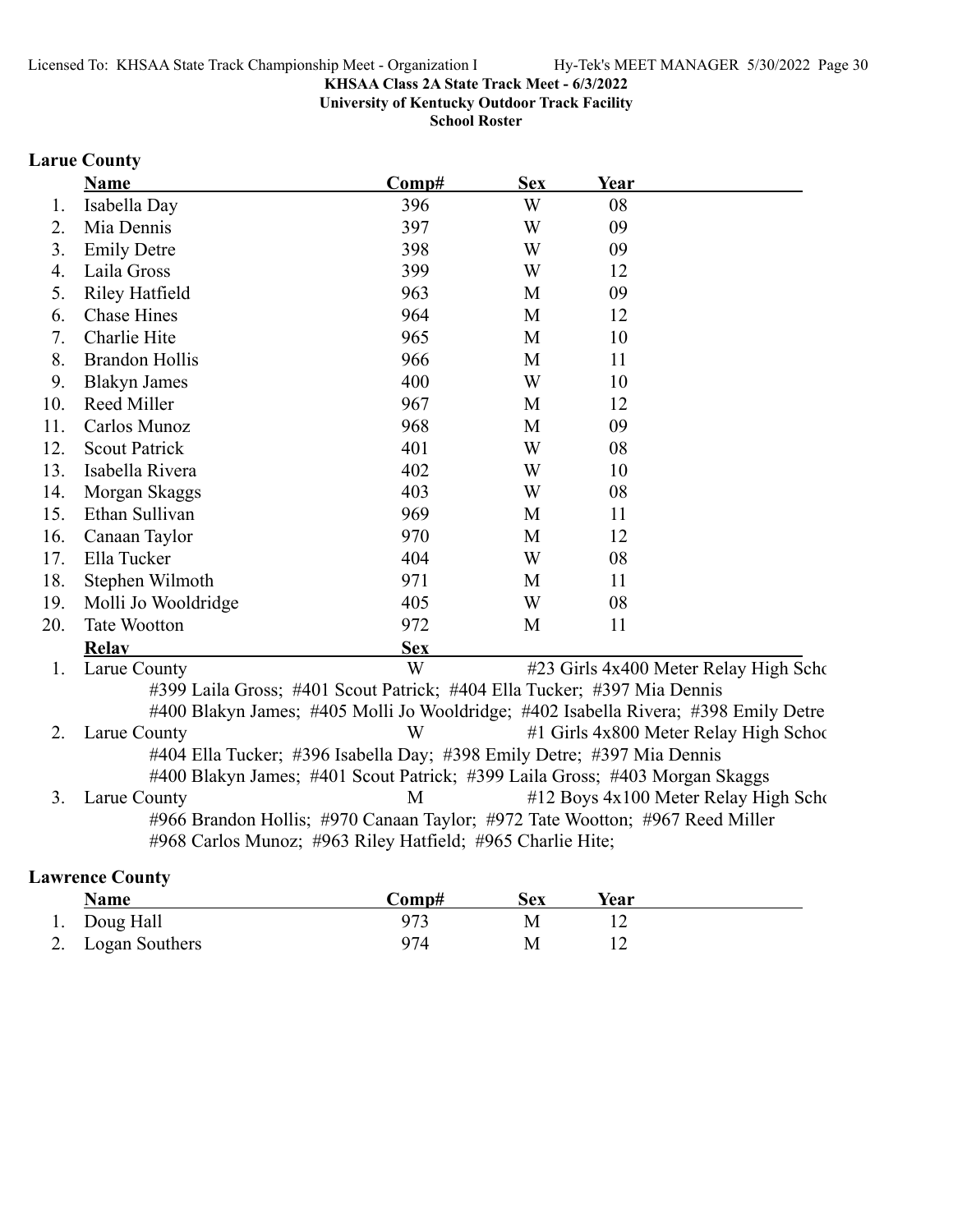**University of Kentucky Outdoor Track Facility**

**School Roster**

# **Letcher County Central**

|     | Name                                                                               | Comp#      | <b>Sex</b> | Year |                                       |
|-----|------------------------------------------------------------------------------------|------------|------------|------|---------------------------------------|
| 1.  | Heidi Bentley                                                                      | 406        | W          | 10   |                                       |
| 2.  | Jackson Bolling                                                                    | 975        | M          | 10   |                                       |
| 3.  | <b>Keaston Branham</b>                                                             | 976        | M          | 09   |                                       |
| 4.  | <b>Trevor Branham</b>                                                              | 977        | M          | 12   |                                       |
| 5.  | Jake Caudill                                                                       | 978        | M          | 10   |                                       |
| 6.  | Peyton Combs                                                                       | 979        | M          | 09   |                                       |
| 7.  | Heather Crawford                                                                   | 407        | W          | 09   |                                       |
| 8.  | Keaton Day                                                                         | 980        | M          | 11   |                                       |
| 9.  | Kasey Hall                                                                         | 981        | M          | 11   |                                       |
| 10. | Nathan Kiser                                                                       | 982        | M          | 09   |                                       |
| 11. | Javier Polly                                                                       | 983        | M          | 12   |                                       |
| 12. | Gavin Ramsey                                                                       | 984        | M          | 09   |                                       |
|     | <b>Relay</b>                                                                       | <b>Sex</b> |            |      |                                       |
| 1.  | Letcher County Central                                                             | M          |            |      | #12 Boys 4x100 Meter Relay High Scho  |
|     | #981 Kasey Hall; #978 Jake Caudill; #977 Trevor Branham; #979 Peyton Combs         |            |            |      |                                       |
|     | #975 Jackson Bolling; #976 Keaston Branham; #983 Javier Polly; #984 Gavin Ramsey   |            |            |      |                                       |
| 2.  | Letcher County Central                                                             | M          |            |      | #8 Boys 4x200 Meter Relay High School |
|     | #983 Javier Polly; #981 Kasey Hall; #978 Jake Caudill; #979 Peyton Combs           |            |            |      |                                       |
|     | #977 Trevor Branham; #976 Keaston Branham; #975 Jackson Bolling; #984 Gavin Ramsey |            |            |      |                                       |
| 3.  | Letcher County Central                                                             | M          |            |      | #24 Boys 4x400 Meter Relay High Scho  |
|     | #984 Gavin Ramsey; #977 Trevor Branham; #975 Jackson Bolling; #983 Javier Polly    |            |            |      |                                       |
|     | #978 Jake Caudill; #981 Kasey Hall; #979 Peyton Combs; #982 Nathan Kiser           |            |            |      |                                       |
| 4.  | Letcher County Central                                                             | M          |            |      | #2 Boys 4x800 Meter Relay High School |
|     | #984 Gavin Ramsey; #977 Trevor Branham; #982 Nathan Kiser; #983 Javier Polly       |            |            |      |                                       |
|     | #981 Kasey Hall; #975 Jackson Bolling; #976 Keaston Branham; #979 Peyton Combs     |            |            |      |                                       |
|     | <b>Lewis County</b>                                                                |            |            |      |                                       |

| $\sim$ where $\sim$<br>. <b>.</b> . | 0.32233      | $\mathbf{A}$<br>◡∼ | ⁄ ∩ ∩ 1*             |
|-------------------------------------|--------------|--------------------|----------------------|
| 0.480000                            | $40^{\circ}$ | <b>IVI</b>         | $\ddot{\phantom{0}}$ |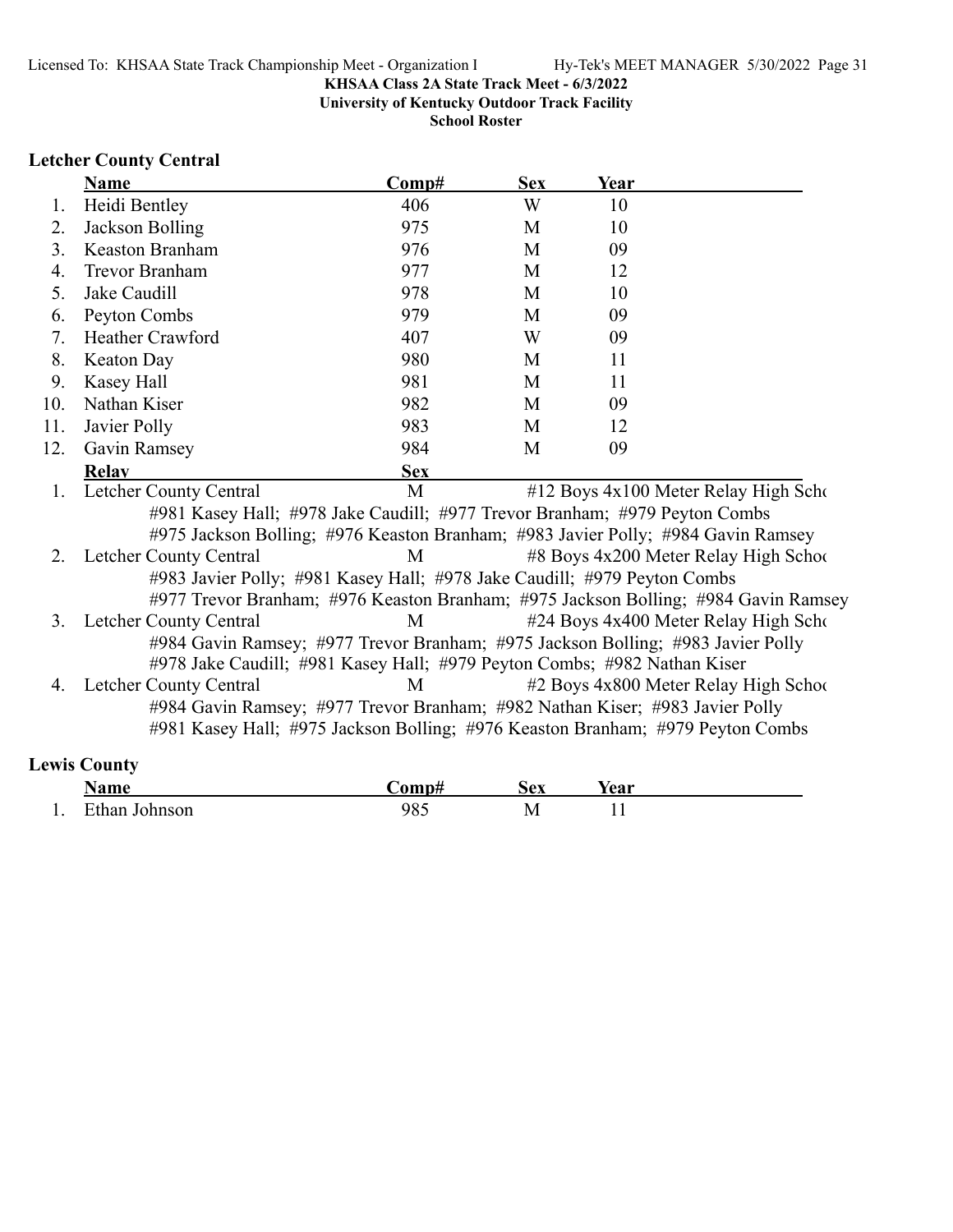**University of Kentucky Outdoor Track Facility**

**School Roster**

### **Lexington Catholic**

|     | <b>Name</b>                                                                                                           | Comp#      | <b>Sex</b> | Year        |                                                                                     |
|-----|-----------------------------------------------------------------------------------------------------------------------|------------|------------|-------------|-------------------------------------------------------------------------------------|
| 1.  | <b>Caroline Beiting</b>                                                                                               | 408        | W          | 09          |                                                                                     |
| 2.  | Joanna Bryant                                                                                                         | 409        | W          | 08          |                                                                                     |
| 3.  | Cate Conklin                                                                                                          | 410        | W          | 10          |                                                                                     |
| 4.  | <b>Ben Cravens</b>                                                                                                    | 986        | M          | 11          |                                                                                     |
| 5.  | <b>Andrew Finley</b>                                                                                                  | 987        | M          | 12          |                                                                                     |
| 6.  | <b>Blake Foster</b>                                                                                                   | 988        | M          | 11          |                                                                                     |
| 7.  | Hunter Foster                                                                                                         | 989        | M          | 11          |                                                                                     |
| 8.  | Walker Hall                                                                                                           | 990        | M          | 11          |                                                                                     |
| 9.  | Mary Maritn Hampton                                                                                                   | 411        | W          | 11          |                                                                                     |
| 10. | Xavier Henderson                                                                                                      | 991        | M          | 12          |                                                                                     |
| 11. | Kelly Lennon                                                                                                          | 412        | W          | 09          |                                                                                     |
| 12. | Ryder McCraith                                                                                                        | 992        | M          | 11          |                                                                                     |
| 13. | Amelia Monohan                                                                                                        | 413        | W          | 11          |                                                                                     |
| 14. | Danny Nguyen                                                                                                          | 993        | M          | 09          |                                                                                     |
| 15. | Sophee Opalka                                                                                                         | 414        | W          | 11          |                                                                                     |
| 16. | Kate Regard                                                                                                           | 415        | W          | 11          |                                                                                     |
| 17. | David Reinhart                                                                                                        | 994        | M          | 12          |                                                                                     |
| 18. | John Reinhart                                                                                                         | 995        | M          | 10          |                                                                                     |
| 19. | Jacob Rice                                                                                                            | 996        | M          | 10          |                                                                                     |
| 20. | Teague Roth                                                                                                           | 997        | M          | 11          |                                                                                     |
| 21. | Katie Seitz                                                                                                           | 416        | W          | 11          |                                                                                     |
| 22. | <b>Brooks Theis</b>                                                                                                   | 998        | M          | 11          |                                                                                     |
| 23. | Kat Woodall                                                                                                           | 417        | W          | 11          |                                                                                     |
|     | <b>Relay</b>                                                                                                          | <b>Sex</b> |            |             |                                                                                     |
| 1.  | Lexington Catholic                                                                                                    | W          |            |             | #7 Girls 4x200 Meter Relay High Schoo                                               |
|     | #412 Kelly Lennon;                                                                                                    |            |            |             | #411 Mary Maritn Hampton; #416 Katie Seitz; #414 Sophee Opalka; #413 Amelia Monohan |
| 2.  | Lexington Catholic                                                                                                    | W          |            |             | #23 Girls 4x400 Meter Relay High Scho                                               |
|     | #413 Amelia Monohan; #409 Joanna Bryant; #414 Sophee Opalka; #412 Kelly Lennon<br>#408 Caroline Beiting;              |            |            |             |                                                                                     |
| 3.  | Lexington Catholic                                                                                                    | M          |            |             | #8 Boys 4x200 Meter Relay High School                                               |
|     | #990 Walker Hall; #992 Ryder McCraith; #991 Xavier Henderson; #986 Ben Cravens<br>#988 Blake Foster;                  |            |            |             |                                                                                     |
| 4.  | Lexington Catholic                                                                                                    | M          |            |             | #24 Boys 4x400 Meter Relay High Scho                                                |
|     | #987 Andrew Finley; #997 Teague Roth; #989 Hunter Foster; #991 Xavier Henderson<br>#996 Jacob Rice; #986 Ben Cravens; |            |            |             |                                                                                     |
|     | <b>Lincoln County</b>                                                                                                 |            |            |             |                                                                                     |
|     | <b>Name</b>                                                                                                           | Comp#      | <b>Sex</b> | <b>Year</b> |                                                                                     |
|     | Abigail Bastin                                                                                                        | 418        | W          | 08          |                                                                                     |

2. Germani Crosby 2. 419 W 08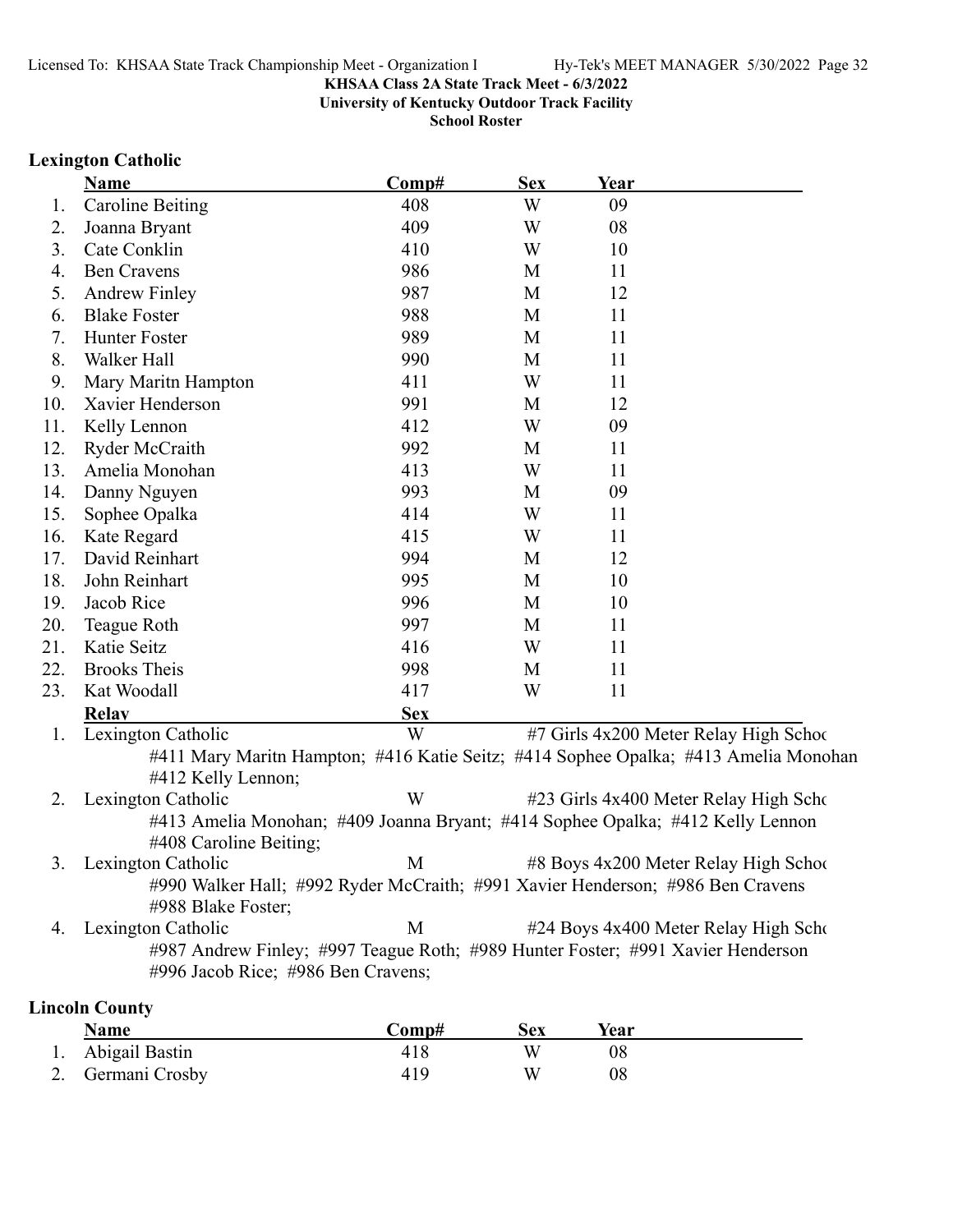# **KHSAA Class 2A State Track Meet - 6/3/2022 University of Kentucky Outdoor Track Facility**

**School Roster**

# **Magoffin County**

| <b>Name</b>            | Comp# | <b>Sex</b> | Year |  |
|------------------------|-------|------------|------|--|
| Abby Bradley           | 420   | W          | 09   |  |
| <b>Alison Cantrell</b> | 421   | W          | 11   |  |
| Alex Hibbens           | 999   | М          | 11   |  |
| 4. Karah Lafferty      | 422   | W          | 10   |  |
| <b>Marion County</b>   |       |            |      |  |
| <b>Name</b>            | Comp# | <b>Sex</b> | Year |  |
| Harry Van Why IV       | 1000  | Μ          | 12   |  |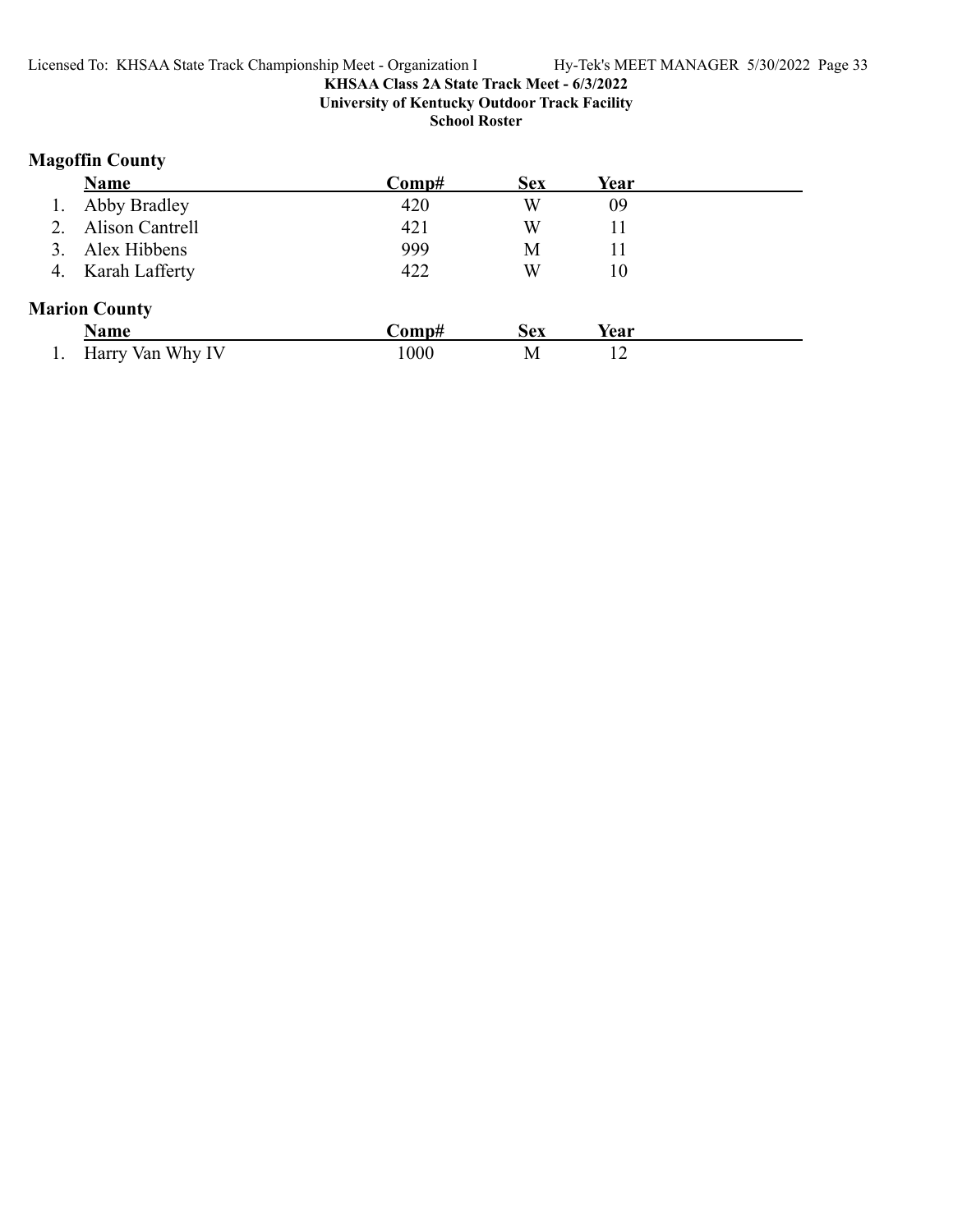**University of Kentucky Outdoor Track Facility**

**School Roster**

# **Mason County**

|     | <b>Name</b>            | Comp# | <b>Sex</b> | Year |  |
|-----|------------------------|-------|------------|------|--|
| 1.  | Karis Applegate        | 423   | W          | 12   |  |
| 2.  | Max Arrasmith          | 1001  | M          | 10   |  |
| 3.  | C.J. Arthur            | 1002  | M          | 09   |  |
| 4.  | A j Barrett            | 1003  | M          | 11   |  |
| 5.  | Phillip Bierley        | 1004  | M          | 11   |  |
| 6.  | Alyssa Bisotti         | 424   | W          | 12   |  |
| 7.  | Anthony Bozeman        | 1005  | M          | 12   |  |
| 8.  | Alex Brannon           | 1006  | M          | 09   |  |
| 9.  | Jennifer Buttery       | 425   | W          | 10   |  |
| 10. | William Callender      | 1007  | M          | 12   |  |
| 11. | Morgan Carpenter       | 426   | W          | 11   |  |
| 12. | Alexis Decker          | 427   | W          | 11   |  |
| 13. | Paige Decker           | 428   | W          | 11   |  |
| 14. | <b>Alix Flinders</b>   | 1008  | M          | 12   |  |
| 15. | Kolby Galloway         | 429   | W          | 07   |  |
| 16. | Kenzie Gulley          | 430   | W          | 09   |  |
| 17. | Madison Hall           | 431   | W          | 12   |  |
| 18. | Layla Henderson        | 432   | W          | 11   |  |
| 19. | <b>Carson Hicks</b>    | 1009  | M          | 11   |  |
| 20. | Madison Howard         | 433   | W          | 09   |  |
| 21. | Kylee Howe             | 434   | W          | 12   |  |
| 22. | Hunter Kinney          | 1010  | M          | 12   |  |
| 23. | Elizabeth Lavinder     | 435   | W          | 11   |  |
| 24. | Victoria Lavinder      | 436   | W          | 09   |  |
| 25. | <b>Hadley Maher</b>    | 437   | W          | 11   |  |
| 26. | Kynedee Mauney         | 438   | W          | 10   |  |
| 27. | <b>Izley Morales</b>   | 1011  | M          | 09   |  |
| 28. | <b>Austin Moreland</b> | 1012  | M          | 11   |  |
| 29. | Dashawn Overly         | 1013  | M          | 09   |  |
| 30. | Sarah Payne            | 439   | W          | 09   |  |
| 31. | Elijah Reed            | 1014  | М          | 09   |  |
| 32. | <b>Brady Sanders</b>   | 1015  | M          | 11   |  |
| 33. | <b>Carter Sanders</b>  | 1016  | M          | 11   |  |
| 34. | <b>Avery Sims</b>      | 440   | W          | 11   |  |
| 35. | Keshaun Thomas         | 1017  | M          | 10   |  |
| 36. | Ava Thompson           | 441   | W          | 09   |  |
| 37. | Jackson Truesdell      | 1018  | M          | 11   |  |
| 38. | Peyton Ullery          | 1019  | M          | 10   |  |
| 39. | Cole Wright            | 1020  | M          | 11   |  |
| 40. | Neveah Wright          | 442   | W          | 11   |  |
| 41. | <b>Brooklyn Young</b>  | 443   | W          | 09   |  |
| 42. | Lexi Young             | 444   | W          | 08   |  |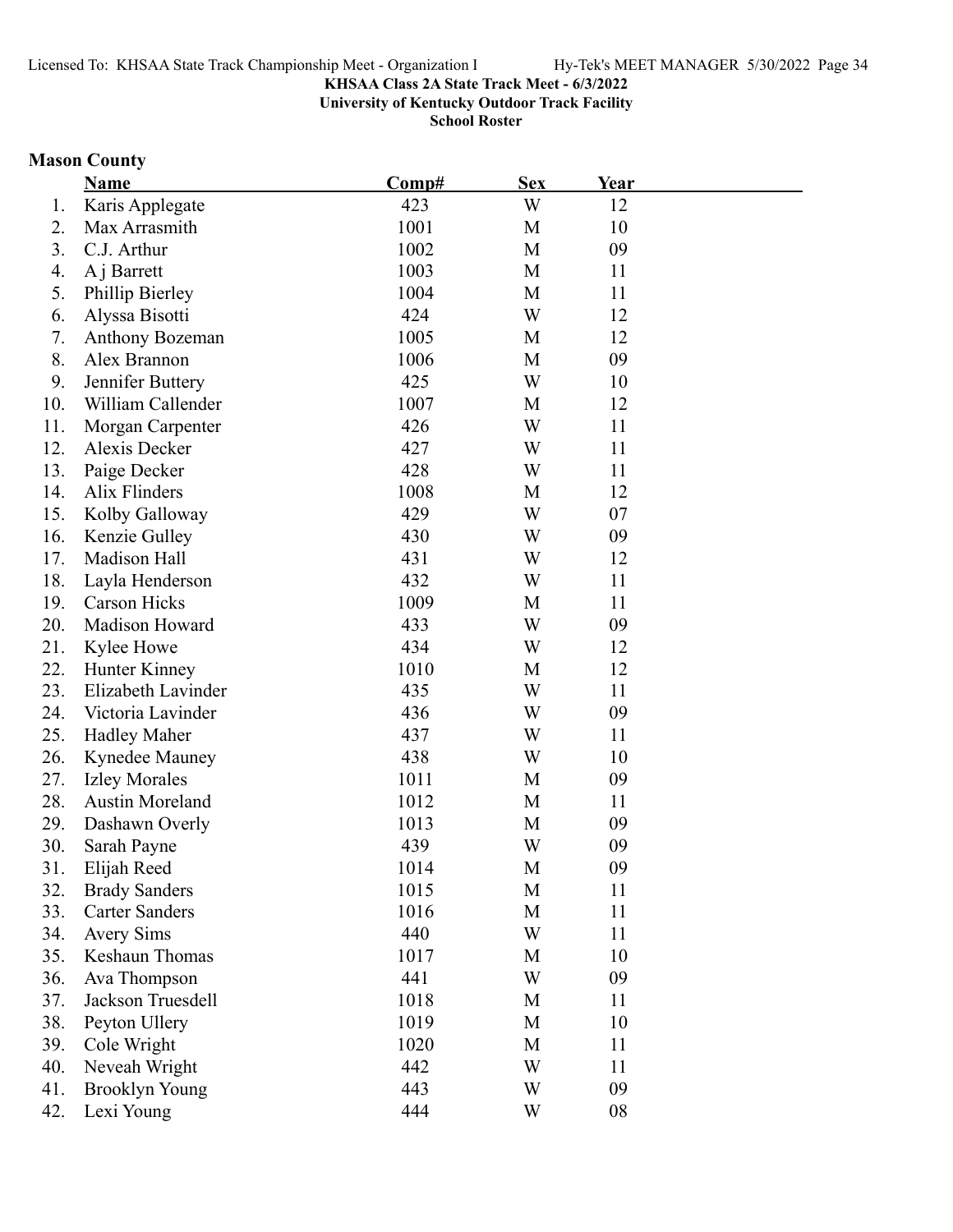Licensed To: KHSAA State Track Championship Meet - Organization I Hy-Tek's MEET MANAGER 5/30/2022 Page 35

### **KHSAA Class 2A State Track Meet - 6/3/2022**

**University of Kentucky Outdoor Track Facility**

**School Roster**

# **Mason County**

|    | <b>Relay</b>        |            | <b>Sex</b>                                                                              |
|----|---------------------|------------|-----------------------------------------------------------------------------------------|
|    | <b>Relav</b>        | <b>Sex</b> |                                                                                         |
| 1. | <b>Mason County</b> | W          | #11 Girls 4x100 Meter Relay High Scho                                                   |
|    |                     |            | #423 Karis Applegate; #433 Madison Howard; #442 Neveah Wright; #430 Kenzie Gulley       |
|    |                     |            | #439 Sarah Payne; #444 Lexi Young; #431 Madison Hall; #425 Jennifer Buttery             |
| 2. | <b>Mason County</b> | W          | #7 Girls 4x200 Meter Relay High School                                                  |
|    |                     |            | #426 Morgan Carpenter; #427 Alexis Decker; #437 Hadley Maher; #440 Avery Sims           |
|    |                     |            | #442 Neveah Wright; #439 Sarah Payne; #423 Karis Applegate; #444 Lexi Young             |
| 3. | <b>Mason County</b> | W          | #23 Girls 4x400 Meter Relay High Scho                                                   |
|    |                     |            | #426 Morgan Carpenter; #440 Avery Sims; #439 Sarah Payne; #428 Paige Decker             |
|    |                     |            | #437 Hadley Maher; #441 Ava Thompson; #423 Karis Applegate; #443 Brooklyn Young         |
| 4. | <b>Mason County</b> | W          | #1 Girls 4x800 Meter Relay High School                                                  |
|    |                     |            | #424 Alyssa Bisotti; #428 Paige Decker; #432 Layla Henderson; #435 Elizabeth Lavinder   |
|    |                     |            | #425 Jennifer Buttery; #438 Kynedee Mauney; #429 Kolby Galloway; #434 Kylee Howe        |
| 5. | <b>Mason County</b> | M          | #12 Boys 4x100 Meter Relay High Scho                                                    |
|    |                     |            | #1002 C.J. Arthur; #1005 Anthony Bozeman; #1017 Keshaun Thomas; #1015 Brady Sanders     |
|    |                     |            | #1016 Carter Sanders; #1001 Max Arrasmith; #1007 William Callender; #1011 Izley Morales |
| 6. | <b>Mason County</b> | M          | #8 Boys 4x200 Meter Relay High School                                                   |
|    |                     |            | #1008 Alix Flinders; #1012 Austin Moreland; #1009 Carson Hicks; #1015 Brady Sanders     |
|    |                     |            | #1005 Anthony Bozeman; #1002 C.J. Arthur; #1010 Hunter Kinney; #1011 Izley Morales      |
| 7. | <b>Mason County</b> | M          | #24 Boys 4x400 Meter Relay High Scho                                                    |
|    |                     |            | #1012 Austin Moreland; #1015 Brady Sanders; #1008 Alix Flinders; #1010 Hunter Kinney    |
|    |                     |            | #1009 Carson Hicks; #1002 C.J. Arthur; #1005 Anthony Bozeman; #1019 Peyton Ullery       |
| 8. | <b>Mason County</b> | M          | #2 Boys 4x800 Meter Relay High School                                                   |
|    |                     |            | #1004 Phillip Bierley; #1019 Peyton Ullery; #1014 Elijah Reed; #1013 Dashawn Overly     |
|    |                     |            | #1012 Austin Moreland; #1006 Alex Brannon; #1018 Jackson Truesdell; #1020 Cole Wright   |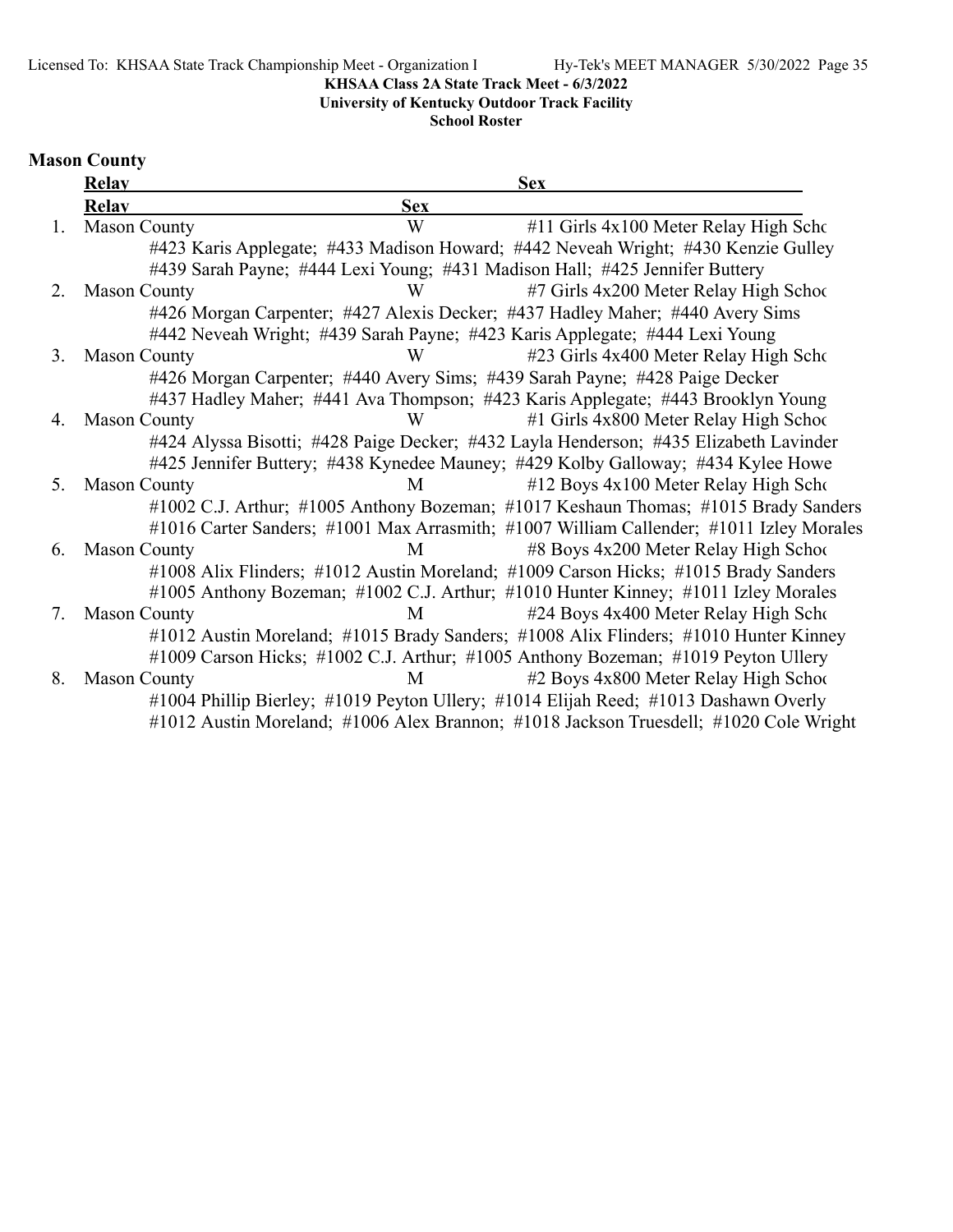**University of Kentucky Outdoor Track Facility**

**School Roster**

### **McCreary Central**

|     | <b>Name</b>                                |                                                                       | Comp#                                                           | <b>Sex</b>    | Year |                                      |
|-----|--------------------------------------------|-----------------------------------------------------------------------|-----------------------------------------------------------------|---------------|------|--------------------------------------|
|     | Kaleb Baird                                |                                                                       | 1021                                                            | M             | 10   |                                      |
| 2.  | Trey Davis                                 |                                                                       | 1022                                                            | M             | 12   |                                      |
| 3.  | Reid Farris                                |                                                                       | 1023                                                            | M             | 11   |                                      |
| 4.  | Lee Felix                                  |                                                                       | 1024                                                            | M             | 12   |                                      |
| 5.  | <b>Riley Foster</b>                        |                                                                       | 1025                                                            | М             | 10   |                                      |
| 6.  | Kyree Giglio                               |                                                                       | 1026                                                            | M             | 10   |                                      |
| 7.  | Kendall Kidd                               |                                                                       | 445                                                             | W             | 12   |                                      |
| 8.  | <b>Brokiah Kilby</b>                       |                                                                       | 1027                                                            | M             | 09   |                                      |
| 9.  | Daniel Loudermilk                          |                                                                       | 1028                                                            | M             | 10   |                                      |
| 10. | Noah Loudermilk                            |                                                                       | 1029                                                            | M             | 12   |                                      |
| 11. | Ryan Smith                                 |                                                                       | 1030                                                            | M             | 07   |                                      |
| 12. | Cody Taylor                                |                                                                       | 1031                                                            | M             | 10   |                                      |
| 13. | Christian Williams                         |                                                                       | 1032                                                            | M             | 11   |                                      |
| 14. | Jackson Winburn                            |                                                                       | 1033                                                            | M             | 08   |                                      |
|     | <b>Relay</b>                               |                                                                       | <b>Sex</b>                                                      |               |      |                                      |
|     | McCreary Central                           |                                                                       | М                                                               |               |      | #24 Boys 4x400 Meter Relay High Scho |
|     | $\mathbf{u}$ 1.1 $\mathbf{u}$ $\mathbf{v}$ | $\mathbf{u}$ 1 $\mathbf{A}$ $\mathbf{A}$ $\mathbf{T}$<br>$\mathbf{r}$ | $\mathbf{111} \wedge \mathbf{10} \mathbf{R}$<br>$\mathbf{r}$ 1. | $\cdot$ 1 T 1 |      | $11$ $11000 \text{ N}$ $1$ $1$       |

#1022 Trey Davis; #1024 Lee Felix; #1028 Daniel Loudermilk; #1029 Noah Loudermilk #1021 Kaleb Baird; #1033 Jackson Winburn; #1031 Cody Taylor; #1026 Kyree Giglio 2. McCreary Central M #2 Boys 4x800 Meter Relay High School #1021 Kaleb Baird; #1025 Riley Foster; #1032 Christian Williams; #1033 Jackson Winburn #1026 Kyree Giglio; #1031 Cody Taylor; #1030 Ryan Smith; #1027 Brokiah Kilby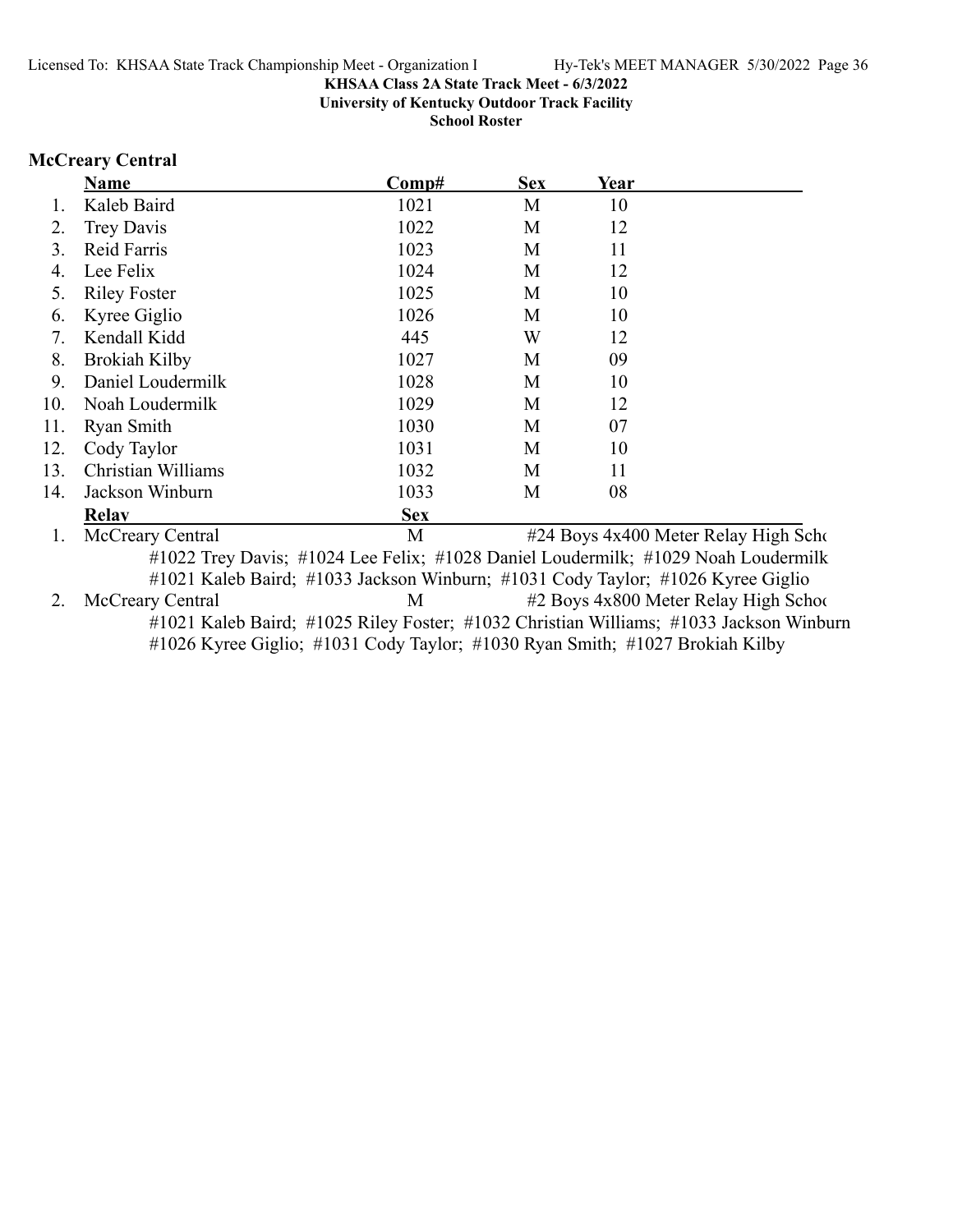**University of Kentucky Outdoor Track Facility**

**School Roster**

# **Mercer County**

|     | <b>Name</b>            | Comp# | <b>Sex</b> | Year |  |
|-----|------------------------|-------|------------|------|--|
| 1.  | Aaliyah Alcorn         | 446   | W          | 10   |  |
| 2.  | Sam Bafundo            | 1034  | M          | 10   |  |
| 3.  | Josie Bowling          | 447   | W          | 09   |  |
| 4.  | Alex Bradley           | 1035  | M          | 10   |  |
| 5.  | Beau Brown             | 1036  | M          | 11   |  |
| 6.  | <b>Byron Collier</b>   | 1037  | M          | 11   |  |
| 7.  | Clayra Darnell         | 448   | W          | 11   |  |
| 8.  | Malachi Davis          | 1038  | M          | 10   |  |
| 9.  | Brayden Dunn           | 1039  | M          | 12   |  |
| 10. | <b>Garrett Fister</b>  | 1040  | M          | 11   |  |
| 11. | Thomas Gullion         | 1041  | M          | 12   |  |
| 12. | Marshall Hart          | 1042  | M          | 09   |  |
| 13. | <b>Brady Howard</b>    | 1043  | M          | 11   |  |
| 14. | Lindsay Jessie         | 449   | W          | 11   |  |
| 15. | Jonah Lewis            | 1044  | M          | 12   |  |
| 16. | Katie R. Lewis         | 450   | W          | 10   |  |
| 17. | Sam Lewis              | 1045  | M          | 10   |  |
| 18. | Jalen Lukitsch         | 1046  | M          | 12   |  |
| 19. | Matthew Mays           | 1047  | M          | 12   |  |
| 20. | Thaddeus Mays          | 1048  | M          | 10   |  |
| 21. | Hayden McGuire         | 1049  | M          | 09   |  |
| 22. | Aiden McKinney         | 1050  | M          | 10   |  |
| 23. | Jesse Odell            | 1051  | M          | 11   |  |
| 24. | Jackson Peavler        | 1052  | M          | 12   |  |
| 25. | <b>Riley Peavler</b>   | 1053  | M          | 12   |  |
| 26. | Lleyton Penn           | 1054  | M          | 11   |  |
| 27. | Morgan Pennington      | 1055  | M          | 11   |  |
| 28. | Willie Pettit          | 1056  | M          | 12   |  |
| 29. | Jai Maria Piazza       | 451   | W          | 11   |  |
| 30. | Ralasia Piazza         | 452   | W          | 08   |  |
| 31. | Liam Potts             | 1057  | М          | 10   |  |
| 32. | Elijah Profitt         | 1058  | M          | 11   |  |
| 33. | <b>Faith Randall</b>   | 453   | W          | 10   |  |
| 34. | Myona Russell          | 454   | W          | 09   |  |
| 35. | Kyler Sallee           | 1059  | M          | 10   |  |
| 36. | <b>Cameron Sanders</b> | 1060  | M          | 09   |  |
| 37. | <b>Mason Sanders</b>   | 1061  | M          | 09   |  |
| 38. | <b>Blaize Sims</b>     | 455   | W          | 10   |  |
| 39. | Collin Warren          | 1062  | M          | 11   |  |
| 40. | Tytus Weldon           | 1063  | M          | 11   |  |
| 41. | <b>Landon Yates</b>    | 1064  | M          | 09   |  |
| 42. | Teigh Yeast            | 456   | W          | 08   |  |
| 43. | Timberlynn Yeast       | 457   | W          | 11   |  |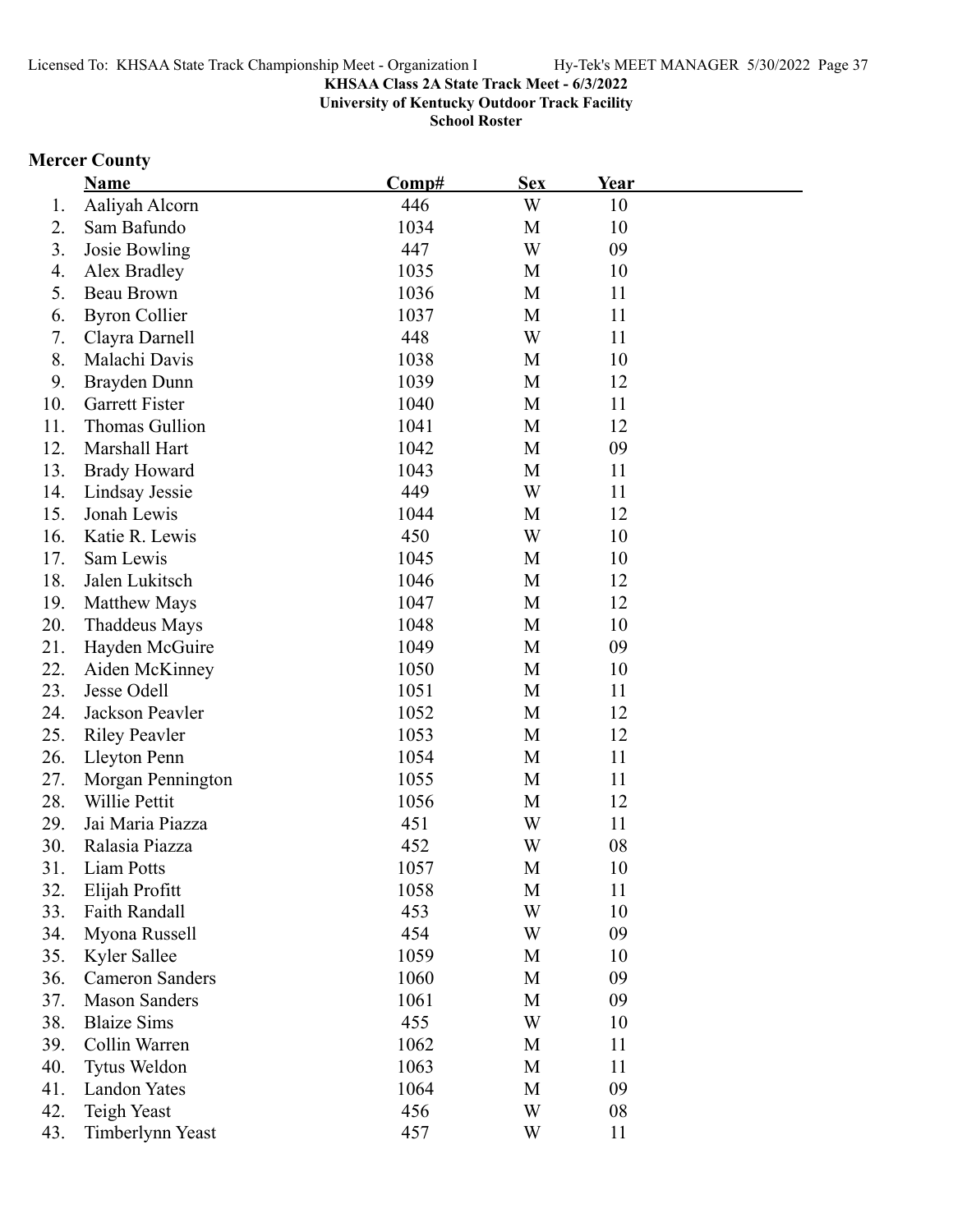Licensed To: KHSAA State Track Championship Meet - Organization l Hy-Tek's MEET MANAGER 5/30/2022 Page 38

**KHSAA Class 2A State Track Meet - 6/3/2022**

**University of Kentucky Outdoor Track Facility**

**School Roster**

# **Mercer County**

|     | <b>Relay</b>          |                                           | <b>Sex</b>                                                                            |
|-----|-----------------------|-------------------------------------------|---------------------------------------------------------------------------------------|
|     | <b>Relav</b>          | <b>Sex</b>                                |                                                                                       |
| 1.  | Mercer County         | W                                         | #7 Girls 4x200 Meter Relay High School                                                |
|     |                       |                                           | #455 Blaize Sims; #456 Teigh Yeast; #452 Ralasia Piazza; #450 Katie R. Lewis          |
|     |                       |                                           | #451 Jai Maria Piazza; #457 Timberlynn Yeast; #453 Faith Randall; #446 Aaliyah Alcorn |
| 2.  | Mercer County         | W                                         | #23 Girls 4x400 Meter Relay High Scho                                                 |
|     |                       |                                           | #455 Blaize Sims; #456 Teigh Yeast; #451 Jai Maria Piazza; #457 Timberlynn Yeast      |
|     |                       |                                           | #448 Clayra Darnell; #450 Katie R. Lewis; #452 Ralasia Piazza; #454 Myona Russell     |
| 3.  | Mercer County         | M                                         | #12 Boys 4x100 Meter Relay High Scho                                                  |
|     |                       |                                           | #1046 Jalen Lukitsch; #1036 Beau Brown; #1053 Riley Peavler; #1052 Jackson Peavler    |
|     |                       |                                           | #1039 Brayden Dunn; #1044 Jonah Lewis; #1063 Tytus Weldon; #1047 Matthew Mays         |
| 4.  | Mercer County         | M                                         | #8 Boys 4x200 Meter Relay High School                                                 |
|     |                       |                                           | #1046 Jalen Lukitsch; #1047 Matthew Mays; #1053 Riley Peavler; #1044 Jonah Lewis      |
|     |                       |                                           | #1036 Beau Brown; #1059 Kyler Sallee; #1060 Cameron Sanders; #1034 Sam Bafundo        |
| 5.  | Mercer County         | M                                         | #24 Boys 4x400 Meter Relay High Scho                                                  |
|     |                       |                                           | #1058 Elijah Profitt; #1044 Jonah Lewis; #1059 Kyler Sallee; #1036 Beau Brown         |
|     |                       |                                           | #1057 Liam Potts; #1053 Riley Peavler; #1046 Jalen Lukitsch; #1062 Collin Warren      |
| 6.  | Mercer County         | M                                         | #2 Boys 4x800 Meter Relay High Schoo                                                  |
|     |                       |                                           | #1058 Elijah Profitt; #1057 Liam Potts; #1042 Marshall Hart; #1059 Kyler Sallee       |
|     |                       |                                           | #1061 Mason Sanders; #1043 Brady Howard; #1045 Sam Lewis; #1044 Jonah Lewis           |
| 7.  | Mercer County - 'B'   | $\boldsymbol{\mathrm{X}}$                 | #43 Mixed 2x50 Meter Relay Unified                                                    |
|     |                       | #1043 Brady Howard; #1041 Thomas Gullion; |                                                                                       |
|     | #1034 Sam Bafundo;    |                                           |                                                                                       |
| 8.  | Mercer County - 'E'   | $\boldsymbol{\mathrm{X}}$                 | #43 Mixed 2x50 Meter Relay Unified                                                    |
|     |                       | #1038 Malachi Davis; #1035 Alex Bradley;  |                                                                                       |
| 9.  | Mercer County - 'F'   | $\boldsymbol{\mathrm{X}}$                 | #43 Mixed 2x50 Meter Relay Unified                                                    |
|     |                       | #1051 Jesse Odell; #1056 Willie Pettit;   |                                                                                       |
| 10. | Mercer County         | $\mathbf{X}$                              | #44 Mixed 4x100 Meter Relay Unified                                                   |
|     |                       |                                           | #1038 Malachi Davis; #1035 Alex Bradley; #1051 Jesse Odell; #1056 Willie Pettit       |
| 11. | Mercer County         | X                                         | #45 Mixed 2x200 Meter Relay Unified                                                   |
|     |                       | #1051 Jesse Odell; #1035 Alex Bradley;    |                                                                                       |
|     | #1049 Hayden McGuire; |                                           |                                                                                       |
| 12. | Mercer County - 'B'   | X                                         | #45 Mixed 2x200 Meter Relay Unified                                                   |
|     |                       | #1063 Tytus Weldon; #1056 Willie Pettit;  |                                                                                       |
|     | #1034 Sam Bafundo;    |                                           |                                                                                       |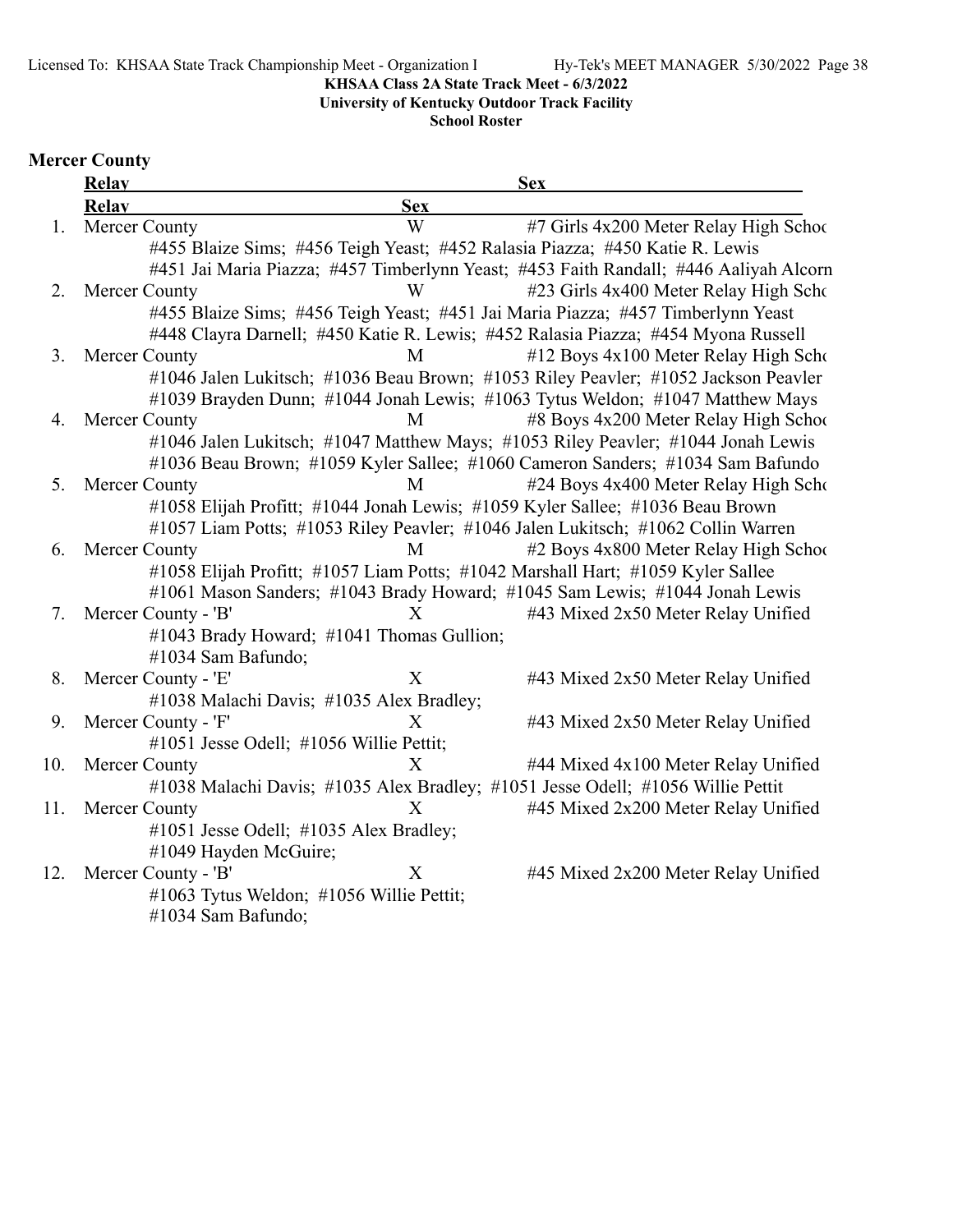**University of Kentucky Outdoor Track Facility**

**School Roster**

# **Nelson County**

|     | <b>Name</b>          | Comp#      | <b>Sex</b> | Year                       |              |
|-----|----------------------|------------|------------|----------------------------|--------------|
|     | Anastasia Brittian   | 458        | W          | 10                         |              |
| 2.  | Christiana Brittian  | 459        | W          | 12                         |              |
| 3.  | Anna Claire Carwile  | 460        | W          | 12                         |              |
| 4.  | Kaia Grabbert        | 461        | W          | 11                         |              |
| 5.  | Ella Higdon          | 462        | W          | 08                         |              |
| 6.  | <b>Audrey Larue</b>  | 463        | W          | 12                         |              |
|     | Bella Luce           | 464        | W          | 11                         |              |
| 8.  | Marvin Mayen         | 1065       | M          | 12                         |              |
| 9.  | <b>Avery Perkins</b> | 465        | W          | 07                         |              |
| 10. | Kelsey Raymer        | 466        | W          | 12                         |              |
| 11. | Alex Smith           | 467        | W          | 09                         |              |
| 12. | <b>Azlynn Vance</b>  | 468        | W          | 10                         |              |
| 13. | Scarlettann Williams | 469        | W          | 08                         |              |
|     | <b>Relav</b>         | <b>Sex</b> |            |                            |              |
|     |                      |            |            | $\cdots$ $\cdots$ $\cdots$ | -----<br>- - |

1. Nelson County W #1 Girls 4x800 Meter Relay High School #460 Anna Claire Carwile; #469 Scarlettann Williams; #458 Anastasia Brittian; #459 Christian #465 Avery Perkins; #462 Ella Higdon; #464 Bella Luce; #468 Azlynn Vance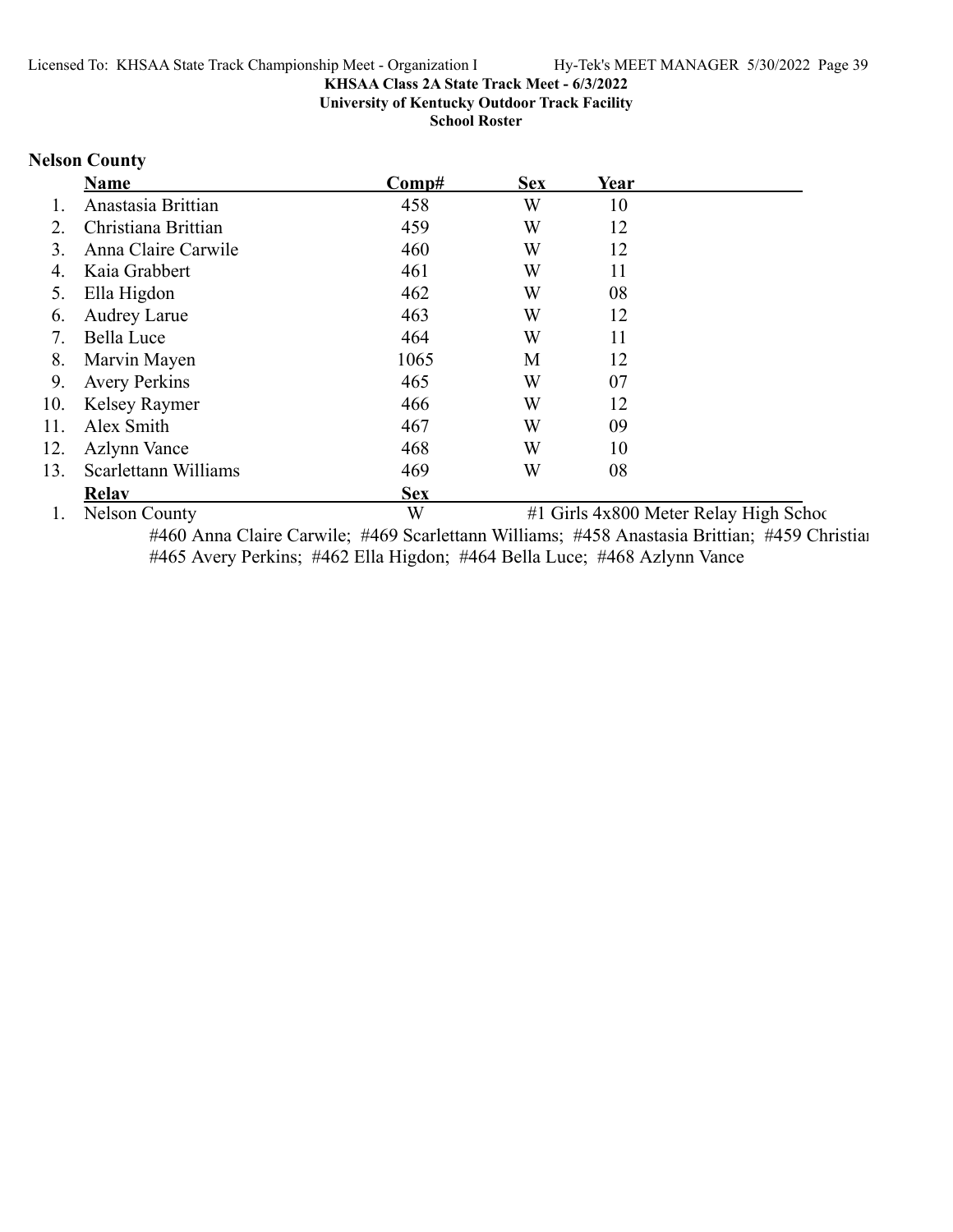**University of Kentucky Outdoor Track Facility**

**School Roster**

### **North Oldham**

|     | Name                   | Comp#      | <b>Sex</b> | Year |                                       |
|-----|------------------------|------------|------------|------|---------------------------------------|
| 1.  | Makiyah Allen          | 470        | W          | 12   |                                       |
| 2.  | <b>Aubrey Anderson</b> | 471        | W          | 09   |                                       |
| 3.  | Charlie Bastyr         | 1066       | M          | 11   |                                       |
| 4.  | Julia Blakely          | 472        | W          | 12   |                                       |
| 5.  | Janie Boyd             | 473        | W          | 10   |                                       |
| 6.  | Reese Bramer           | 474        | W          | 10   |                                       |
| 7.  | Luke Canfield          | 1067       | M          | 12   |                                       |
| 8.  | <b>Andrew Chesser</b>  | 1068       | M          | 11   |                                       |
| 9.  | Katie DeSmith          | 475        | W          | 10   |                                       |
| 10. | Charlie Dugan          | 1069       | M          | 09   |                                       |
| 11. | Hayden Enyard          | 1070       | M          | 09   |                                       |
| 12. | Hannah Everett         | 476        | W          | 12   |                                       |
| 13. | Abigail Fadel          | 477        | W          | 12   |                                       |
| 14. | Natalie Gross          | 478        | W          | 12   |                                       |
| 15. | Zach Gross             | 1071       | M          | 11   |                                       |
| 16. | Isabelle Hackler       | 479        | W          | 09   |                                       |
| 17. | Lily Harper            | 480        | W          | 09   |                                       |
| 18. | Freddie Jones          | 1072       | M          | 10   |                                       |
| 19. | Noah Leber             | 1073       | M          | 10   |                                       |
| 20. | Sebastian Miron        | 1074       | M          | 09   |                                       |
| 21. | Cami Morgan            | 481        | W          | 11   |                                       |
| 22. | Dawson Nagle           | 1075       | M          | 10   |                                       |
| 23. | Adam Patel             | 1076       | M          | 10   |                                       |
| 24. | Evan Patel             | 1077       | M          | 12   |                                       |
| 25. | Jake Pyles             | 1078       | M          | 12   |                                       |
| 26. | Ethan Ransdell         | 1079       | M          | 12   |                                       |
| 27. | <b>Brendan Ruggles</b> | 1080       | M          | 10   |                                       |
| 28. | Owen Ruggles           | 1081       | M          | 12   |                                       |
| 29. | Avery Schad            | 482        | W          | 11   |                                       |
| 30. | Ally Smith             | 483        | W          | 11   |                                       |
| 31. | Melody Steineker       | 484        | W          | 09   |                                       |
| 32. | Micah Steineker        | 1082       | M          | 11   |                                       |
| 33. | Skylar Taylor          | 1083       | M          | 12   |                                       |
| 34. | Elle Turner            | 485        | W          | 11   |                                       |
| 35. | <b>Bethany Ward</b>    | 486        | W          | 09   |                                       |
| 36. | <b>Blake Wetzel</b>    | 1084       | M          | 12   |                                       |
| 37. | Charlotte Wright       | 487        | W          | 12   |                                       |
|     | Relav                  | <b>Sex</b> |            |      |                                       |
| 1.  | North Oldham           | W          |            |      | #11 Girls 4x100 Meter Relay High Scho |

#481 Cami Morgan; #478 Natalie Gross; #476 Hannah Everett; #483 Ally Smith 2. North Oldham W #7 Girls 4x200 Meter Relay High School #483 Ally Smith; #479 Isabelle Hackler; #474 Reese Bramer; #480 Lily Harper #476 Hannah Everett; #485 Elle Turner; #475 Katie DeSmith; #481 Cami Morgan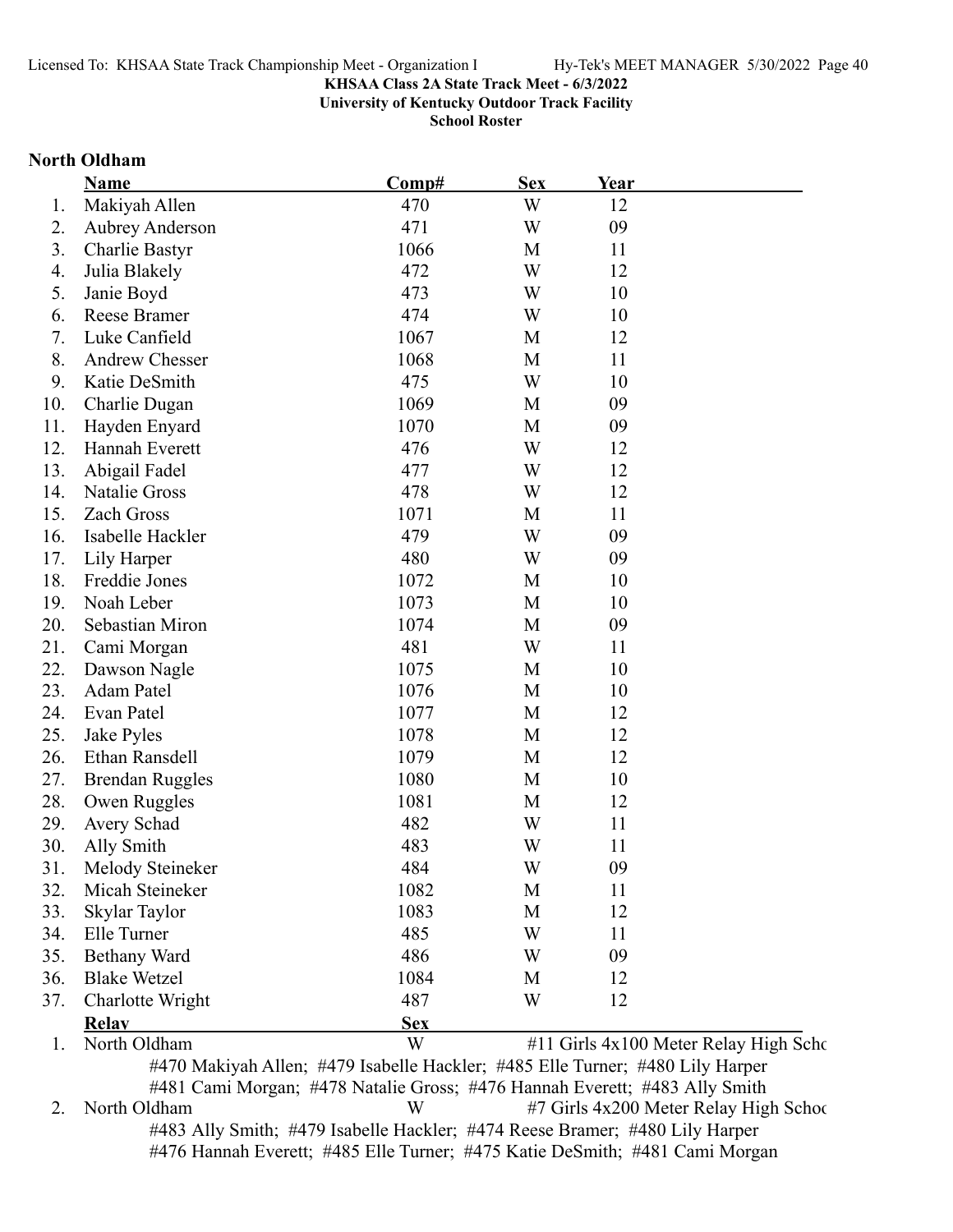# **University of Kentucky Outdoor Track Facility**

**School Roster**

# **North Oldham**

|                | <b>Relay</b> | <b>Sex</b>                                                                            |
|----------------|--------------|---------------------------------------------------------------------------------------|
| 3 <sub>1</sub> | North Oldham | W<br>#23 Girls 4x400 Meter Relay High Scho                                            |
|                |              | #483 Ally Smith; #477 Abigail Fadel; #479 Isabelle Hackler; #474 Reese Bramer         |
|                |              | #475 Katie DeSmith; #484 Melody Steineker; #476 Hannah Everett; #480 Lily Harper      |
| 4.             | North Oldham | #1 Girls 4x800 Meter Relay High School<br>W                                           |
|                |              | #483 Ally Smith; #477 Abigail Fadel; #484 Melody Steineker; #474 Reese Bramer         |
|                |              | #473 Janie Boyd; #486 Bethany Ward; #472 Julia Blakely; #482 Avery Schad              |
| 5.             | North Oldham | #12 Boys 4x100 Meter Relay High Scho<br>M                                             |
|                |              | #1081 Owen Ruggles; #1067 Luke Canfield; #1084 Blake Wetzel; #1075 Dawson Nagle       |
|                |              | #1066 Charlie Bastyr; #1070 Hayden Enyard; #1074 Sebastian Miron; #1083 Skylar Taylor |
| 6.             | North Oldham | #8 Boys 4x200 Meter Relay High School<br>M                                            |
|                |              | #1084 Blake Wetzel; #1083 Skylar Taylor; #1075 Dawson Nagle; #1081 Owen Ruggles       |
|                |              | #1066 Charlie Bastyr; #1067 Luke Canfield; #1074 Sebastian Miron; #1070 Hayden Enyard |
| 7.             | North Oldham | #24 Boys 4x400 Meter Relay High Scho<br>M                                             |
|                |              | #1081 Owen Ruggles; #1083 Skylar Taylor; #1078 Jake Pyles; #1080 Brendan Ruggles      |
|                |              | #1068 Andrew Chesser; #1071 Zach Gross; #1084 Blake Wetzel; #1066 Charlie Bastyr      |
| 8.             | North Oldham | #2 Boys 4x800 Meter Relay High School<br>M                                            |
|                |              | #1068 Andrew Chesser; #1071 Zach Gross; #1080 Brendan Ruggles; #1078 Jake Pyles       |
|                |              | #1079 Ethan Ransdell; #1077 Evan Patel; #1082 Micah Steineker; #1076 Adam Patel       |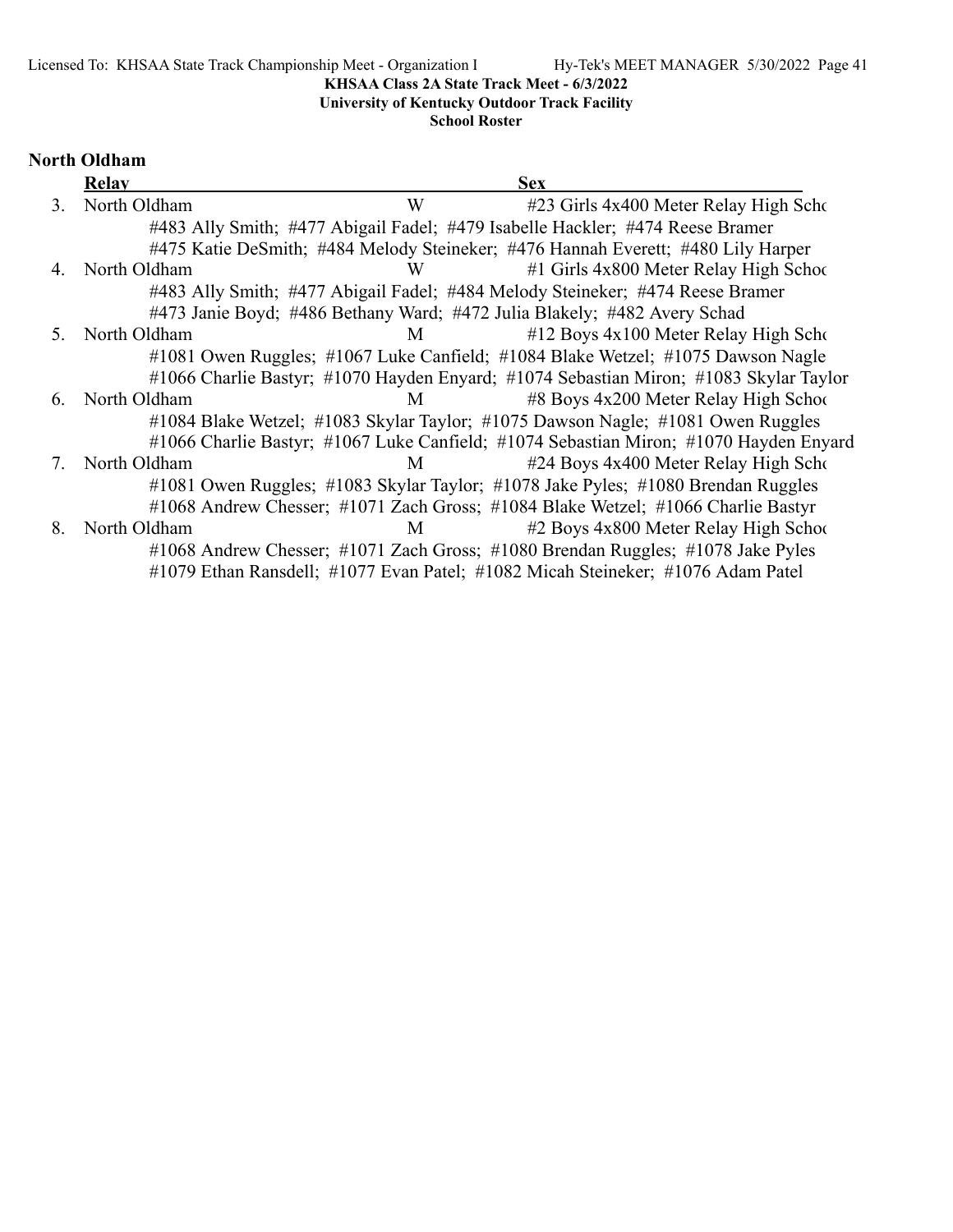**University of Kentucky Outdoor Track Facility**

**School Roster**

#### **Paducah Tilghman**

|     | <b>Name</b>          | Comp#                                                                           | <b>Sex</b> | Year |                                       |
|-----|----------------------|---------------------------------------------------------------------------------|------------|------|---------------------------------------|
| 1.  | Jt Adams             | 1085                                                                            | M          | 11   |                                       |
| 2.  | Jaaliyah Biggers     | 488                                                                             | W          | 12   |                                       |
| 3.  | Luke Birdsong        | 1086                                                                            | M          | 12   |                                       |
| 4.  | Liam Black           | 1087                                                                            | M          | 10   |                                       |
| 5.  | jaelynn carver smith | 489                                                                             | W          | 11   |                                       |
| 6.  | Alec Coffie          | 490                                                                             | W          | 10   |                                       |
| 7.  | <b>Riley Darnell</b> | 1088                                                                            | M          | 11   |                                       |
| 8.  | Alicia Durfee        | 491                                                                             | W          | 11   |                                       |
| 9.  | <b>Weslyn Durfee</b> | 492                                                                             | W          | 10   |                                       |
| 10. | Teriel Edwards       | 493                                                                             | W          | 12   |                                       |
| 11. | Jasline English      | 494                                                                             | W          | 08   |                                       |
| 12. | landon fitzgereld    | 1089                                                                            | M          | 12   |                                       |
| 13. | Dasia Garland        | 495                                                                             | W          | 11   |                                       |
| 14. | Diamond Gray         | 496                                                                             | W          | 11   |                                       |
| 15. | Maisie Harris        | 497                                                                             | W          | 12   |                                       |
| 16. | Camden Marshall      | 1090                                                                            | M          | 12   |                                       |
| 17. | Paul McKnight        | 1091                                                                            | M          | 11   |                                       |
| 18. | Myles Middleton      | 1092                                                                            | M          | 11   |                                       |
| 19. | jayla reed           | 498                                                                             | W          | 10   |                                       |
| 20. | <b>Adonzae Sains</b> | 1093                                                                            | M          | 12   |                                       |
| 21. | Joemari Starks       | 1094                                                                            | M          | 11   |                                       |
| 22. | <b>Brian Thomas</b>  | 1095                                                                            | M          | 12   |                                       |
| 23. | Jsean Tyler          | 1096                                                                            | M          | 12   |                                       |
| 24. | kylen ware           | 1097                                                                            | M          | 09   |                                       |
| 25. | quan Warren          | 1098                                                                            | M          | 12   |                                       |
| 26. | Luke Watkins         | 1099                                                                            | M          | 11   |                                       |
| 27. | Kauri Whtifield      | 499                                                                             | W          | 11   |                                       |
| 28. | brayden williams     | 1100                                                                            | M          | 12   |                                       |
| 29. | DJ wilson            | 1101                                                                            | M          | 08   |                                       |
| 30. | Dale Young           | 1102                                                                            | M          | 12   |                                       |
|     | <b>Relay</b>         | <b>Sex</b>                                                                      |            |      |                                       |
| 1.  | Paducah Tilghman     | W                                                                               |            |      | #11 Girls 4x100 Meter Relay High Scho |
|     |                      | #490 Alec Coffie; #496 Diamond Gray; #499 Kauri Whtifield; #494 Jasline English |            |      |                                       |
|     |                      | #493 Teriel Edwards; #491 Alicia Durfee; #495 Dasia Garland;                    |            |      |                                       |

2. Paducah Tilghman W #7 Girls 4x200 Meter Relay High School #490 Alec Coffie; #496 Diamond Gray; #495 Dasia Garland; #497 Maisie Harris #494 Jasline English; #499 Kauri Whtifield; #492 Weslyn Durfee; #493 Teriel Edwards 3. Paducah Tilghman M #12 Boys 4x100 Meter Relay High Scho #1094 Joemari Starks; #1102 Dale Young; #1095 Brian Thomas; #1086 Luke Birdsong #1090 Camden Marshall; #1096 Jsean Tyler; #1101 DJ wilson; 4. Paducah Tilghman M #8 Boys 4x200 Meter Relay High School

#1091 Paul McKnight; #1094 Joemari Starks; #1095 Brian Thomas; #1086 Luke Birdsong #1090 Camden Marshall; #1093 Adonzae Sains; #1096 Jsean Tyler; #1092 Myles Middleton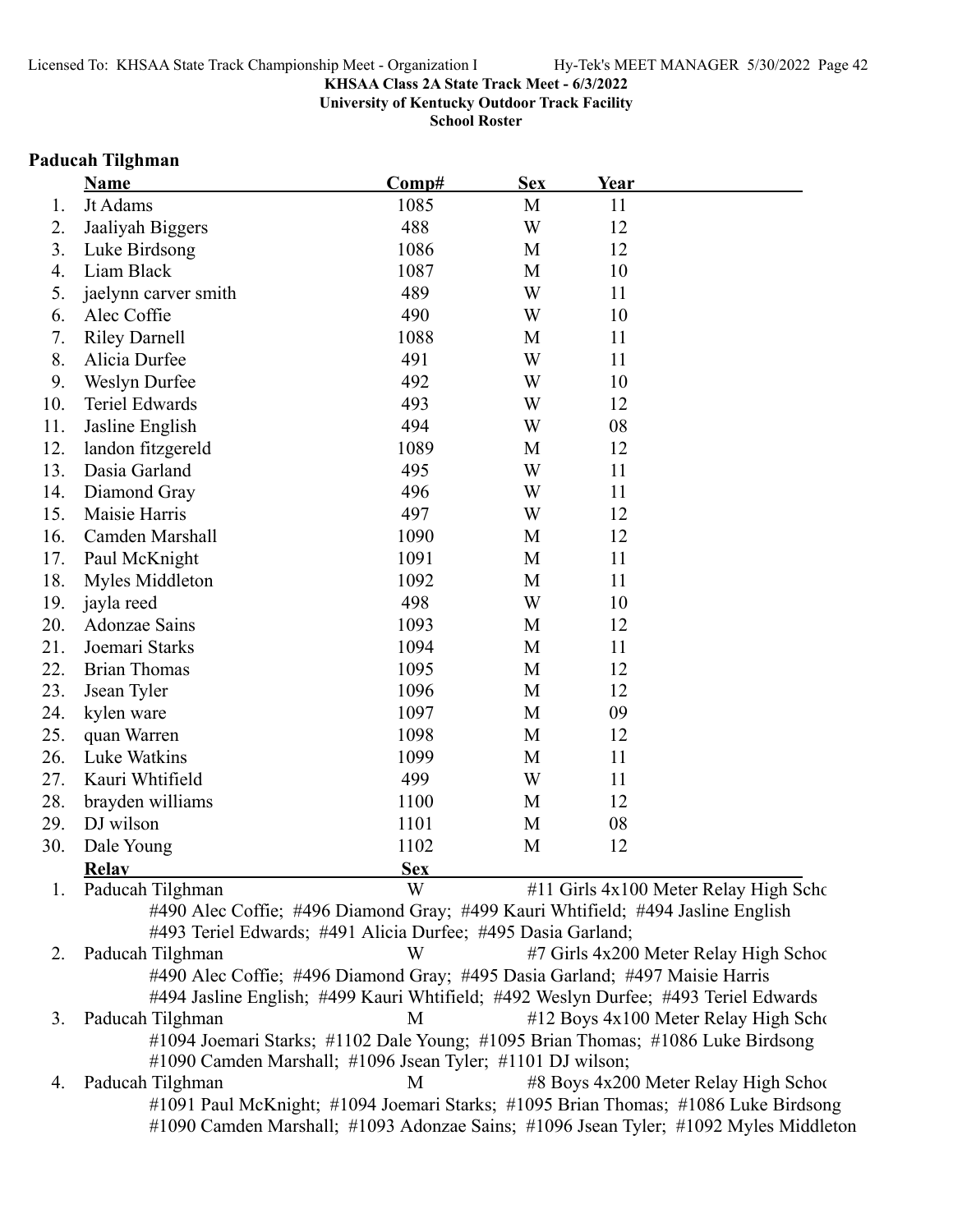**University of Kentucky Outdoor Track Facility**

**School Roster**

# **Paducah Tilghman**

| Relay               |   | <b>Sex</b>                                                                         |  |
|---------------------|---|------------------------------------------------------------------------------------|--|
| 5. Paducah Tilghman | M | #24 Boys 4x400 Meter Relay High Scho                                               |  |
|                     |   | #1097 kylen ware; #1091 Paul McKnight; #1092 Myles Middleton; #1094 Joemari Starks |  |
|                     |   | #1096 Jsean Tyler; #1093 Adonzae Sains; #1090 Camden Marshall; #1087 Liam Black    |  |

# **Pendleton County**

| <b>Name</b>             | Comp#      | <b>Sex</b> | Year |                                    |
|-------------------------|------------|------------|------|------------------------------------|
| Coen Fuller             | 1103       | М          |      |                                    |
| Aidan Kerns             | 1104       | M          |      |                                    |
| Evan Stewart            | 1105       | M          | 10   |                                    |
| Mack Tackett            | 1106       | M          |      |                                    |
| <b>Relay</b>            | <b>Sex</b> |            |      |                                    |
| <b>Pendleton County</b> |            |            |      | #43 Mixed 2x50 Meter Relay Unified |

#1105 Evan Stewart; #1104 Aidan Kerns;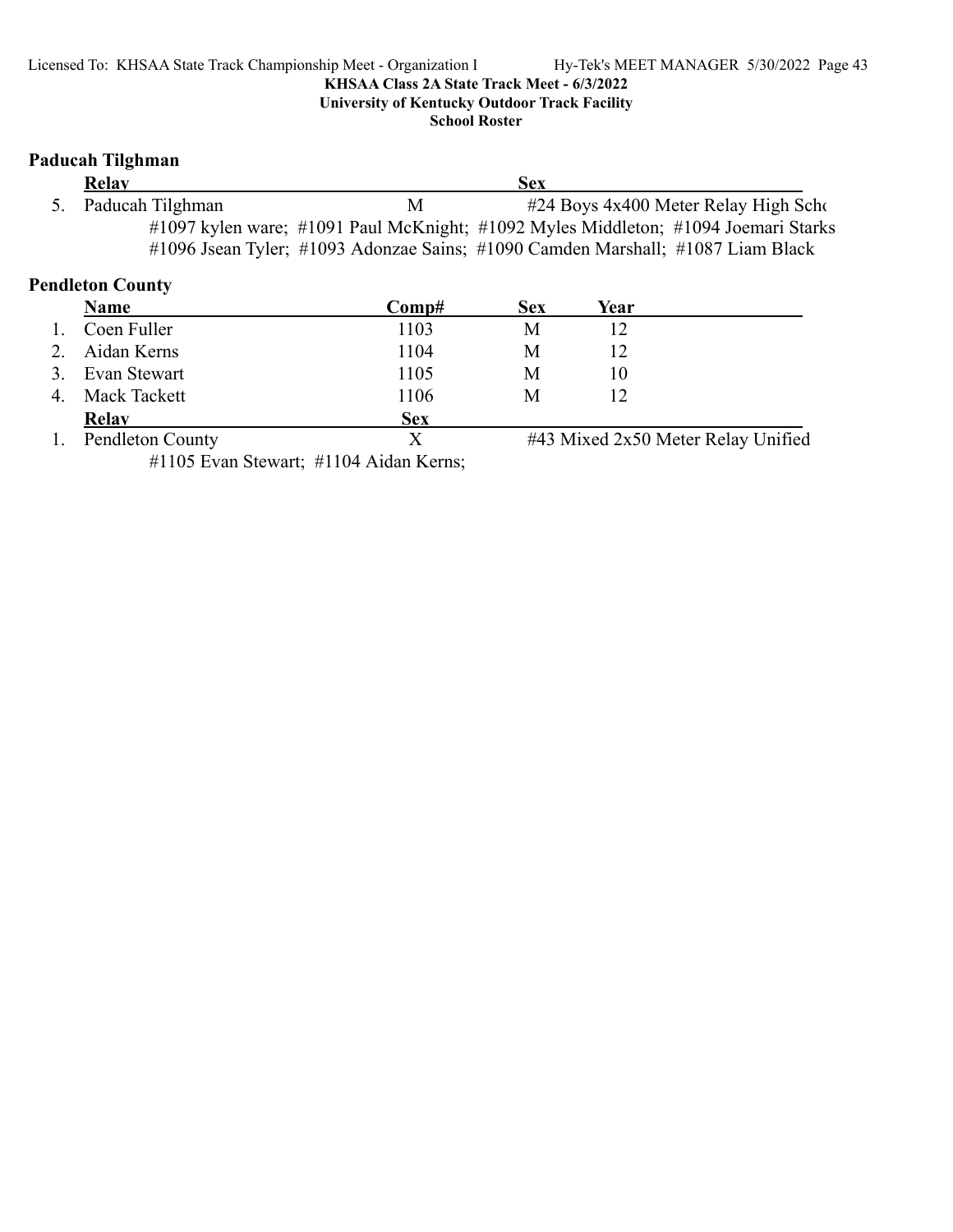**University of Kentucky Outdoor Track Facility**

**School Roster**

### **Perry County Central**

|     | <b>Name</b>             | Comp#                                                                         | <b>Sex</b> | Year |                                       |
|-----|-------------------------|-------------------------------------------------------------------------------|------------|------|---------------------------------------|
| 1.  | Paige Asher             | 500                                                                           | W          | 10   |                                       |
| 2.  | McKenna Carol           | 501                                                                           | W          | 09   |                                       |
| 3.  | Gabby Cook              | 502                                                                           | W          | 12   |                                       |
| 4.  | Raiyne Cornett          | 1107                                                                          | M          | 11   |                                       |
| 5.  | Kylee Delph             | 503                                                                           | W          | 09   |                                       |
| 6.  | Erika Dixon             | 504                                                                           | W          | 10   |                                       |
| 7.  | Aiden Fugate            | 1108                                                                          | M          | 10   |                                       |
| 8.  | Kendall Fugate          | 505                                                                           | W          | 10   |                                       |
| 9.  | Makenna Gayheart        | 506                                                                           | W          | 12   |                                       |
| 10. | Lucas Z. Gibson         | 1109                                                                          | М          | 10   |                                       |
| 11. | Laiken Harris           | 507                                                                           | W          | 09   |                                       |
| 12. | Zoe Holbrook            | 508                                                                           | W          | 12   |                                       |
| 13. | Khyli Jett              | 509                                                                           | W          | 11   |                                       |
| 14. | Kameron Maggard         | 1110                                                                          | M          | 12   |                                       |
| 15. | Hatch Napier            | 1111                                                                          | M          | 12   |                                       |
| 16. | Danielle Neace          | 510                                                                           | W          | 10   |                                       |
| 17. | Dakota Noble            | 1112                                                                          | M          | 11   |                                       |
| 18. | Jaden Sanders           | 1113                                                                          | M          | 12   |                                       |
| 19. | Brooklynn Sandlin       | 511                                                                           | W          | 08   |                                       |
| 20. | Kyler Scearse           | 1114                                                                          | M          | 10   |                                       |
| 21. | Lexi Sparkman           | 512                                                                           | W          | 09   |                                       |
| 22. | Taylor Stacy            | 513                                                                           | W          | 10   |                                       |
| 23. | <b>Steven Stollings</b> | 1115                                                                          | M          | 12   |                                       |
| 24. | Samantha Turner         | 514                                                                           | W          | 12   |                                       |
| 25. | Kyler Witt              | 1116                                                                          | M          | 09   |                                       |
|     | <b>Relav</b>            | <b>Sex</b>                                                                    |            |      |                                       |
| 1.  | Perry County Central    | W                                                                             |            |      | #11 Girls 4x100 Meter Relay High Scho |
|     |                         | #508 Zoe Holbrook; #503 Kylee Delph; #500 Paige Asher; #511 Brooklynn Sandlin |            |      |                                       |

#507 Laiken Harris; #509 Khyli Jett; #512 Lexi Sparkman; #505 Kendall Fugate 2. Perry County Central W #7 Girls 4x200 Meter Relay High School #508 Zoe Holbrook; #503 Kylee Delph; #507 Laiken Harris; #511 Brooklynn Sandlin #500 Paige Asher; #504 Erika Dixon; #505 Kendall Fugate; #512 Lexi Sparkman 3. Perry County Central W #23 Girls 4x400 Meter Relay High School #508 Zoe Holbrook; #503 Kylee Delph; #500 Paige Asher; #505 Kendall Fugate #506 Makenna Gayheart; #513 Taylor Stacy; #510 Danielle Neace; #501 McKenna Carol 4. Perry County Central W #1 Girls 4x800 Meter Relay High School #501 McKenna Carol; #513 Taylor Stacy; #510 Danielle Neace; #506 Makenna Gayheart #504 Erika Dixon; #512 Lexi Sparkman; #502 Gabby Cook; #514 Samantha Turner 5. Perry County Central 1983 M and 424 Boys 4x400 Meter Relay High School #1116 Kyler Witt; #1110 Kameron Maggard; #1115 Steven Stollings; #1112 Dakota Noble #1109 Lucas Z. Gibson; #1114 Kyler Scearse; #1113 Jaden Sanders;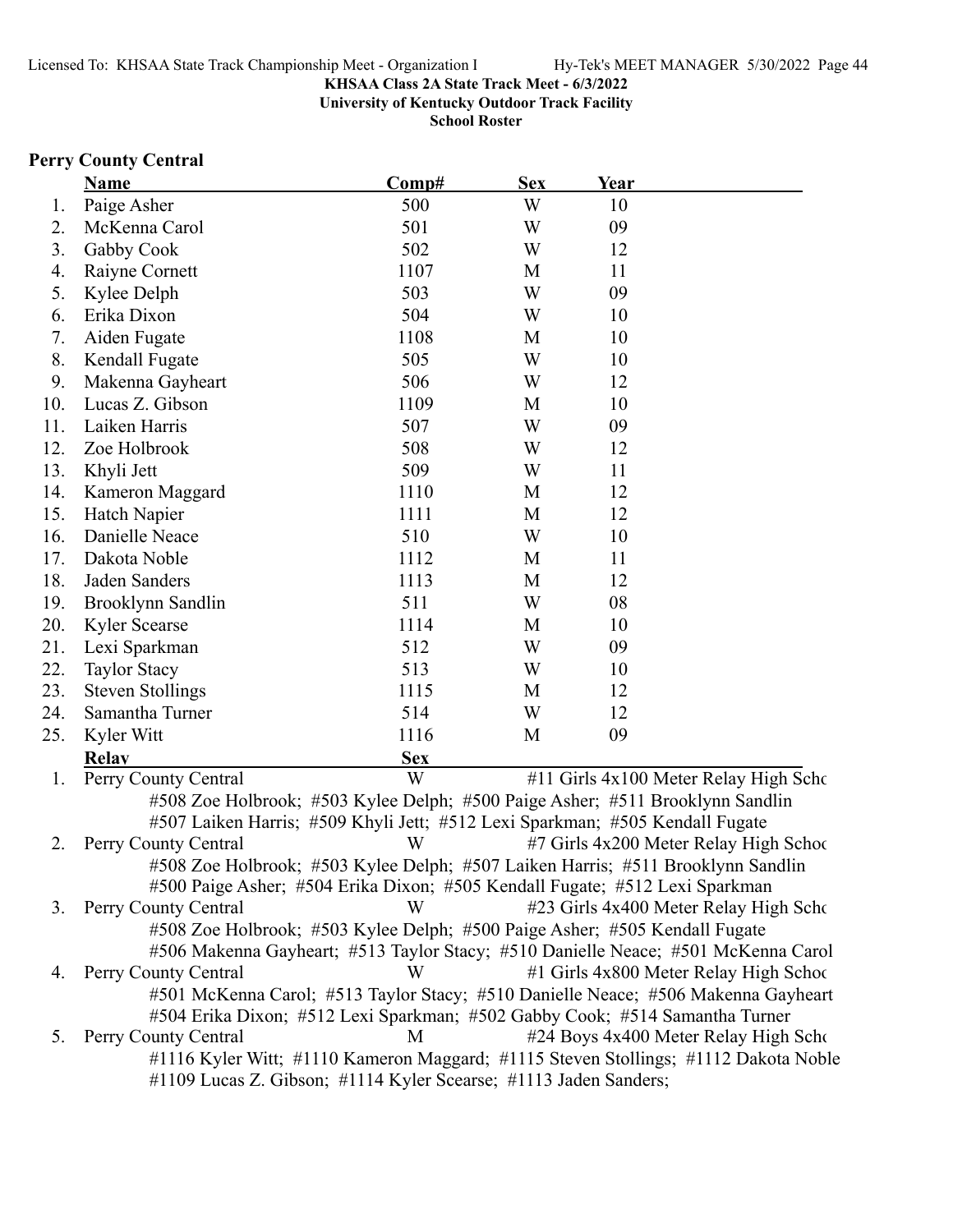# **KHSAA Class 2A State Track Meet - 6/3/2022 University of Kentucky Outdoor Track Facility**

**School Roster**

# **Pike County Central**

|         | <b>Name</b>                                                                                          | Comp#      | <b>Sex</b> | Year |                                       |
|---------|------------------------------------------------------------------------------------------------------|------------|------------|------|---------------------------------------|
| 1.      | <b>Connor Ramey</b>                                                                                  | 1117       | M          | 10   |                                       |
| 2.      | Jaycie Stanley                                                                                       | 515        | W          | 09   |                                       |
|         | <b>Rockcastle County</b>                                                                             |            |            |      |                                       |
|         | Name                                                                                                 | Comp#      | <b>Sex</b> | Year |                                       |
|         | Alexis Dotson                                                                                        | 516        | W          | 10   |                                       |
| $2_{-}$ | Allie Martin                                                                                         | 517        | W          | 12   |                                       |
| 3.      | Learin Reagan                                                                                        | 518        | W          | 09   |                                       |
| 4.      | Maliyah Swinney                                                                                      | 519        | W          | 07   |                                       |
| 5.      | Emma Watson                                                                                          | 520        | W          | 11   |                                       |
|         | <b>Relay</b>                                                                                         | <b>Sex</b> |            |      |                                       |
| 1.      | <b>Rockcastle County</b>                                                                             | W          |            |      | #11 Girls 4x100 Meter Relay High Scho |
|         | #517 Allie Martin; #518 Learin Reagan; #519 Maliyah Swinney; #520 Emma Watson<br>#516 Alexis Dotson; |            |            |      |                                       |
| 2.      | <b>Rockcastle County</b>                                                                             | W          |            |      | #23 Girls 4x400 Meter Relay High Scho |
|         | #516 Alexis Dotson; #517 Allie Martin; #520 Emma Watson; #519 Maliyah Swinney<br>#518 Learin Reagan; |            |            |      |                                       |
|         |                                                                                                      |            |            |      |                                       |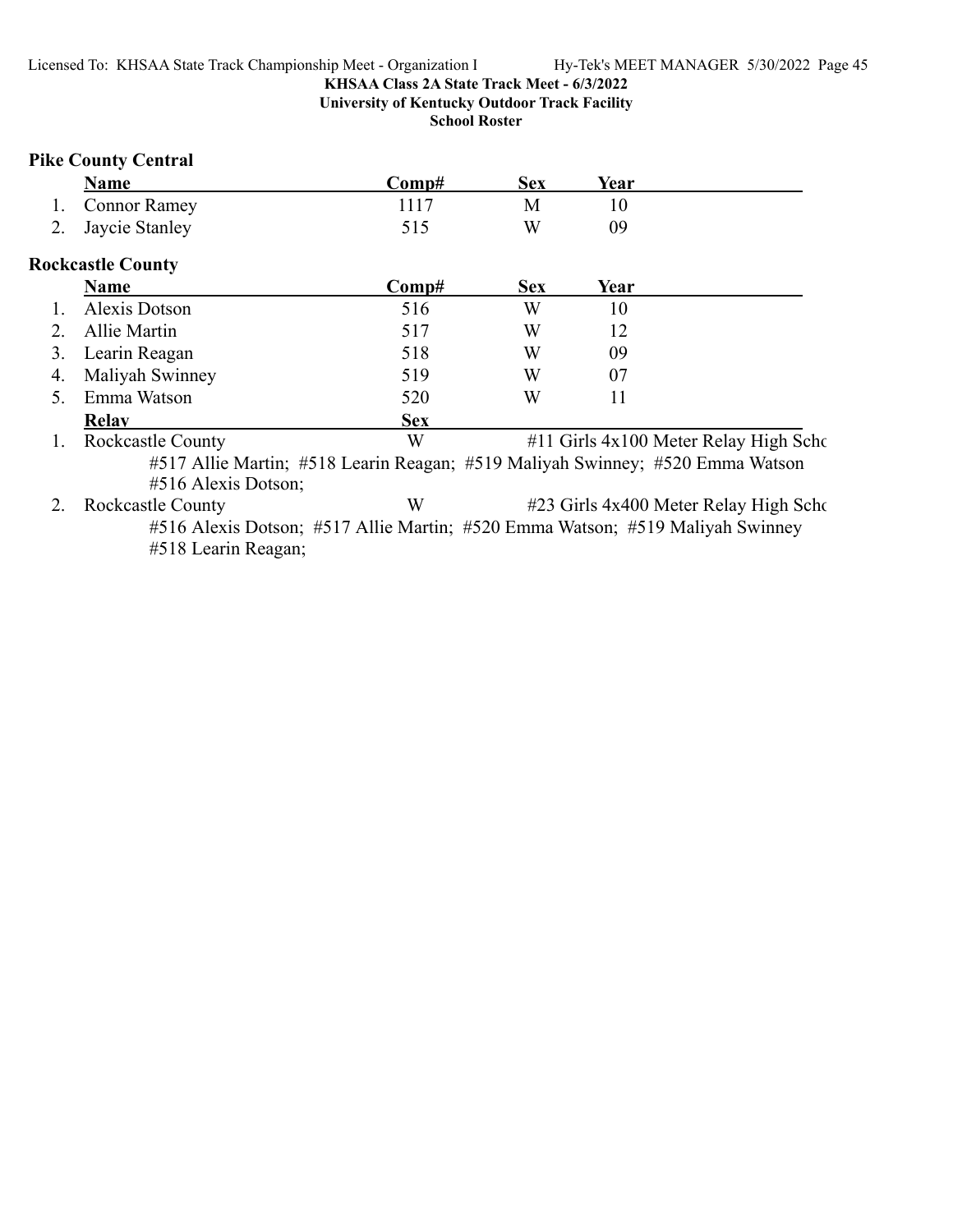**University of Kentucky Outdoor Track Facility**

**School Roster**

### **Rowan County**

|     | <b>Name</b>                                                                        | Comp#      | <b>Sex</b> | Year |                                        |
|-----|------------------------------------------------------------------------------------|------------|------------|------|----------------------------------------|
| 1.  | Aj Barker                                                                          | 1118       | M          | 12   |                                        |
| 2.  | Ella Besant                                                                        | 521        | W          | 11   |                                        |
| 3.  | Aaliyah Burleson                                                                   | 522        | W          | 11   |                                        |
| 4.  | Ariah Egleston                                                                     | 523        | W          | 10   |                                        |
| 5.  | Autumn Egleston                                                                    | 524        | W          | 10   |                                        |
| 6.  | <b>Trevor Gibson</b>                                                               | 1119       | M          | 10   |                                        |
| 7.  | Hunter Lemaster                                                                    | 1120       | M          | 10   |                                        |
| 8.  | <b>Ivy Litton</b>                                                                  | 525        | W          | 09   |                                        |
| 9.  | Kaycee Moore                                                                       | 526        | W          | 12   |                                        |
| 10. | <b>Skylar Perry</b>                                                                | 527        | W          | 10   |                                        |
| 11. | <b>Madison Raines</b>                                                              | 528        | W          | 11   |                                        |
| 12. | Sallie Robbins                                                                     | 529        | W          | 10   |                                        |
| 13. | Eileen Root                                                                        | 530        | W          | 09   |                                        |
| 14. | Lucy Short                                                                         | 531        | W          | 12   |                                        |
| 15. | Sabrina Sturgill                                                                   | 532        | W          | 08   |                                        |
| 16. | Allie Utchek                                                                       | 533        | W          | 10   |                                        |
| 17. | Morgan Wallace                                                                     | 534        | W          | 12   |                                        |
| 18. | Kennedy Watson                                                                     | 535        | W          | 12   |                                        |
| 19. | Rachel Whelan                                                                      | 536        | W          | 10   |                                        |
| 20. | Dalton Willams                                                                     | 1121       | M          | 11   |                                        |
| 21. | Dalton Williams                                                                    | 1122       | M          | 11   |                                        |
| 22. | Isabelle Willis                                                                    | 537        | W          | 09   |                                        |
|     | <b>Relav</b>                                                                       | <b>Sex</b> |            |      |                                        |
| 1.  | Rowan County                                                                       | W          |            |      | #7 Girls 4x200 Meter Relay High School |
|     | #527 Skylar Perry; #528 Madison Raines; #536 Rachel Whelan; #526 Kaycee Moore      |            |            |      |                                        |
|     | #534 Morgan Wallace; #532 Sabrina Sturgill; #530 Eileen Root; #521 Ella Besant     |            |            |      |                                        |
| 2.  | <b>Rowan County</b>                                                                | W          |            |      | #1 Girls 4x800 Meter Relay High School |
|     | #524 Autumn Egleston; #523 Ariah Egleston; #537 Isabelle Willis; #526 Kaycee Moore |            |            |      |                                        |
|     | #525 Ivy Litton; #533 Allie Utchek; #528 Madison Raines; #527 Skylar Perry         |            |            |      |                                        |
| 3.  | Rowan County                                                                       | X          |            |      | #43 Mixed 2x50 Meter Relay Unified     |
|     | #529 Sallie Robbins; #531 Lucy Short;                                              |            |            |      |                                        |
|     | #535 Kennedy Watson;                                                               |            |            |      |                                        |
| 4.  | Rowan County - 'C'                                                                 | X          |            |      | #43 Mixed 2x50 Meter Relay Unified     |
|     | #536 Rachel Whelan; #1120 Hunter Lemaster;                                         |            |            |      |                                        |

#1121 Dalton Willams; 5. Rowan County X #44 Mixed 4x100 Meter Relay Unified #536 Rachel Whelan; #531 Lucy Short; #1121 Dalton Willams; #1120 Hunter Lemaster #529 Sallie Robbins;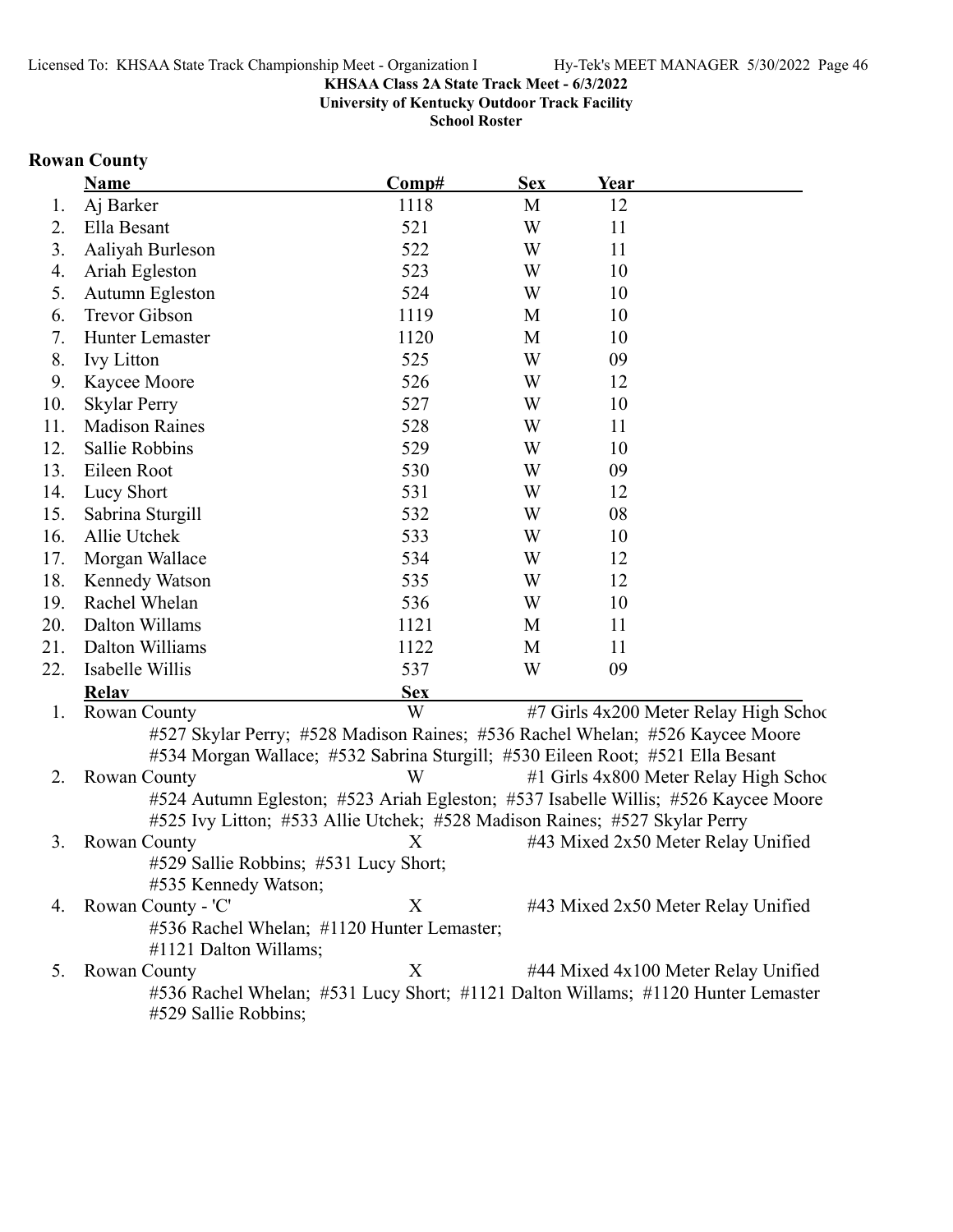**University of Kentucky Outdoor Track Facility**

**School Roster**

# **Russell**

|     | <b>Name</b>                                                                           | Comp#      | <b>Sex</b> | Year |                                       |
|-----|---------------------------------------------------------------------------------------|------------|------------|------|---------------------------------------|
| 1.  | <b>Bethany Allen</b>                                                                  | 538        | W          | 09   |                                       |
| 2.  | <b>Riley Anger</b>                                                                    | 1123       | M          | 12   |                                       |
| 3.  | <b>Brady Bell</b>                                                                     | 1124       | M          | 12   |                                       |
| 4.  | Davis Brown                                                                           | 1125       | M          | 12   |                                       |
| 5.  | <b>Andre Crews</b>                                                                    | 1126       | M          | 10   |                                       |
| 6.  | <b>Griffin Downs</b>                                                                  | 1127       | M          | 12   |                                       |
| 7.  | Elijah Grubb                                                                          | 1128       | M          | 12   |                                       |
| 8.  | Isaiah Hammond                                                                        | 1129       | M          | 10   |                                       |
| 9.  | David Harless                                                                         | 1130       | M          | 10   |                                       |
| 10. | Campbell Jachimczuk                                                                   | 539        | W          | 12   |                                       |
| 11. | <b>Dmarques Kershner</b>                                                              | 1131       | M          | 10   |                                       |
| 12. | Cooper Leadingham                                                                     | 1132       | M          | 09   |                                       |
| 13. | caden mcclelland                                                                      | 1133       | M          | 12   |                                       |
| 14. | Sienna Miller                                                                         | 540        | W          | 09   |                                       |
| 15. | Celia Monte                                                                           | 541        | W          | 09   |                                       |
| 16. | Dougie Oborne                                                                         | 1134       | M          | 12   |                                       |
| 17. | Caden Pennington                                                                      | 1135       | M          | 08   |                                       |
| 18. | Jayden Pennington                                                                     | 1136       | M          | 08   |                                       |
| 19. | Luke Pridemore                                                                        | 1137       | M          | 09   |                                       |
| 20. | Caleb Rimmer                                                                          | 1138       | M          | 07   |                                       |
| 21. | <b>Bradley Rose</b>                                                                   | 1139       | M          | 12   |                                       |
| 22. | Connor Ryan                                                                           | 1140       | M          | 11   |                                       |
| 23. | Nate Sabotchick                                                                       | 1141       | M          | 12   |                                       |
| 24. | Reagan Williams                                                                       | 542        | W          | 12   |                                       |
|     | <b>Relay</b>                                                                          | <b>Sex</b> |            |      |                                       |
| 1.  | Russell                                                                               | M          |            |      | #12 Boys 4x100 Meter Relay High Scho  |
|     | #1131 Dmarques Kershner; #1129 Isaiah Hammond; #1134 Dougie Oborne; #1126 Andre Cre   |            |            |      |                                       |
|     | #1127 Griffin Downs; #1138 Caleb Rimmer; #1133 caden mcclelland; #1123 Riley Anger    |            |            |      |                                       |
| 2.  | Russell                                                                               | M          |            |      | #8 Boys 4x200 Meter Relay High School |
|     | #1131 Dmarques Kershner; #1123 Riley Anger; #1134 Dougie Oborne; #1124 Brady Bell     |            |            |      |                                       |
|     | #1129 Isaiah Hammond; #1127 Griffin Downs; #1126 Andre Crews; #1138 Caleb Rimmer      |            |            |      |                                       |
| 3.  | Russell                                                                               | M          |            |      | #24 Boys 4x400 Meter Relay High Scho  |
|     | #1123 Riley Anger; #1124 Brady Bell; #1141 Nate Sabotchick; #1125 Davis Brown         |            |            |      |                                       |
|     | #1137 Luke Pridemore; #1126 Andre Crews; #1127 Griffin Downs; #1135 Caden Pennington  |            |            |      |                                       |
| 4.  | Russell                                                                               | M          |            |      | #2 Boys 4x800 Meter Relay High School |
|     | #1125 Davis Brown; #1128 Elijah Grubb; #1137 Luke Pridemore; #1141 Nate Sabotchick    |            |            |      |                                       |
|     | #1135 Caden Pennington; #1136 Jayden Pennington; #1140 Connor Ryan; #1127 Griffin Dow |            |            |      |                                       |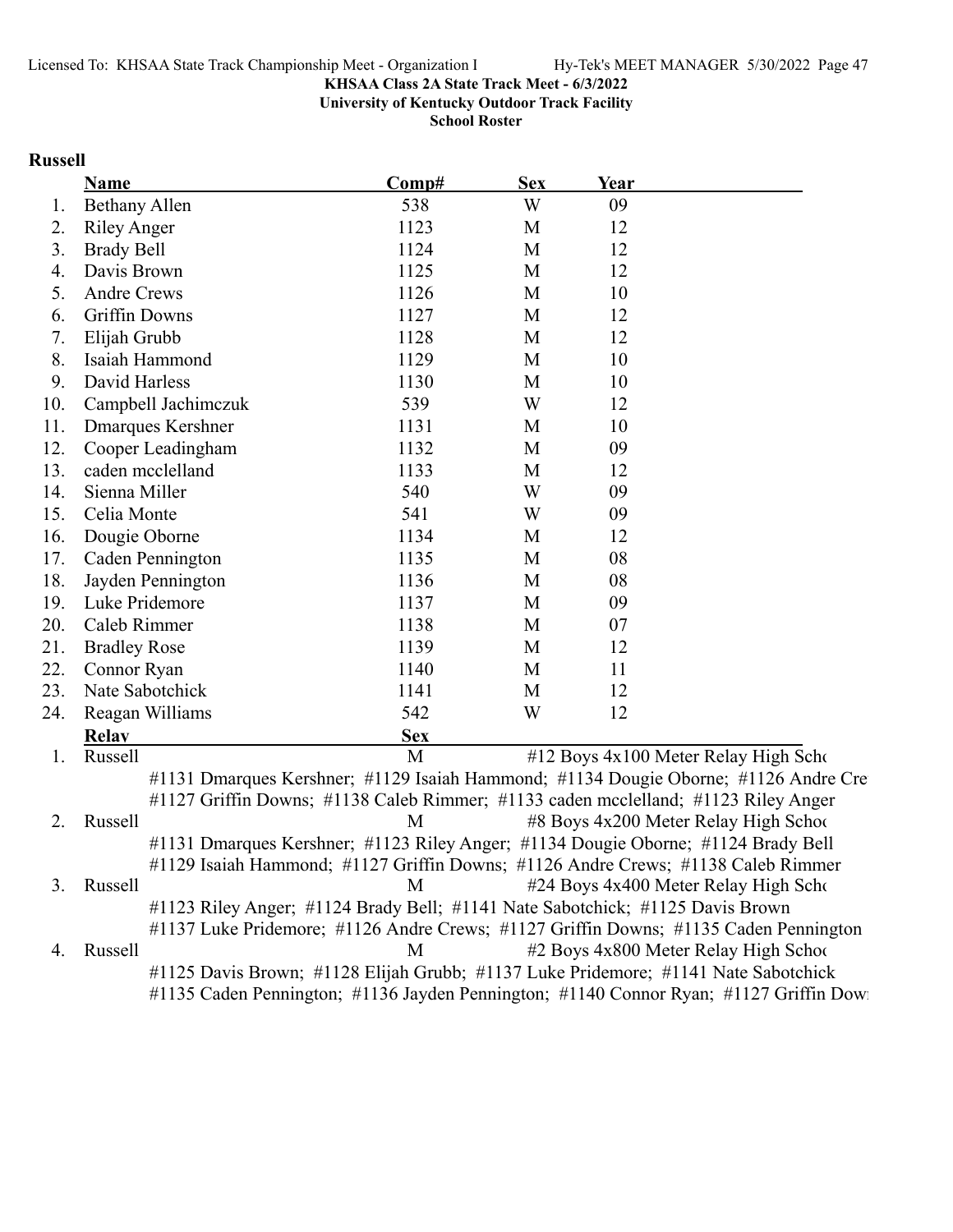**University of Kentucky Outdoor Track Facility**

**School Roster**

#### **Scott**

|     | Name                   | Comp#      | <b>Sex</b> | Year |                                       |
|-----|------------------------|------------|------------|------|---------------------------------------|
| 1.  | Dazya Barber           | 543        | W          | 12   |                                       |
| 2.  | Elaina Beil            | 544        | W          | 11   |                                       |
| 3.  | Kyle Bentley           | 1142       | M          | 10   |                                       |
| 4.  | Olivia Burgan          | 546        | W          | 09   |                                       |
| 5.  | Maggie Chastang        | 547        | W          | 12   |                                       |
| 6.  | <b>Allison Clemons</b> | 548        | W          | 11   |                                       |
| 7.  | <b>Avery Dawson</b>    | 549        | W          | 11   |                                       |
| 8.  | Noah Foltz             | 1143       | M          | 11   |                                       |
| 9.  | Donovan Goetz          | 1144       | M          | 09   |                                       |
| 10. | Connor Griffin         | 1145       | M          | 10   |                                       |
| 11. | Jake Hamilton          | 1146       | M          | 12   |                                       |
| 12. | Hannah Hampton         | 550        | W          | 11   |                                       |
| 13. | Dyllan Hasler          | 551        | W          | 12   |                                       |
| 14. | TJ Heming              | 1147       | M          | 12   |                                       |
| 15. | Samantha Hirsh         | 552        | W          | 10   |                                       |
| 16. | <b>Riley Howell</b>    | 553        | W          | 09   |                                       |
| 17. | Austin Huelsman        | 1148       | M          | 10   |                                       |
| 18. | Jonah Hunt             | 1149       | M          | 09   |                                       |
| 19. | Jeremiah Jackson       | 1150       | M          | 11   |                                       |
| 20. | Lacey Klare            | 554        | W          | 10   |                                       |
| 21. | Ansley Lindloff        | 555        | W          | 09   |                                       |
| 22. | <b>Bryson Lindloff</b> | 1151       | M          | 11   |                                       |
| 23. | Kennedy Mechlin        | 556        | W          | 10   |                                       |
| 24. | Laine Morman           | 557        | W          | 11   |                                       |
| 25. | Lorin Neal             | 558        | W          | 10   |                                       |
| 26. | Autumn Ponder          | 559        | W          | 11   |                                       |
| 27. | Madelyn Prather        | 560        | W          | 09   |                                       |
| 28. | Josie Puthoff          | 561        | W          | 09   |                                       |
| 29. | Elijah Robinson        | 1152       | M          | 10   |                                       |
| 30. | Analei Sarakatsannis   | 562        | W          | 09   |                                       |
| 31. | Jose Silva Cortez      | 1153       | М          | 09   |                                       |
| 32. | Ellie Stratman         | 563        | W          | 10   |                                       |
| 33. | Maddie Strong          | 564        | W          | 10   |                                       |
| 34. | <b>Amberly Turner</b>  | 565        | W          | 11   |                                       |
| 35. | Tanner Walden          | 1154       | M          | 12   |                                       |
|     | <b>Relay</b>           | <b>Sex</b> |            |      |                                       |
| 1.  | Scott                  | W          |            |      | #11 Girls 4x100 Meter Relay High Scho |

#559 Autumn Ponder; #561 Josie Puthoff; #546 Olivia Burgan; #554 Lacey Klare #565 Amberly Turner; #562 Analei Sarakatsannis; #560 Madelyn Prather; #549 Avery Dawson 2. Scott W #7 Girls 4x200 Meter Relay High School #559 Autumn Ponder; #561 Josie Puthoff; #546 Olivia Burgan; #554 Lacey Klare #565 Amberly Turner; #562 Analei Sarakatsannis; #560 Madelyn Prather; #549 Avery Dawson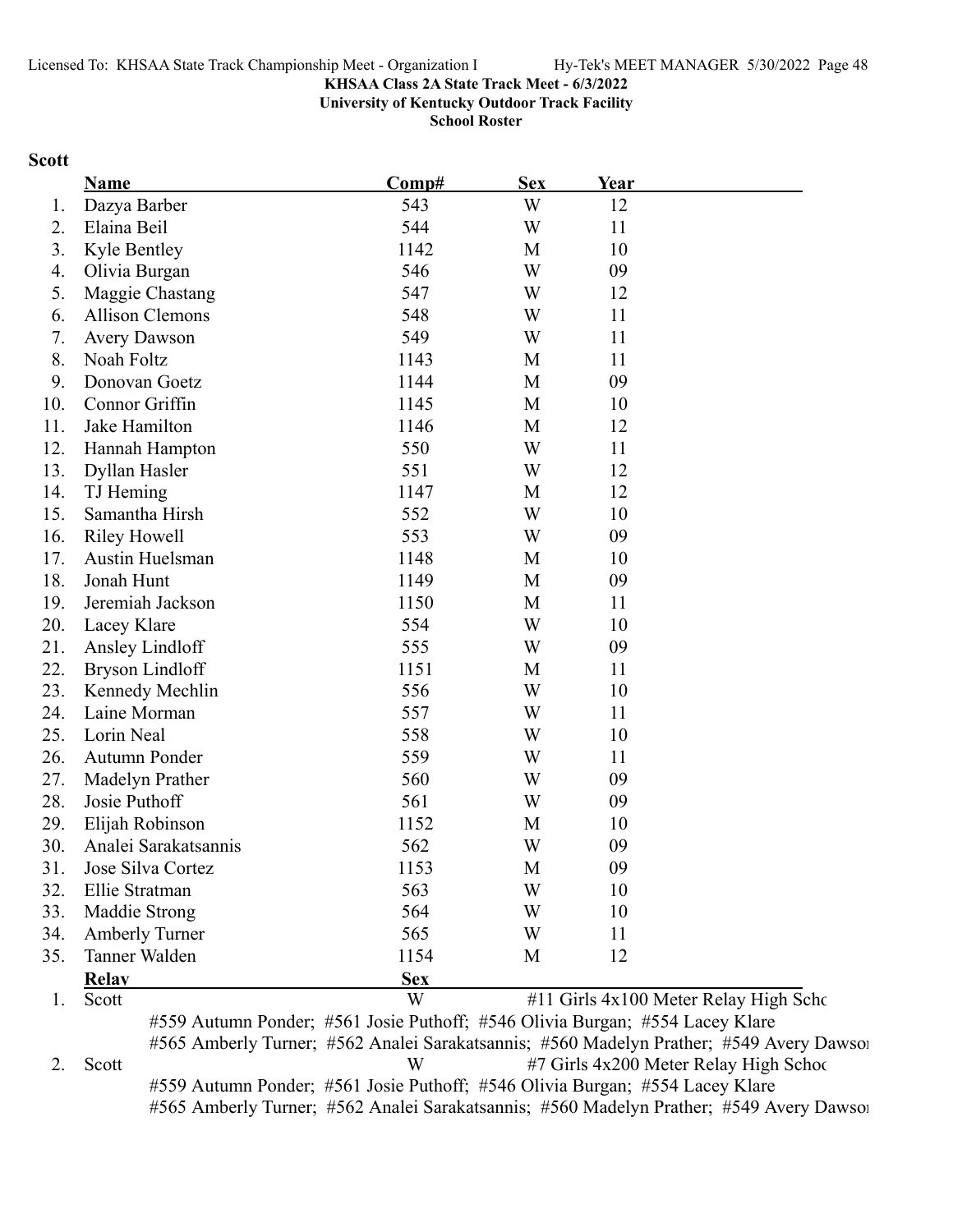Licensed To: KHSAA State Track Championship Meet - Organization l Hy-Tek's MEET MANAGER 5/30/2022 Page 49

### **KHSAA Class 2A State Track Meet - 6/3/2022**

**University of Kentucky Outdoor Track Facility**

**School Roster**

# **Scott**

|     | <b>Relay</b>  | <b>Sex</b>                                                                         |
|-----|---------------|------------------------------------------------------------------------------------|
| 3.  | Scott         | W<br>#23 Girls 4x400 Meter Relay High Scho                                         |
|     |               | #561 Josie Puthoff; #551 Dyllan Hasler; #546 Olivia Burgan; #555 Ansley Lindloff   |
|     |               | #564 Maddie Strong; #548 Allison Clemons; #563 Ellie Stratman; #558 Lorin Neal     |
| 4.  | Scott         | #1 Girls 4x800 Meter Relay High School<br>W                                        |
|     |               | #551 Dyllan Hasler; #564 Maddie Strong; #548 Allison Clemons; #555 Ansley Lindloff |
|     |               | #563 Ellie Stratman; #558 Lorin Neal; #556 Kennedy Mechlin; #552 Samantha Hirsh    |
| 5.  | Scott         | #2 Boys 4x800 Meter Relay High School<br>M                                         |
|     |               | #1151 Bryson Lindloff; #1143 Noah Foltz; #1149 Jonah Hunt; #1142 Kyle Bentley      |
|     |               | #1152 Elijah Robinson; #1148 Austin Huelsman;                                      |
| 6.  | Scott - 'C'   | #43 Mixed 2x50 Meter Relay Unified<br>X                                            |
|     |               | #553 Riley Howell; #1144 Donovan Goetz;                                            |
| 7.  | $Scott - 'D'$ | #43 Mixed 2x50 Meter Relay Unified<br>X                                            |
|     |               | #544 Elaina Beil; #1147 TJ Heming;                                                 |
| 8.  | Scott - 'E'   | X<br>#43 Mixed 2x50 Meter Relay Unified                                            |
|     |               | #547 Maggie Chastang; #550 Hannah Hampton;                                         |
| 9.  | Scott         | X<br>#44 Mixed 4x100 Meter Relay Unified                                           |
|     |               | #553 Riley Howell; #543 Dazya Barber; #1146 Jake Hamilton; #1144 Donovan Goetz     |
|     |               | #1153 Jose Silva Cortez; #557 Laine Morman;                                        |
| 10. | Scott         | X<br>#45 Mixed 2x200 Meter Relay Unified                                           |
|     |               | #1150 Jeremiah Jackson; #543 Dazya Barber;                                         |
|     |               | #547 Maggie Chastang;                                                              |
| 11. | $Scott - 'B'$ | $\mathbf{X}$<br>#44 Mixed 4x100 Meter Relay Unified                                |
|     |               | #547 Maggie Chastang; #1147 TJ Heming; #544 Elaina Beil; #1150 Jeremiah Jackson    |
| 12. | Scott - 'B'   | #45 Mixed 2x200 Meter Relay Unified<br>X                                           |
|     |               | #1147 TJ Heming; #544 Elaina Beil;                                                 |
| 13. | Scott - 'C'   | $\mathbf{X}$<br>#45 Mixed 2x200 Meter Relay Unified                                |
|     |               | #1144 Donovan Goetz; #553 Riley Howell;                                            |
| 14. | $Scott - 'D'$ | #45 Mixed 2x200 Meter Relay Unified<br>X                                           |
|     |               | #1146 Jake Hamilton; #557 Laine Morman;                                            |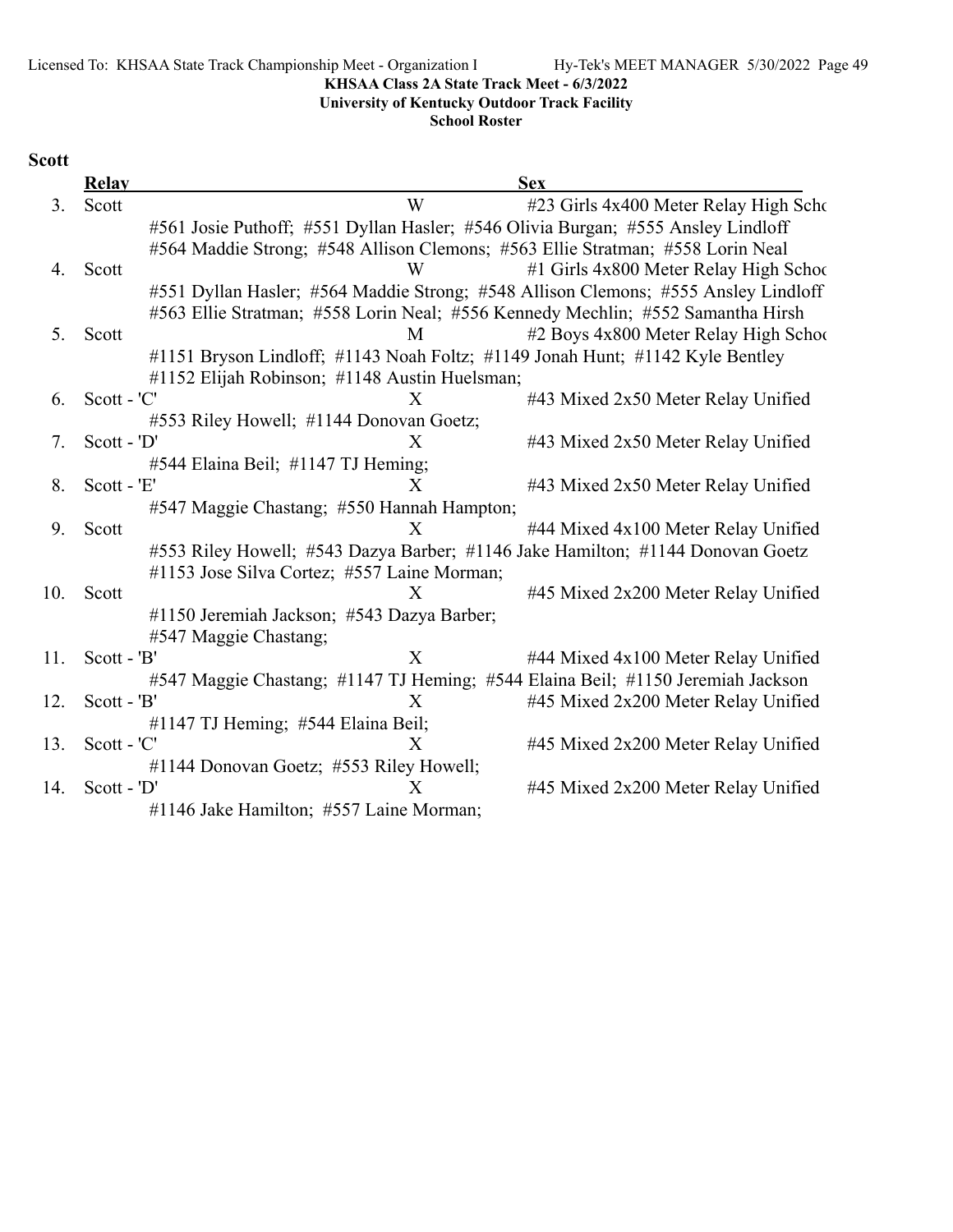**University of Kentucky Outdoor Track Facility**

**School Roster**

### **Shelby County**

|     | <b>Name</b>                                                                        | Comp#      | <b>Sex</b> | <b>Year</b> |                                       |
|-----|------------------------------------------------------------------------------------|------------|------------|-------------|---------------------------------------|
| 1.  | Nevaeh Acklin                                                                      | 566        | W          | 10          |                                       |
| 2.  | Ian Alarcon                                                                        | 1155       | M          | 09          |                                       |
| 3.  | Yandel Cabral                                                                      | 1156       | M          | 09          |                                       |
| 4.  | Cassie Dale                                                                        | 567        | W          | 09          |                                       |
| 5.  | Gretchen Gayle                                                                     | 568        | W          | 07          |                                       |
| 6.  | Marea Hawkins                                                                      | 569        | W          | 11          |                                       |
| 7.  | Sophie Hurst                                                                       | 570        | W          | 08          |                                       |
| 8.  | Emalene Hurt                                                                       | 571        | W          | 09          |                                       |
| 9.  | Kendall Hutchison                                                                  | 572        | W          | 07          |                                       |
| 10. | Jillian Jesse                                                                      | 573        | W          | 07          |                                       |
| 11. | Jaya Johnson                                                                       | 574        | W          | 07          |                                       |
| 12. | Jocelyn Johnson                                                                    | 575        | W          | 08          |                                       |
| 13. | Nicholas Johnson                                                                   | 1157       | M          | 12          |                                       |
| 14. | Seth Jones                                                                         | 1158       | M          | 09          |                                       |
| 15. | Azana McDuffus                                                                     | 576        | W          | 09          |                                       |
| 16. | Elena Nethery                                                                      | 577        | W          | 09          |                                       |
| 17. | Maddie Reed                                                                        | 578        | W          | 10          |                                       |
| 18. | Juan Rodriguez                                                                     | 1159       | M          | 11          |                                       |
| 19. | Moctezumac Rodriguez                                                               | 1160       | M          | 10          |                                       |
| 20. | Kali Scrogham                                                                      | 579        | W          | 10          |                                       |
| 21. | Kira Scrogham                                                                      | 580        | W          | 10          |                                       |
| 22. | <b>Maalik Stoner</b>                                                               | 1161       | M          | 11          |                                       |
| 23. | Dustin Wells                                                                       | 1162       | M          | 11          |                                       |
| 24. | Tyler Wilson                                                                       | 1163       | M          | 10          |                                       |
| 25. | Jaci Woods                                                                         | 581        | W          | 11          |                                       |
| 26. | Max Young                                                                          | 1164       | M          | 11          |                                       |
|     | <b>Relay</b>                                                                       | <b>Sex</b> |            |             |                                       |
| 1.  | <b>Shelby County</b>                                                               | W          |            |             | #11 Girls 4x100 Meter Relay High Scho |
|     | #567 Cassie Dale; #578 Maddie Reed; #581 Jaci Woods; #569 Marea Hawkins            |            |            |             |                                       |
|     | #570 Sophie Hurst; #572 Kendall Hutchison; #576 Azana McDuffus; #573 Jillian Jesse |            |            |             |                                       |
| 2.  | <b>Shelby County</b>                                                               | W          |            |             | #7 Girls 4x200 Meter Relay High Schoo |

#570 Sophie Hurst; #572 Kendall Hutchison; #567 Cassie Dale; #569 Marea Hawkins #573 Jillian Jesse; #576 Azana McDuffus; #578 Maddie Reed; #581 Jaci Woods 3. Shelby County W #23 Girls 4x400 Meter Relay High Scho #581 Jaci Woods; #575 Jocelyn Johnson; #577 Elena Nethery; #578 Maddie Reed #576 Azana McDuffus; #572 Kendall Hutchison; #567 Cassie Dale; #571 Emalene Hurt 4. Shelby County W #1 Girls 4x800 Meter Relay High School #575 Jocelyn Johnson; #577 Elena Nethery; #579 Kali Scrogham; #571 Emalene Hurt #574 Jaya Johnson; #580 Kira Scrogham; #568 Gretchen Gayle; #573 Jillian Jesse 5. Shelby County M #12 Boys 4x100 Meter Relay High Scho

#1159 Juan Rodriguez; #1156 Yandel Cabral; #1161 Maalik Stoner; #1162 Dustin Wells #1160 Moctezumac Rodriguez; #1155 Ian Alarcon; #1158 Seth Jones; #1163 Tyler Wilson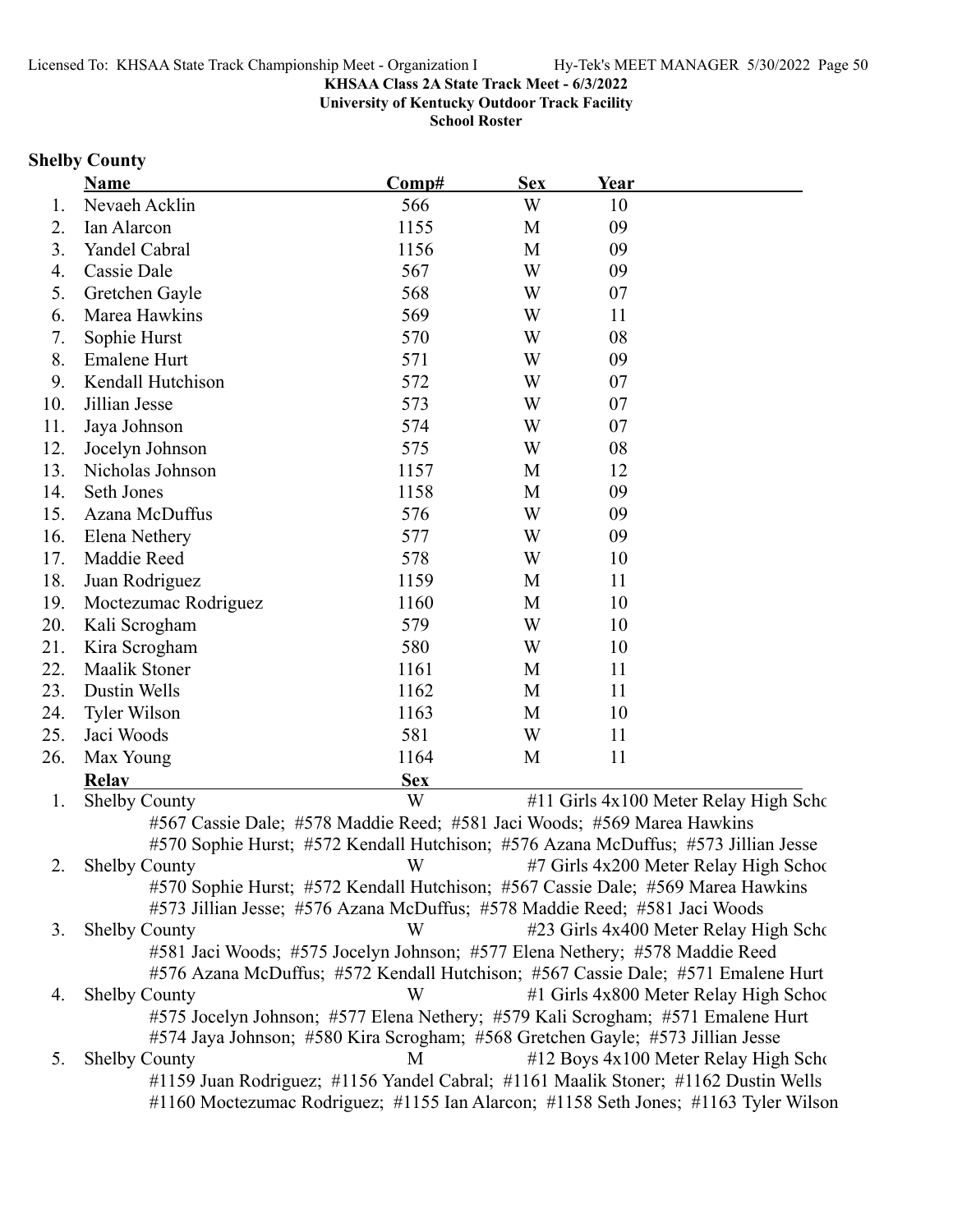**University of Kentucky Outdoor Track Facility**

**School Roster**

# **Spencer County**

|     | <b>Name</b>                                                                          | Comp#      | <b>Sex</b> | Year |                                        |
|-----|--------------------------------------------------------------------------------------|------------|------------|------|----------------------------------------|
| Ι.  | Drew Barren                                                                          | 1165       | M          | 10   |                                        |
| 2.  | Jonathan Comes                                                                       | 1166       | M          | 11   |                                        |
| 3.  | <b>Brynn Cooper</b>                                                                  | 582        | W          | 12   |                                        |
| 4.  | Casey DeSilvey                                                                       | 1167       | M          | 09   |                                        |
| 5.  | Wade Hutt                                                                            | 1168       | M          | 11   |                                        |
| 6.  | Hawley Johnson                                                                       | 583        | W          | 09   |                                        |
| 7.  | Kellen Marksbury                                                                     | 1169       | M          | 10   |                                        |
| 8.  | <b>Brice Roark</b>                                                                   | 1170       | M          | 11   |                                        |
| 9.  | Carter Ward                                                                          | 1171       | M          | 12   |                                        |
| 10. | Hayley Wethington                                                                    | 584        | W          | 12   |                                        |
| 11. | Natalie Wimsatt                                                                      | 585        | W          | 09   |                                        |
| 12. | Chris Yates                                                                          | 1172       | M          | 11   |                                        |
|     | <b>Relay</b>                                                                         | <b>Sex</b> |            |      |                                        |
| 1.  | <b>Spencer County</b>                                                                | W          |            |      | #1 Girls 4x800 Meter Relay High School |
|     | #584 Hayley Wethington; #583 Hawley Johnson; #582 Brynn Cooper; #585 Natalie Wimsatt |            |            |      |                                        |
| 2.  | <b>Spencer County</b>                                                                | M          |            |      | #8 Boys 4x200 Meter Relay High School  |
|     | #1172 Chris Yates; #1170 Brice Roark; #1169 Kellen Marksbury; #1168 Wade Hutt        |            |            |      |                                        |
| 3.  | <b>Spencer County</b>                                                                | M          |            |      | #24 Boys 4x400 Meter Relay High Scho   |
|     | #1171 Carter Ward; #1170 Brice Roark; #1165 Drew Barren; #1169 Kellen Marksbury      |            |            |      |                                        |
| 4.  | <b>Spencer County</b>                                                                | M          |            |      | #2 Boys 4x800 Meter Relay High School  |
|     | #1169 Kellen Marksbury; #1171 Carter Ward; #1165 Drew Barren; #1167 Casey DeSilvey   |            |            |      |                                        |
|     |                                                                                      |            |            |      |                                        |

# **Taylor County**

| Name            | Comp# | Sex | Year |
|-----------------|-------|-----|------|
| Hunter Coslow   | 1173  |     |      |
| 2. Kylee Farmer | 586   | W   |      |
| 3. Zane Parker  | 1174  | M   |      |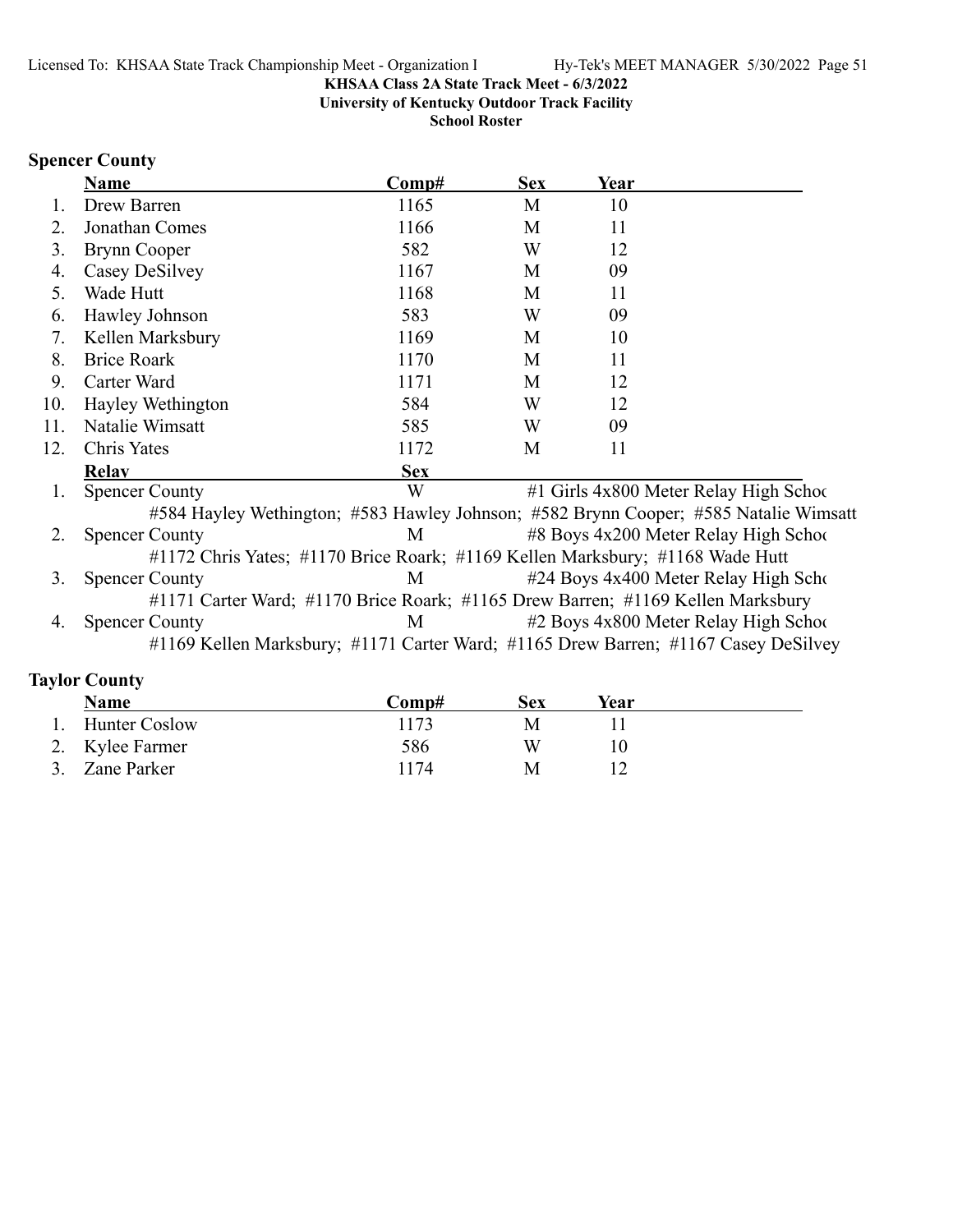**University of Kentucky Outdoor Track Facility**

**School Roster**

#### **Thomas Nelson**

|     | <b>Name</b>          | Comp#                                                                           | <b>Sex</b> | <b>Year</b> |                                       |
|-----|----------------------|---------------------------------------------------------------------------------|------------|-------------|---------------------------------------|
| 1.  | Sawyer Boone         | 1175                                                                            | M          | 12          |                                       |
| 2.  | Tori Cecil           | 587                                                                             | W          | 12          |                                       |
| 3.  | Thomas Chevalier     | 1176                                                                            | M          | 10          |                                       |
| 4.  | Maggie Coffman       | 588                                                                             | W          | 12          |                                       |
| 5.  | Will Dewitt          | 1177                                                                            | M          | 09          |                                       |
| 6.  | Justice Edlin        | 1178                                                                            | M          | 11          |                                       |
| 7.  | America Eldridge     | 589                                                                             | W          | 12          |                                       |
| 8.  | Jackson Gilpin       | 1179                                                                            | M          | 10          |                                       |
| 9.  | Maddie Gilpin        | 590                                                                             | W          | 12          |                                       |
| 10. | Baili Hoten          | 591                                                                             | W          | 07          |                                       |
| 11. | Lane Hoyes           | 1180                                                                            | M          | 12          |                                       |
| 12. | Cassie Lacy          | 592                                                                             | W          | 09          |                                       |
| 13. | Liam Leake           | 1181                                                                            | M          | 12          |                                       |
| 14. | Alyssa Manning       | 593                                                                             | W          | 12          |                                       |
| 15. | Jackson Middleton    | 1182                                                                            | M          | 12          |                                       |
| 16. | Amelia Mooney        | 594                                                                             | W          | 10          |                                       |
| 17. | Sam Mouser           | 1183                                                                            | M          | 10          |                                       |
| 18. | Jada Nemeth          | 595                                                                             | W          | 12          |                                       |
| 19. | <b>Avery Settles</b> | 596                                                                             | W          | 10          |                                       |
| 20. | Casey Skaggs         | 597                                                                             | W          | 12          |                                       |
| 21. | Isabella Stiles      | 598                                                                             | W          | 10          |                                       |
| 22. | Riku Sugie           | 1184                                                                            | M          | 09          |                                       |
| 23. | Kaylee Vance         | 599                                                                             | W          | 11          |                                       |
| 24. | Ella Wooton          | 600                                                                             | W          | 12          |                                       |
| 25. | Ian Wooton           | 1185                                                                            | M          | 10          |                                       |
|     | <b>Relay</b>         | <b>Sex</b>                                                                      |            |             |                                       |
| 1.  | <b>Thomas Nelson</b> | W                                                                               |            |             | #11 Girls 4x100 Meter Relay High Scho |
|     |                      | #504 Amelia Mooney: #588 Maggie Coffman: #600 Ella Wooton: #508 Jsabella Stiles |            |             |                                       |

#594 Amelia Mooney; #588 Maggie Coffman; #600 Ella Wooton; #598 Isabella Stiles #599 Kaylee Vance; #595 Jada Nemeth; #590 Maddie Gilpin; #592 Cassie Lacy 2. Thomas Nelson **12. W** #7 Girls 4x200 Meter Relay High School #594 Amelia Mooney; #599 Kaylee Vance; #600 Ella Wooton; #598 Isabella Stiles #595 Jada Nemeth; #596 Avery Settles; #588 Maggie Coffman; #590 Maddie Gilpin 3. Thomas Nelson W #1 Girls 4x800 Meter Relay High School #597 Casey Skaggs; #591 Baili Hoten; #587 Tori Cecil; #593 Alyssa Manning #599 Kaylee Vance; #600 Ella Wooton; #589 America Eldridge; #590 Maddie Gilpin 4. Thomas Nelson M  $\mu$  Boys 4x800 Meter Relay High School #1184 Riku Sugie; #1181 Liam Leake; #1182 Jackson Middleton; #1180 Lane Hoyes #1177 Will Dewitt; #1183 Sam Mouser; #1185 Ian Wooton; #1179 Jackson Gilpin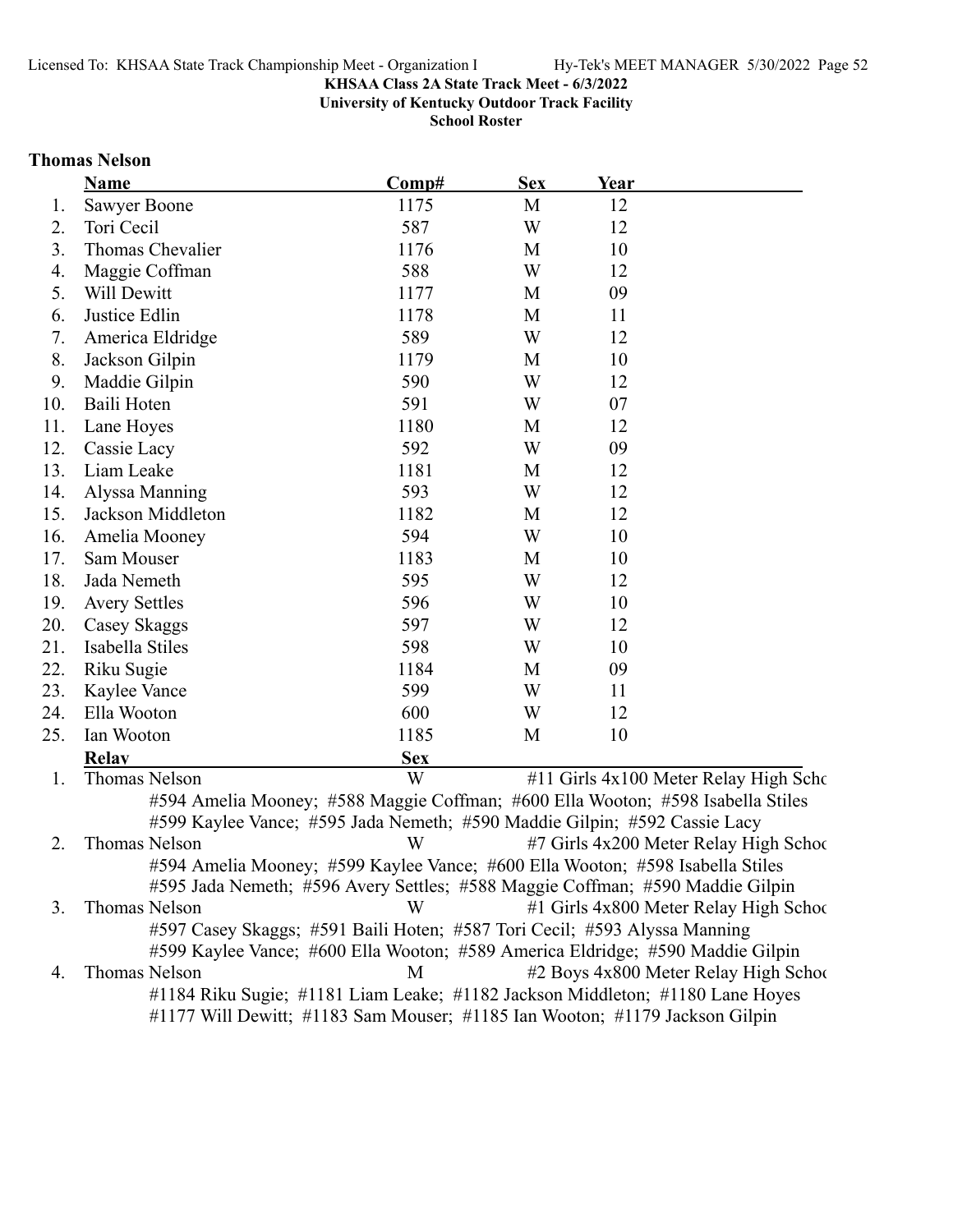**University of Kentucky Outdoor Track Facility**

**School Roster**

# **Trigg County**

|     | <b>Name</b>                                                                | Comp#      | <b>Sex</b> | Year                                                                                     |
|-----|----------------------------------------------------------------------------|------------|------------|------------------------------------------------------------------------------------------|
| 1.  | Mac Alexander                                                              | 1186       | M          | 08                                                                                       |
| 2.  | <b>Riley Brame</b>                                                         | 601        | W          | 10                                                                                       |
| 3.  | <b>Timmy Cannon</b>                                                        | 1187       | M          | 11                                                                                       |
| 4.  | Austin Cavanaugh                                                           | 1188       | M          | 11                                                                                       |
| 5.  | Fatu Crain                                                                 | 602        | W          | 10                                                                                       |
| 6.  | Marshall Jenkins                                                           | 1189       | M          | 12                                                                                       |
| 7.  | Evonna McGee                                                               | 603        | W          | 10                                                                                       |
| 8.  | <b>Bella Moore</b>                                                         | 604        | W          | 07                                                                                       |
| 9.  | Alesha Nyakeraka                                                           | 605        | W          | 11                                                                                       |
| 10. | River Oliver                                                               | 1190       | M          | 10                                                                                       |
| 11. | Ethan Over                                                                 | 1191       | M          | 09                                                                                       |
| 12. | Jessie Paulter                                                             | 606        | W          | 10                                                                                       |
| 13. | <b>Matthew Reeves</b>                                                      | 1192       | M          | 12                                                                                       |
| 14. | Alex Smith                                                                 | 607        | W          | 09                                                                                       |
| 15. | Alliyah Thomas                                                             | 608        | W          | 11                                                                                       |
| 16. | Peyton Williams                                                            | 1193       | M          | 08                                                                                       |
|     | <b>Relav</b>                                                               | <b>Sex</b> |            |                                                                                          |
| 1.  | <b>Trigg County</b>                                                        | W          |            | #1 Girls 4x800 Meter Relay High School                                                   |
|     | #602 Fatu Crain; #606 Jessie Paulter; #608 Alliyah Thomas; #607 Alex Smith |            |            |                                                                                          |
|     | #605 Alesha Nyakeraka; #604 Bella Moore; #603 Evonna McGee;                |            |            |                                                                                          |
| 2.  | <b>Trigg County</b>                                                        | M          |            | #24 Boys 4x400 Meter Relay High Scho                                                     |
|     |                                                                            |            |            | #1188 Austin Cavanaugh; #1189 Marshall Jenkins; #1190 River Oliver; #1192 Matthew Reever |
|     |                                                                            |            |            | #1193 Peyton Williams; #1187 Timmy Cannon; #1191 Ethan Over; #1186 Mac Alexander         |
| 3.  | <b>Trigg County</b>                                                        | M          |            | #2 Boys 4x800 Meter Relay High Schoo                                                     |
|     |                                                                            |            |            | #1188 Austin Cavanaugh; #1189 Marshall Jenkins; #1190 River Oliver; #1192 Matthew Reever |
|     | #1191 Ethan Over; #1187 Timmy Cannon;                                      |            |            |                                                                                          |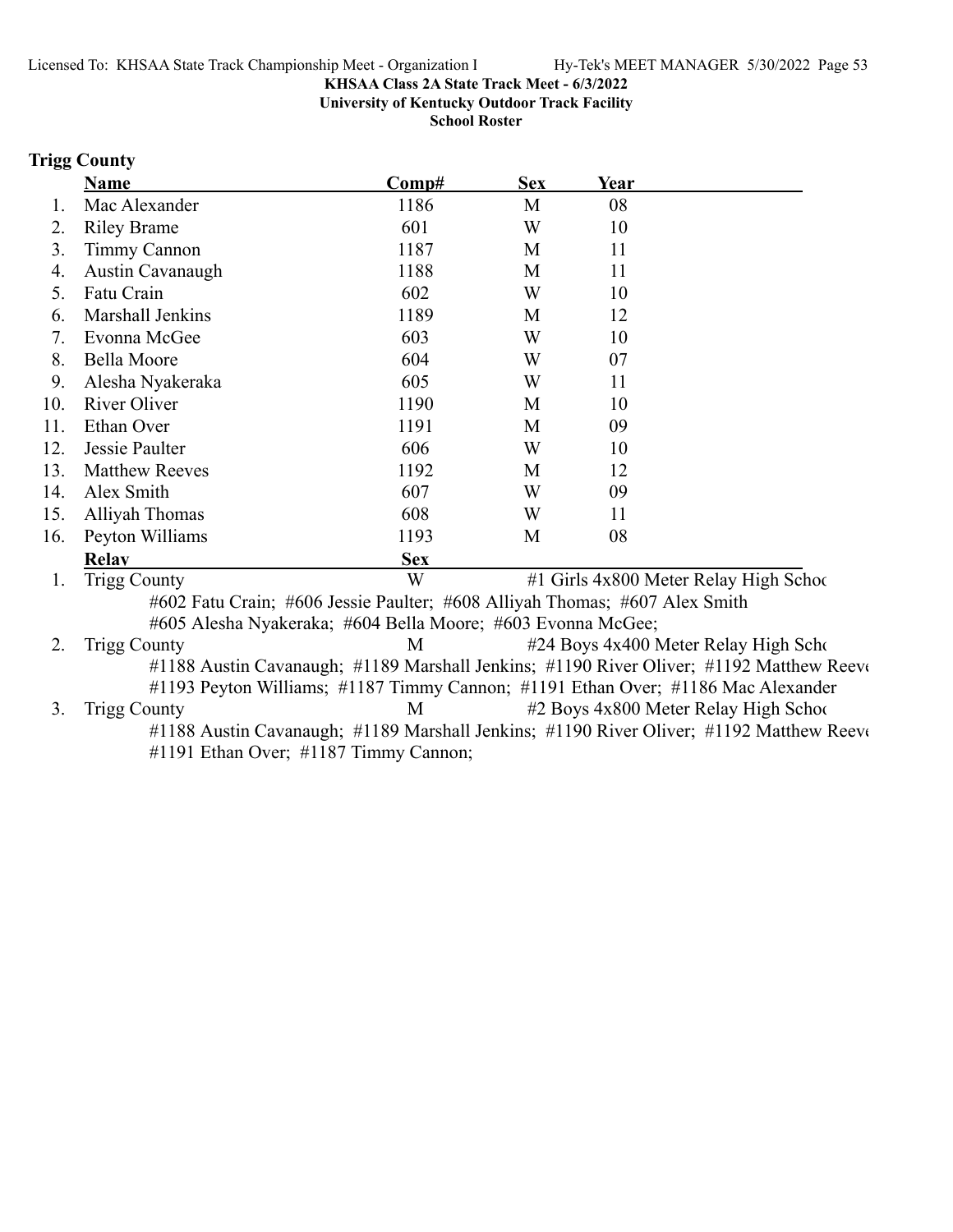**University of Kentucky Outdoor Track Facility**

**School Roster**

# **Union County**

|     | <b>Name</b>                                                  | Comp#                                                                    | <b>Sex</b> | Year |                                       |  |
|-----|--------------------------------------------------------------|--------------------------------------------------------------------------|------------|------|---------------------------------------|--|
| l.  | Ainsley Beaven                                               | 609                                                                      | W          | 12   |                                       |  |
| 2.  | Annie Beaven                                                 | 610                                                                      | W          | 10   |                                       |  |
| 3.  | Dana Curry                                                   | 611                                                                      | W          | 09   |                                       |  |
| 4.  | <b>Rylan George</b>                                          | 1194                                                                     | M          | 10   |                                       |  |
| 5.  | Ella Gough                                                   | 612                                                                      | W          | 10   |                                       |  |
| 6.  | Kris Hughes                                                  | 1195                                                                     | М          | 11   |                                       |  |
| 7.  | Jarren Johnson                                               | 1196                                                                     | M          | 09   |                                       |  |
| 8.  | Rylie Johnson                                                | 613                                                                      | W          | 09   |                                       |  |
| 9.  | Jessie Luttrell                                              | 614                                                                      | W          | 11   |                                       |  |
| 10. | Duncan Mills                                                 | 1197                                                                     | М          | 10   |                                       |  |
| 11. | Kanye Pollard                                                | 1198                                                                     | M          | 11   |                                       |  |
| 12. | Gracie Rhude                                                 | 615                                                                      | W          | 09   |                                       |  |
| 13. | Koleby Schroeder                                             | 1199                                                                     | М          | 10   |                                       |  |
| 14. | Gerrick Sheffer                                              | 1200                                                                     | M          | 12   |                                       |  |
|     | <b>Relav</b>                                                 | <b>Sex</b>                                                               |            |      |                                       |  |
| 1.  | <b>Union County</b>                                          | W                                                                        |            |      | #23 Girls 4x400 Meter Relay High Scho |  |
|     |                                                              | #612 Ella Gough; #610 Annie Beaven; #611 Dana Curry; #609 Ainsley Beaven |            |      |                                       |  |
|     | #613 Rylie Johnson; #614 Jessie Luttrell; #615 Gracie Rhude; |                                                                          |            |      |                                       |  |

2. Union County M #12 Boys 4x100 Meter Relay High School #1197 Duncan Mills; #1195 Kris Hughes; #1194 Rylan George; #1198 Kanye Pollard #1196 Jarren Johnson; #1199 Koleby Schroeder; #1200 Gerrick Sheffer;

### **Waggener**

| Name                | Comp# | Sex | Year |  |
|---------------------|-------|-----|------|--|
| 1. Mikaya Alexander | 616   | W   |      |  |
| 2. Blake McLemore   | 1201  |     |      |  |
| 3. Nyla Railey      | 617   | W   |      |  |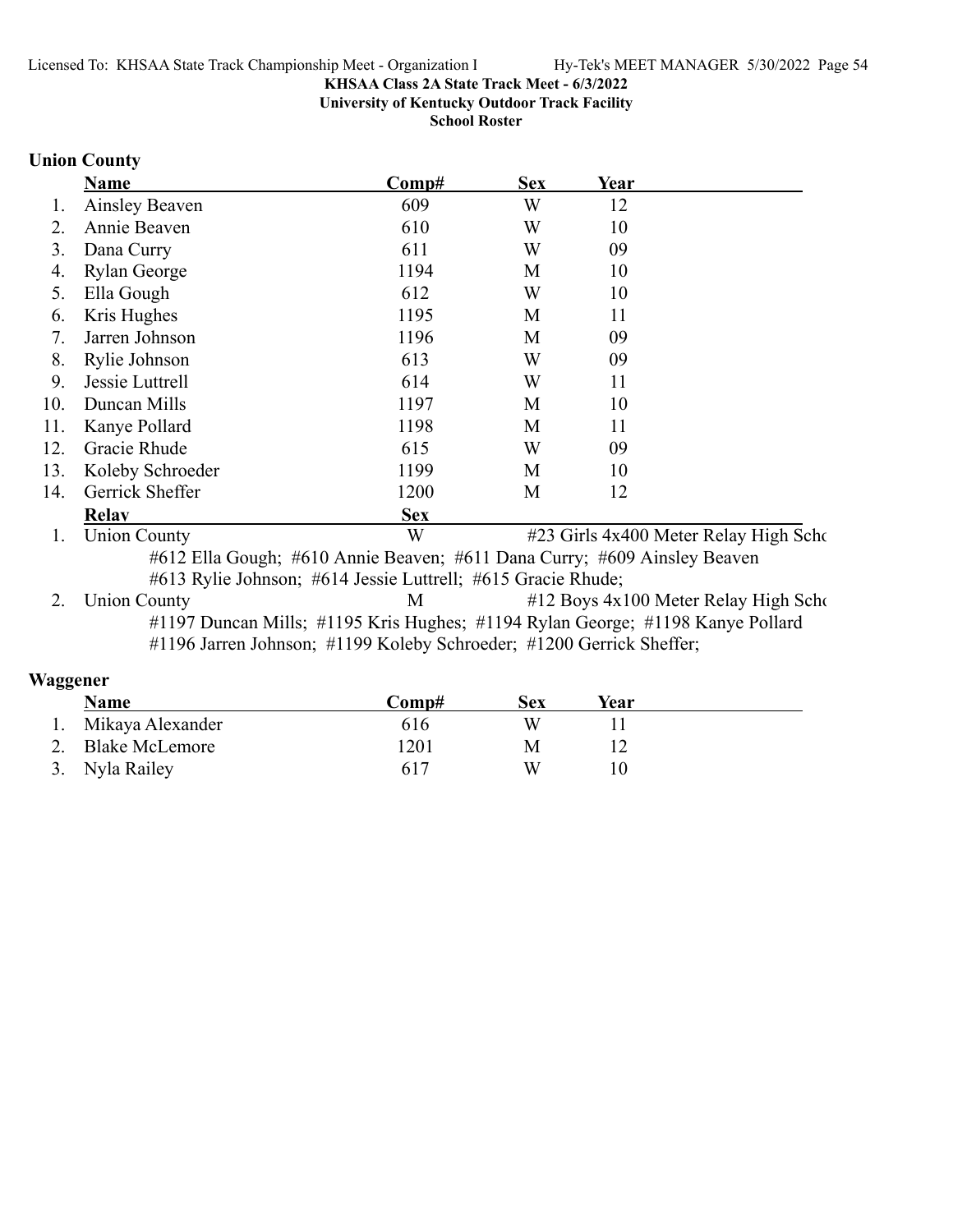**University of Kentucky Outdoor Track Facility**

**School Roster**

### **Warren Central**

|     | <b>Name</b>                                                                     | Comp#      | <b>Sex</b> | Year |                                                                                         |
|-----|---------------------------------------------------------------------------------|------------|------------|------|-----------------------------------------------------------------------------------------|
| 1.  | Mia Cardillo                                                                    | 618        | W          | 12   |                                                                                         |
| 2.  | Cole Do                                                                         | 1202       | M          | 07   |                                                                                         |
| 3.  | KaTavia Greene                                                                  | 619        | W          | 07   |                                                                                         |
| 4.  | Win Htun                                                                        | 1203       | M          | 12   |                                                                                         |
| 5.  | Ty'Dreonna Jackson                                                              | 620        | W          | 09   |                                                                                         |
| 6.  | Kayumba Jeanaime                                                                | 1204       | M          | 11   |                                                                                         |
| 7.  | Malik Jefferson                                                                 | 1205       | M          | 11   |                                                                                         |
| 8.  | Kelsey Lazo                                                                     | 621        | W          | 12   |                                                                                         |
| 9.  | Marie Manirakiza                                                                | 622        | W          | 10   |                                                                                         |
| 10. | Summy Manirakiza                                                                | 1206       | M          | 12   |                                                                                         |
| 11. | Artilla McGinnis-Boyd                                                           | 623        | W          | 07   |                                                                                         |
| 12. | Maggie Meister                                                                  | 624        | W          | 10   |                                                                                         |
| 13. | Shukuru M'Munga                                                                 | 625        | W          | 09   |                                                                                         |
| 14. | Deanglo Patterson                                                               | 1207       | M          | 11   |                                                                                         |
| 15. | Jenetta Shobe                                                                   | 626        | W          | 11   |                                                                                         |
| 16. | Ariana Simmons                                                                  | 627        | W          | 12   |                                                                                         |
| 17. | <b>Saleem Tarrence</b>                                                          | 1208       | M          | 10   |                                                                                         |
| 18. | Jeremiah Taylor                                                                 | 1209       | M          | 09   |                                                                                         |
| 19. | Izayiah Villafuerte                                                             | 1210       | M          | 11   |                                                                                         |
| 20. | Damarion Walkup                                                                 | 1211       | M          | 11   |                                                                                         |
| 21. | Yapembe Yagabo                                                                  | 628        | W          | 10   |                                                                                         |
|     | <b>Relav</b>                                                                    | <b>Sex</b> |            |      |                                                                                         |
| 1.  | Warren Central                                                                  | W          |            |      | #11 Girls 4x100 Meter Relay High Scho                                                   |
|     | #624 Maggie Meister; #627 Ariana Simmons; #628 Yapembe Yagabo; #621 Kelsey Lazo |            |            |      |                                                                                         |
|     |                                                                                 |            |            |      | #623 Artilla McGinnis-Boyd; #619 KaTavia Greene; #622 Marie Manirakiza; #620 Ty'Dreonn  |
| 2.  | Warren Central                                                                  | W          |            |      | #7 Girls 4x200 Meter Relay High School                                                  |
|     | #624 Maggie Meister; #627 Ariana Simmons; #619 KaTavia Greene; #621 Kelsey Lazo |            |            |      |                                                                                         |
|     |                                                                                 |            |            |      | #628 Yapembe Yagabo; #622 Marie Manirakiza; #625 Shukuru M'Munga; #623 Artilla McGir    |
| 3.  | Warren Central                                                                  | M          |            |      | #12 Boys 4x100 Meter Relay High Scho                                                    |
|     |                                                                                 |            |            |      | #1210 Izayiah Villafuerte; #1205 Malik Jefferson; #1206 Summy Manirakiza; #1207 Deanglo |
|     |                                                                                 |            |            |      | #1211 Damarion Walkup; #1209 Jeremiah Taylor; #1208 Saleem Tarrence; #1204 Kayumba Je   |
| 4.  | Warren Central                                                                  | M          |            |      | #8 Boys 4x200 Meter Relay High School                                                   |

#1210 Izayiah Villafuerte; #1205 Malik Jefferson; #1202 Cole Do; #1207 Deanglo Patterson #1209 Jeremiah Taylor; #1206 Summy Manirakiza; #1204 Kayumba Jeanaime; #1211 Damari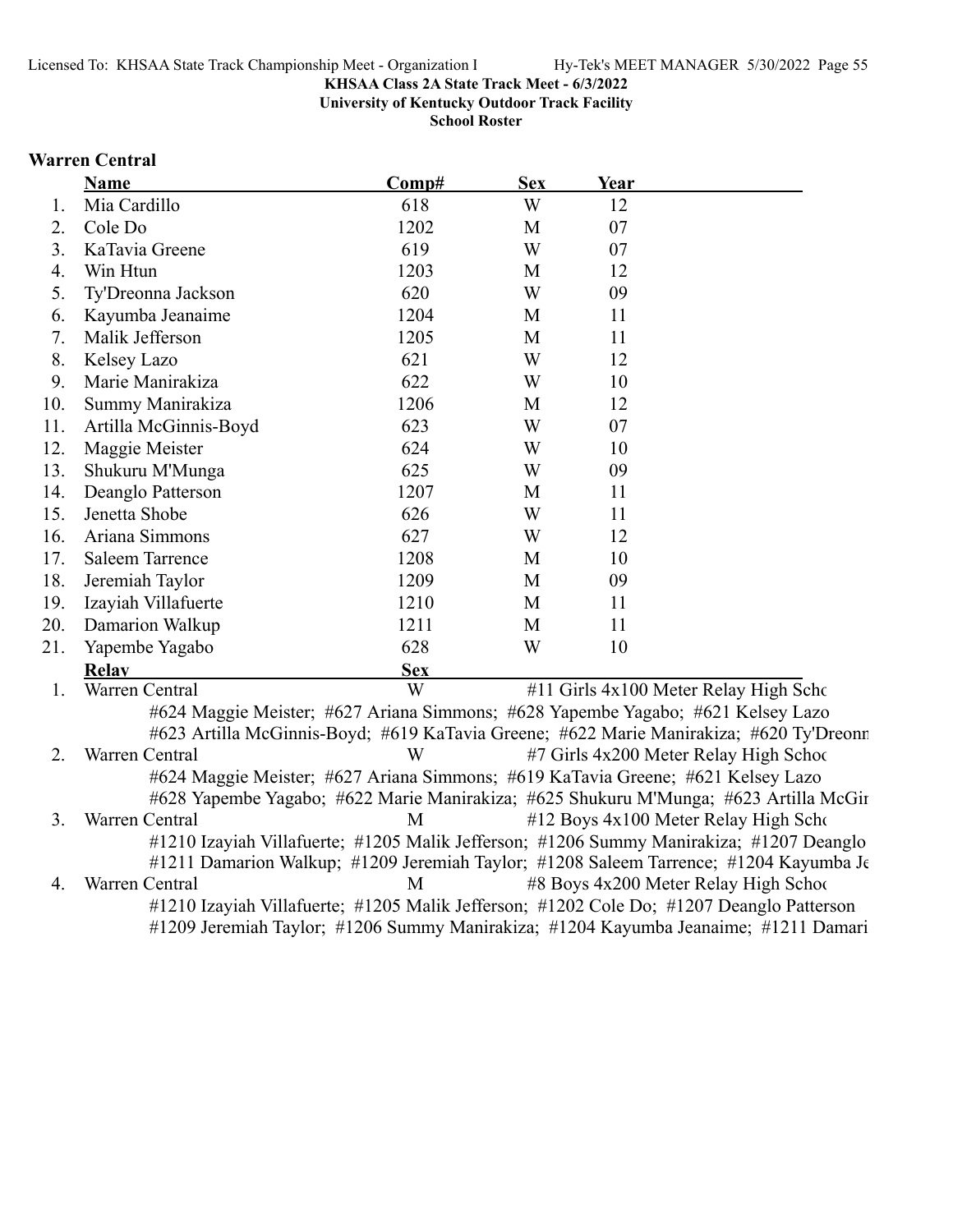**University of Kentucky Outdoor Track Facility**

**School Roster**

# **Warren East**

|     | <b>Name</b>             | Comp#                                                                                                                               | <b>Sex</b> | Year |                                                                                         |
|-----|-------------------------|-------------------------------------------------------------------------------------------------------------------------------------|------------|------|-----------------------------------------------------------------------------------------|
| 1.  | Natajia Alexander       | 629                                                                                                                                 | W          | 10   |                                                                                         |
| 2.  | Isaiah Andrews          | 1212                                                                                                                                | M          | 11   |                                                                                         |
| 3.  | <b>Trent Arterburn</b>  | 1213                                                                                                                                | M          | 10   |                                                                                         |
| 4.  | Dratavyn Barber         | 1214                                                                                                                                | M          | 11   |                                                                                         |
| 5.  | Amiyah Carter           | 630                                                                                                                                 | W          | 10   |                                                                                         |
| 6.  | Jacob Dockery           | 1215                                                                                                                                | M          | 09   |                                                                                         |
| 7.  | Connor Doyle            | 1216                                                                                                                                | M          | 11   |                                                                                         |
| 8.  | Kavon Faison            | 1217                                                                                                                                | M          | 12   |                                                                                         |
| 9.  | Le Quentin Flippin      | 1218                                                                                                                                | M          | 11   |                                                                                         |
| 10. | Isaiah Ghee             | 1219                                                                                                                                | M          | 11   |                                                                                         |
| 11. | Simon Ghee              | 1220                                                                                                                                | M          | 11   |                                                                                         |
| 12. | Natalie Harrell         | 631                                                                                                                                 | W          | 12   |                                                                                         |
| 13. | Trevor Hudnall          | 1221                                                                                                                                | M          | 11   |                                                                                         |
| 14. | Jacob Jimenez           | 1222                                                                                                                                | M          | 11   |                                                                                         |
| 15. | Madison Lawson          | 632                                                                                                                                 | W          | 09   |                                                                                         |
| 16. | Reagan Lawson           | 633                                                                                                                                 | W          | 11   |                                                                                         |
| 17. | Jakayla McCarroll       | 634                                                                                                                                 | W          | 09   |                                                                                         |
| 18. | Andrew McGuffey         | 1223                                                                                                                                | M          | 09   |                                                                                         |
| 19. | Kaylee Miller           | 635                                                                                                                                 | W          | 12   |                                                                                         |
| 20. | Makenna Rine            | 636                                                                                                                                 | W          | 10   |                                                                                         |
| 21. | Cheyenne Stark          | 637                                                                                                                                 | W          | 11   |                                                                                         |
| 22. | Dustin Sturgeon         | 1224                                                                                                                                | M          | 09   |                                                                                         |
| 23. | <b>Emmanuel Summers</b> | 1225                                                                                                                                | M          | 11   |                                                                                         |
| 24. | Hayden Talley           | 1226                                                                                                                                | M          | 10   |                                                                                         |
| 25. | Deyantee Thomas         | 1227                                                                                                                                | M          | 10   |                                                                                         |
| 26. | Tayanah Woods           | 638                                                                                                                                 | W          | 10   |                                                                                         |
|     | <b>Relay</b>            | <b>Sex</b>                                                                                                                          |            |      |                                                                                         |
| 1.  | Warren East             | W                                                                                                                                   |            |      | #11 Girls 4x100 Meter Relay High Scho                                                   |
|     |                         | #637 Cheyenne Stark; #636 Makenna Rine; #629 Natajia Alexander; #630 Amiyah Carter<br>#633 Reagan Lawson; #634 Jakayla McCarroll;   |            |      |                                                                                         |
| 2.  | Warren East             | W                                                                                                                                   |            |      | #7 Girls 4x200 Meter Relay High Schoo                                                   |
|     |                         | #637 Cheyenne Stark; #636 Makenna Rine; #629 Natajia Alexander; #630 Amiyah Carter<br>#633 Reagan Lawson; #634 Jakayla McCarroll;   |            |      |                                                                                         |
| 3.  | Warren East             | M                                                                                                                                   |            |      | #12 Boys 4x100 Meter Relay High Scho                                                    |
|     |                         | #1219 Isaiah Ghee; #1218 Le Quentin Flippin; #1216 Connor Doyle; #1217 Kavon Faison<br>#1212 Isaiah Andrews; #1224 Dustin Sturgeon; |            |      |                                                                                         |
| 4.  | Warren East             | M                                                                                                                                   |            |      | #8 Boys 4x200 Meter Relay High School                                                   |
|     |                         | #1219 Isaiah Ghee; #1216 Connor Doyle; #1212 Isaiah Andrews; #1217 Kavon Faison<br>#1218 Le Quentin Flippin; #1224 Dustin Sturgeon; |            |      |                                                                                         |
| 5.  | Warren East             | M                                                                                                                                   |            |      | #24 Boys 4x400 Meter Relay High Scho                                                    |
|     |                         | #1227 Deyantee Thomas; #1221 Trevor Hudnall; #1218 Le Quentin Flippin;                                                              |            |      | #1213 Trent Arterburn; #1212 Isaiah Andrews; #1224 Dustin Sturgeon; #1215 Jacob Dockery |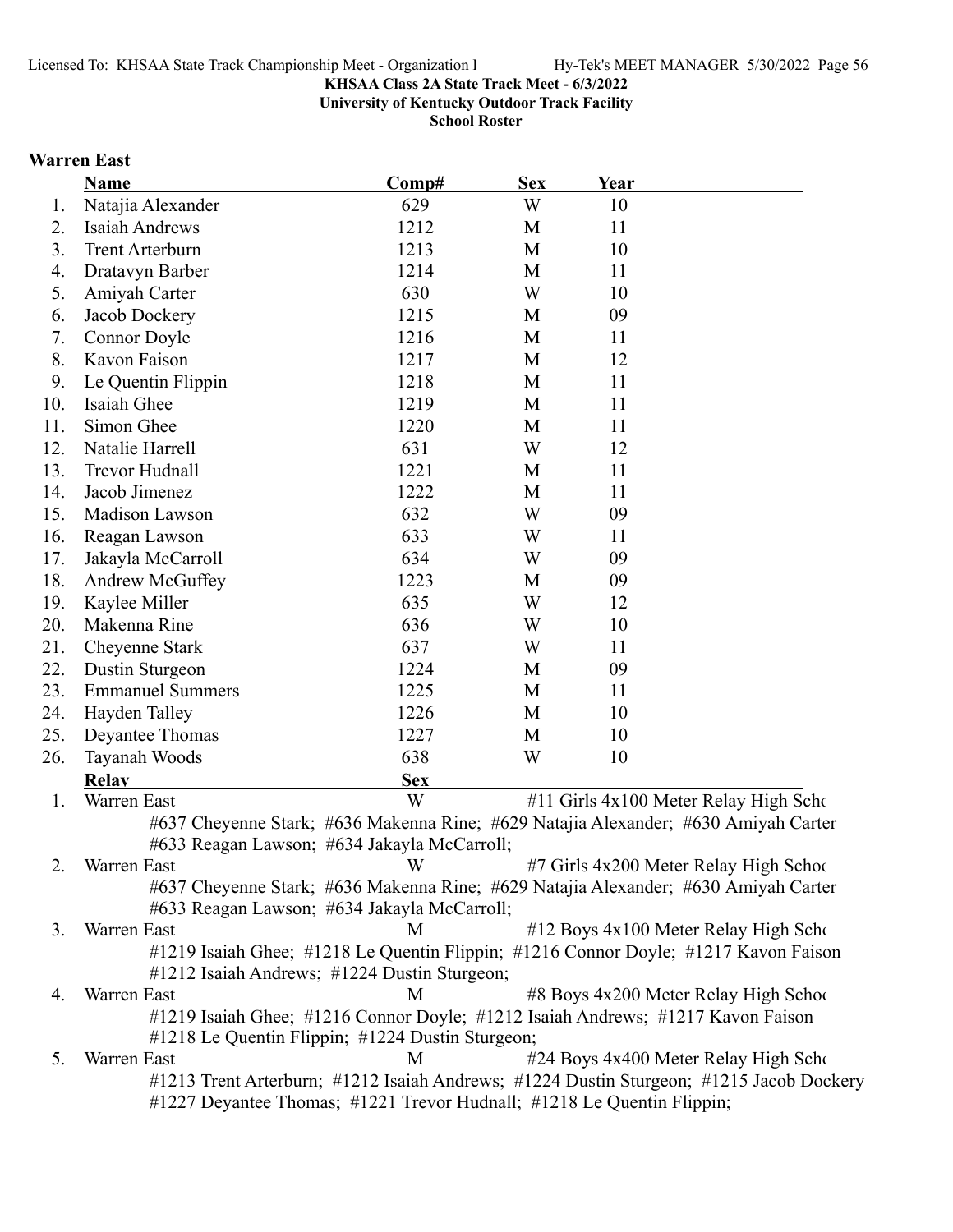**University of Kentucky Outdoor Track Facility**

#### **School Roster**

### **Warren East**

| Relay       |                                             | Sex                                                                                  |  |
|-------------|---------------------------------------------|--------------------------------------------------------------------------------------|--|
| Warren East | M                                           | $#2$ Boys $4x800$ Meter Relay High School                                            |  |
|             |                                             | #1215 Jacob Dockery; #1222 Jacob Jimenez; #1223 Andrew McGuffey; #1221 Trevor Hudnal |  |
|             | #1227 Deyantee Thomas; #1226 Hayden Talley; |                                                                                      |  |

# **Wayne County**

|    | <b>Name</b>          | $\bf Comp#$ | <b>Sex</b> | Year |               |
|----|----------------------|-------------|------------|------|---------------|
|    | Jasmine Davis        | 639         | W          | 10   |               |
| 2. | Abigail Heatherly    | 640         | W          | 07   |               |
|    | 3. Adeline Heatherly | 641         | W          | 08   |               |
| 4. | <b>Emily Shearer</b> | 642         | W          | 08   |               |
|    | Nathanael Turner     | 1228        | М          |      |               |
|    | <b>Relay</b>         | <b>Sex</b>  |            |      |               |
|    | ___<br>$\sim$        | $- - -$     |            |      | ------<br>- - |

1. Wayne County W #1 Girls 4x800 Meter Relay High School #639 Jasmine Davis; #640 Abigail Heatherly; #641 Adeline Heatherly; #642 Emily Shearer

### **Webster County**

|                        | Name                  | Comp#      | <b>Sex</b> | Year |                                           |
|------------------------|-----------------------|------------|------------|------|-------------------------------------------|
|                        | <b>Trevor Baker</b>   | 1229       | М          | 12   |                                           |
| $\mathcal{D}_{\alpha}$ | Liam Farris           | 1230       | М          | 08   |                                           |
| 3.                     | Preston Glassco       | 1231       | M          | 10   |                                           |
| 4.                     | Mayci Moore           | 643        | W          | 08   |                                           |
| 5.                     | <b>Brice Nelson</b>   | 1232       | М          | 10   |                                           |
| 6.                     | Malakai Orcutt        | 1233       | М          | 10   |                                           |
| 7.                     | Lacey Pugh            | 644        | W          | 12   |                                           |
| 8.                     | Jarvis Scott-Starks   | 1234       | M          | 10   |                                           |
| 9.                     | Reis Spencer          | 1235       | М          | 09   |                                           |
| 10.                    | Layden Wagoner        | 1236       | M          | 11   |                                           |
| 11.                    | <b>Garrett West</b>   | 1237       | М          | 11   |                                           |
| 12.                    | Aidan Whitsell        | 1238       | М          | 11   |                                           |
|                        | <b>Relav</b>          | <b>Sex</b> |            |      |                                           |
|                        | <b>Webster County</b> | M          |            |      | $#2$ Boys $4x800$ Meter Relay High School |

#1229 Trevor Baker; #1238 Aidan Whitsell; #1237 Garrett West; #1236 Layden Wagoner #1232 Brice Nelson; #1230 Liam Farris; #1235 Reis Spencer; #1231 Preston Glassco